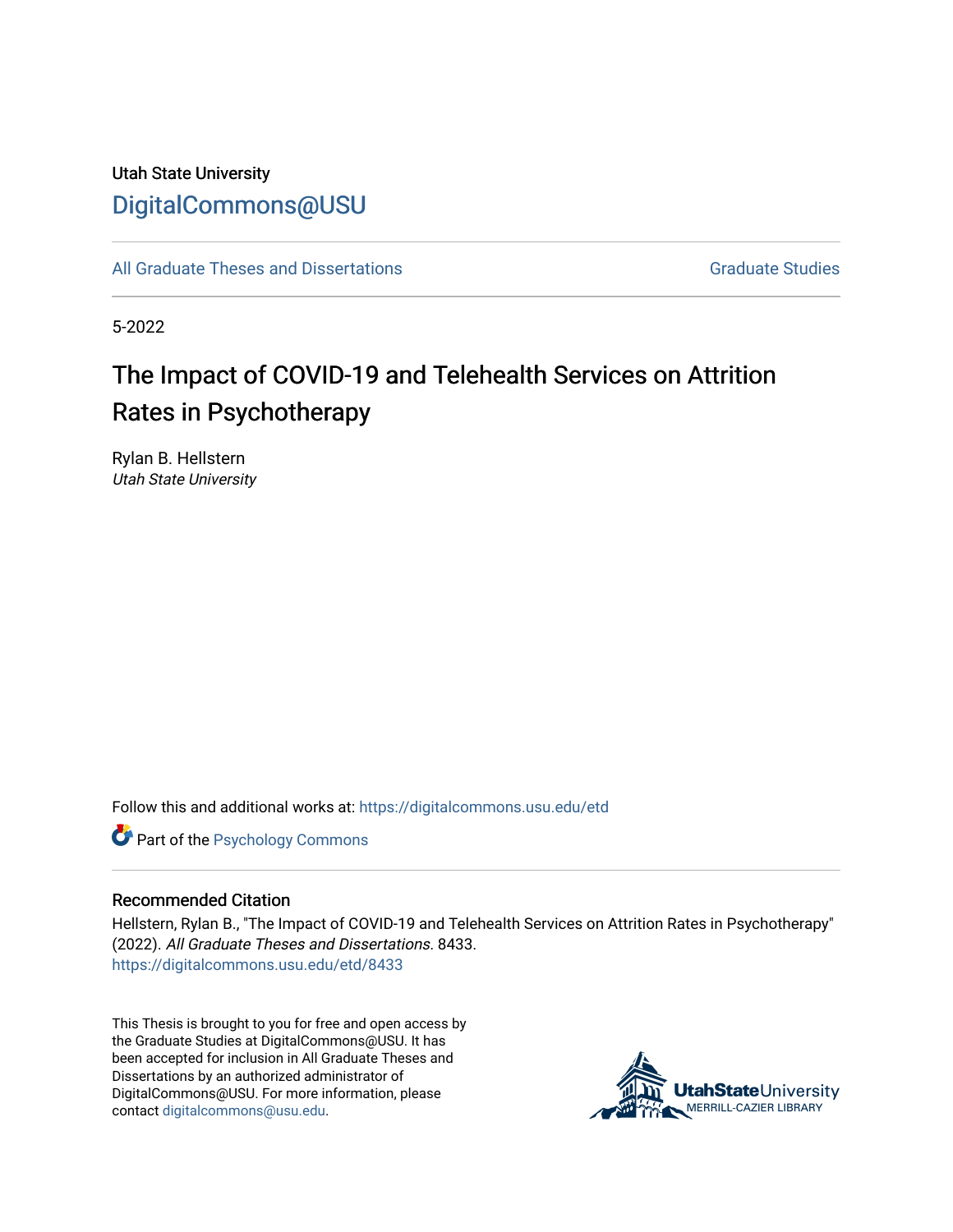### THE IMPACT OF COVID-19 AND TELEHEALTH SERVICES ON

### ATTRITION RATES IN PSYCHOTHERAPY

by

Rylan B. Hellstern

A thesis submitted in partial fulfillment

of the requirements for the degree

of

### MASTER OF SCIENCE

in

Marriage and Family Therapy

Approved:

W. David Robinson Ryan Seedall Major Professor Committee Member

Sarah Schwartz D. Richard Cutler, Ph.D. Committee Member **Interim Vice Provost** of Graduate Studies

> UTAH STATE UNIVERSITY Logan, Utah

> > 2022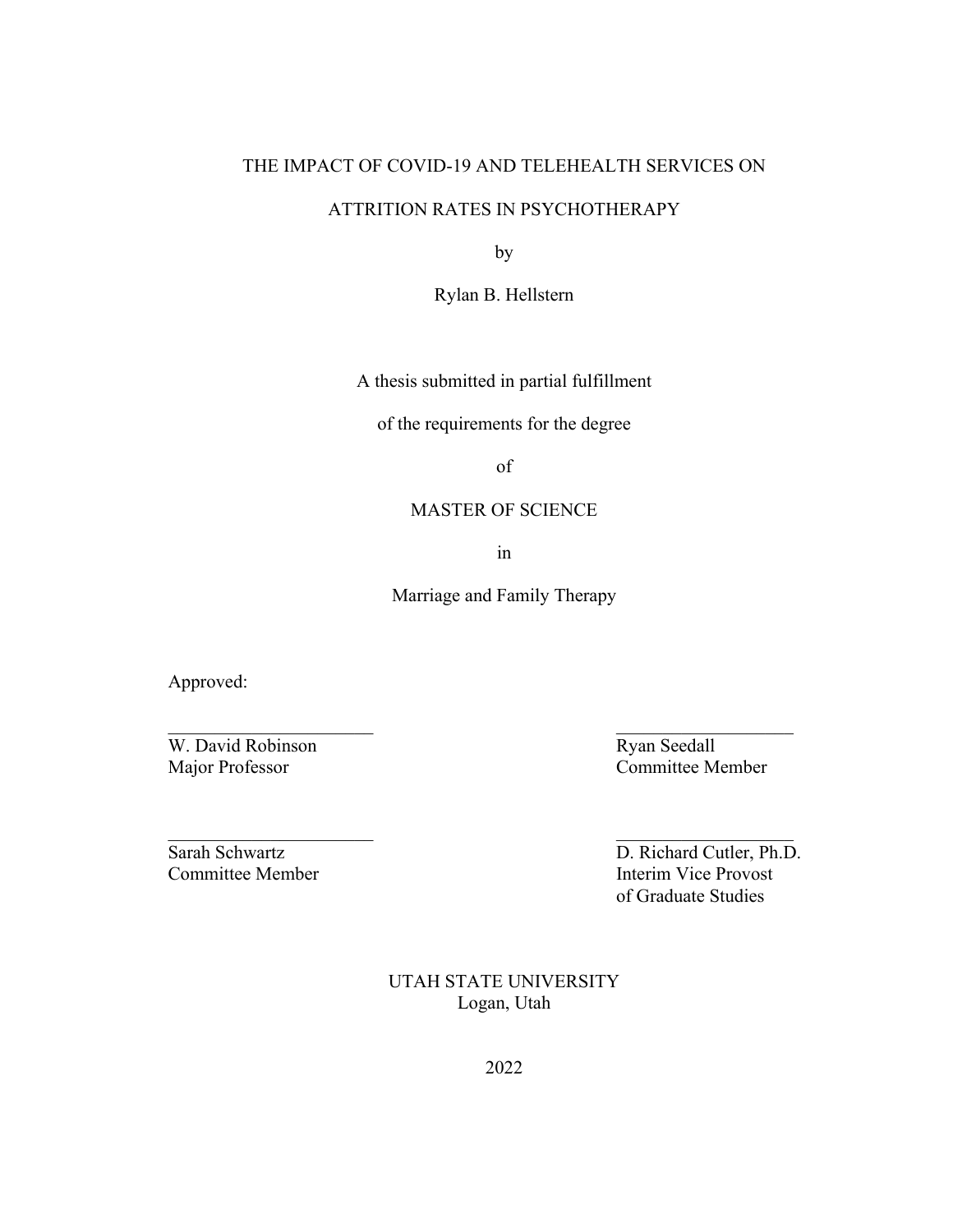Copyright  $\circledcirc$ Rylan Hellstern 2022

All Rights Reserved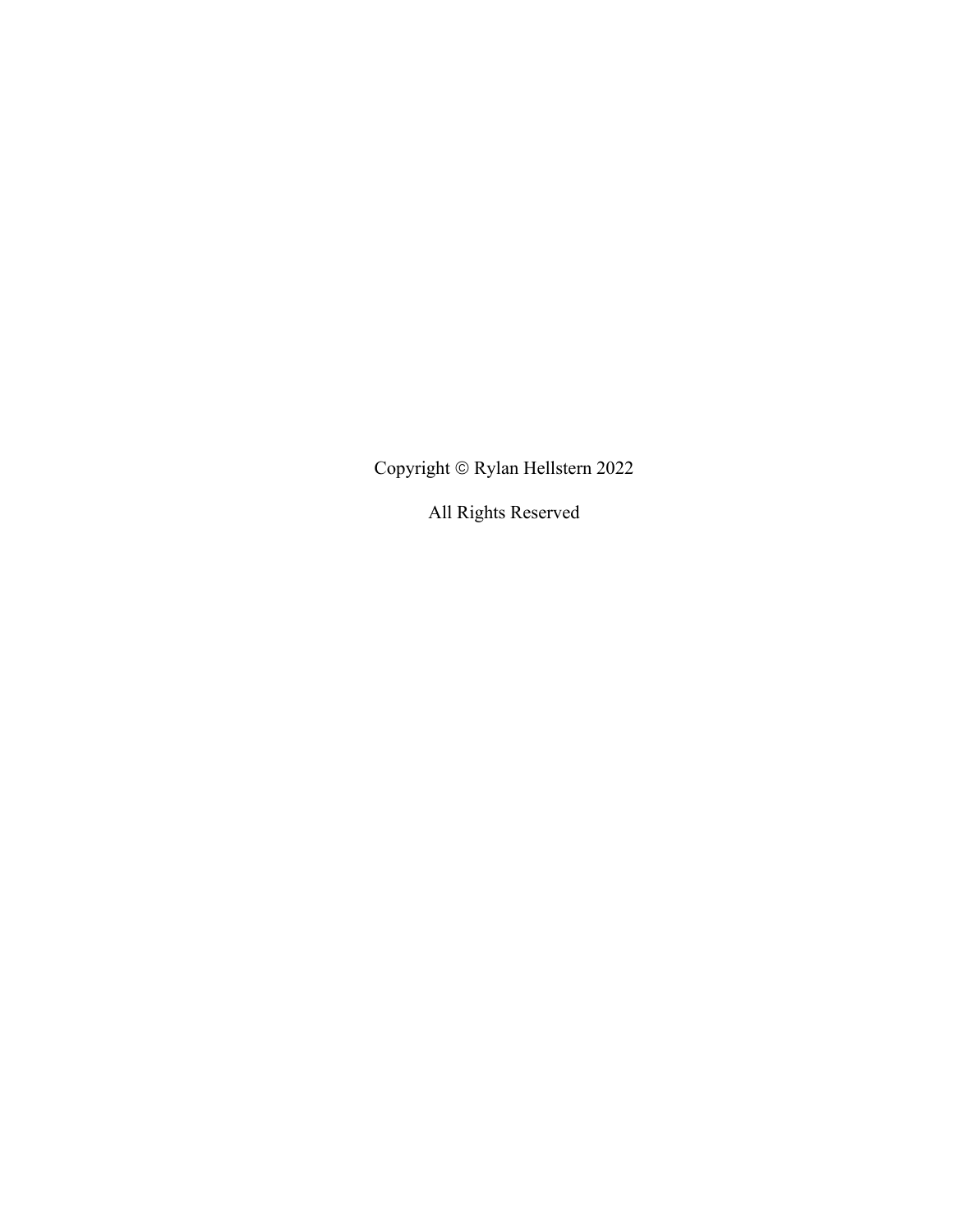#### ABSTRACT

#### The Impact of COVID-19 and Telehealth Services on Attrition Rates in Psychotherapy

by

Rylan B. Hellstern, Master of Science

Utah State University, 2022

#### Major Professor: Dr. W. David Robinson, LMFT Program: Marriage and Family Therapy

Clinicians in psychotherapy are constantly looking at their outcomes in order to identify and remove barriers that may inhibit treatment effectiveness. Attrition in psychotherapy has been identified as a significant obstacle in the productive delivery of mental health services. Defined generally as the ending of a treatment prior to proper optimal benefit, attrition both hinders treatment efficacy and cost-effectiveness in therapy. With the demands for quality mental health services continually increasing, resources must be identified to reduce barriers to such services. While most attrition literature focuses on the contributing factors to such premature termination, little to no research is available that discusses potential resources for attrition rates. The COVID-19 pandemic has resulted in the emergence of one of these potential resources: telehealth services. The current study aims to identify how COVID-19 and telehealth services have influenced attrition by analyzing attrition rates from both before and during the pandemic in a community health center where a transition to telehealth was made at the start of the pandemic. In addition, the variables of age, gender, socioeconomic status, and insurance coverage were also tested as potential predictors of attrition. Using a sample of de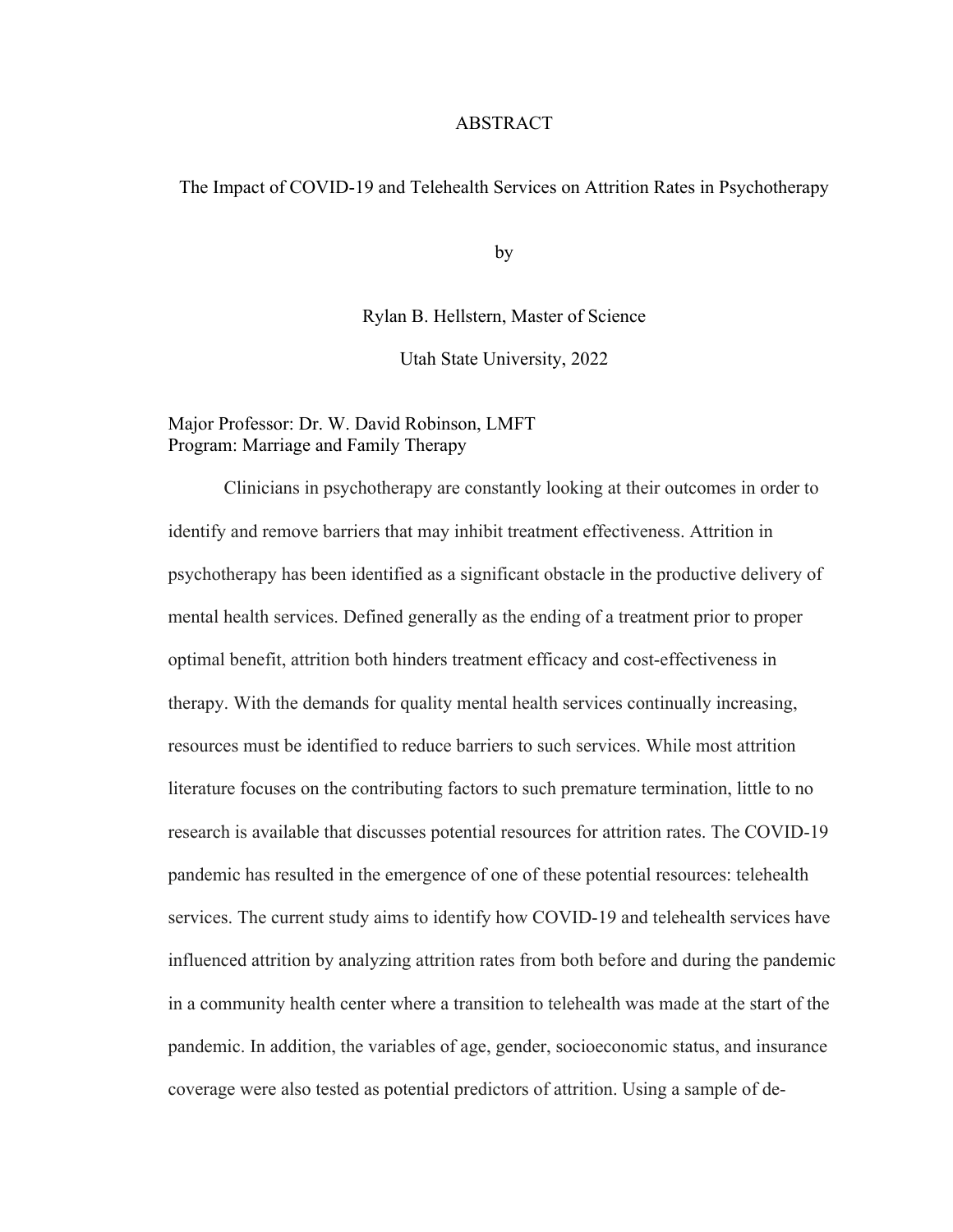identified patient information that identified patients who had participated in therapy services within a six-month period at a community health center  $(N = 329)$ , a survival analysis was used to assess the time taken from initial appointment to the point of attrition. Results indicated that those who attended therapy via telehealth were less likely to stop attending treatment than those who participated in therapy in person. Individuals who used both in-person and telehealth visits were the least likely to terminate treatment prematurely. Clinical implications include the need for therapists to offer both telehealth and in-person services in order to give clients more resources to reduce a large barrier to needed mental healthcare treatment.

(52 pages)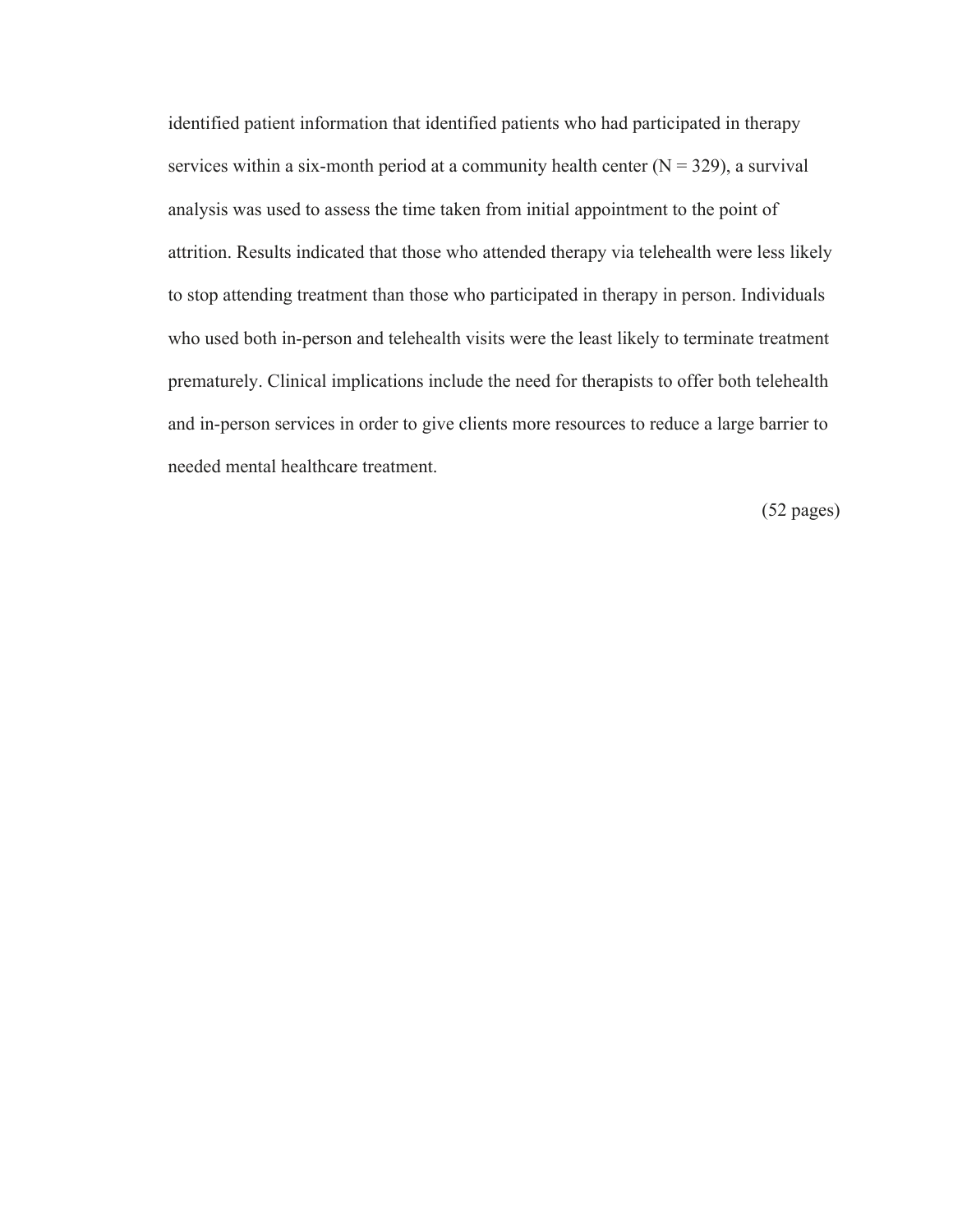#### PUBLIC ABSTRACT

#### The Influence of COVID-19 and Telehealth Services on

Attrition Rates in Psychotherapy

#### Rylan B. Hellstern

Clinicians in psychotherapy are constantly looking at their outcomes in order to identify and remove barriers that may inhibit effective treatment. Defined generally as the ending of a treatment prior to proper optimal benefit, attrition has been found to both hinder treatment efficacy and cost-effectiveness in therapy. While most attrition literature focuses on the contributing factors to such premature termination, little to no research is available that discusses potential resources for attrition rates. The COVID-19 pandemic has resulted in the use of telehealth services which may serve as a resource to combat attrition. The current study aims to identify how COVID-19 and telehealth services have influenced attrition by analyzing attrition rates from both before and during the pandemic in a community health center where a transition to telehealth was made at the start of the pandemic. In addition, the variables of age, gender, socioeconomic status, and insurance coverage were also tested as potential predictors of attrition. Using a sample of 329 patients who had participated in therapy services within a six-month period at a community health center, I analyzed the time taken from initial appointment to the point of attrition. Results indicated that those who attended therapy via telehealth were less likely to stop attending treatment than those who participated in therapy in person. Individuals who used both in-person and telehealth visits were the least likely to terminate treatment prematurely. Clinical implications include the need for therapists to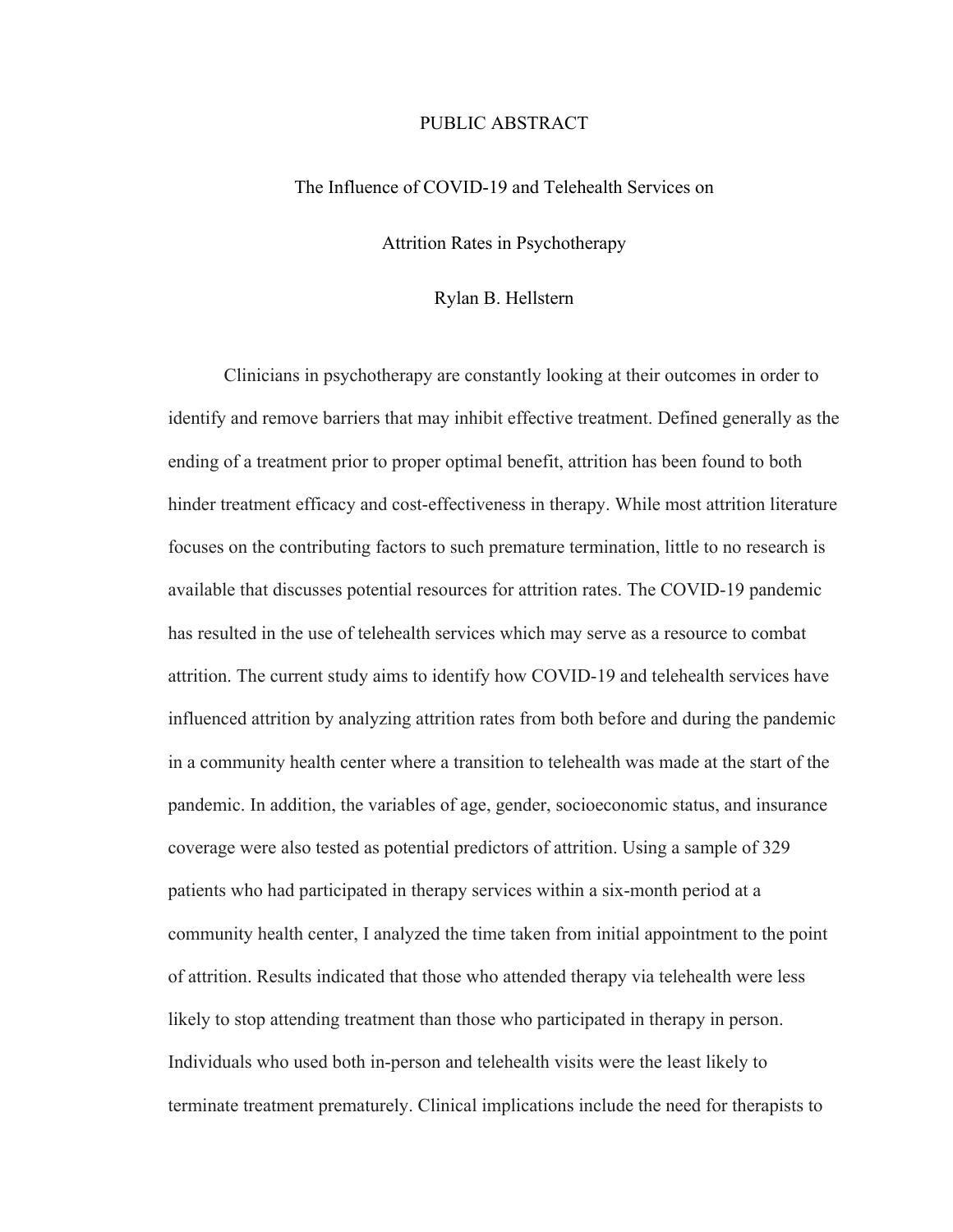offer both telehealth and in-person services in order to give clients more resources to reduce a large barrier to needed mental healthcare treatment.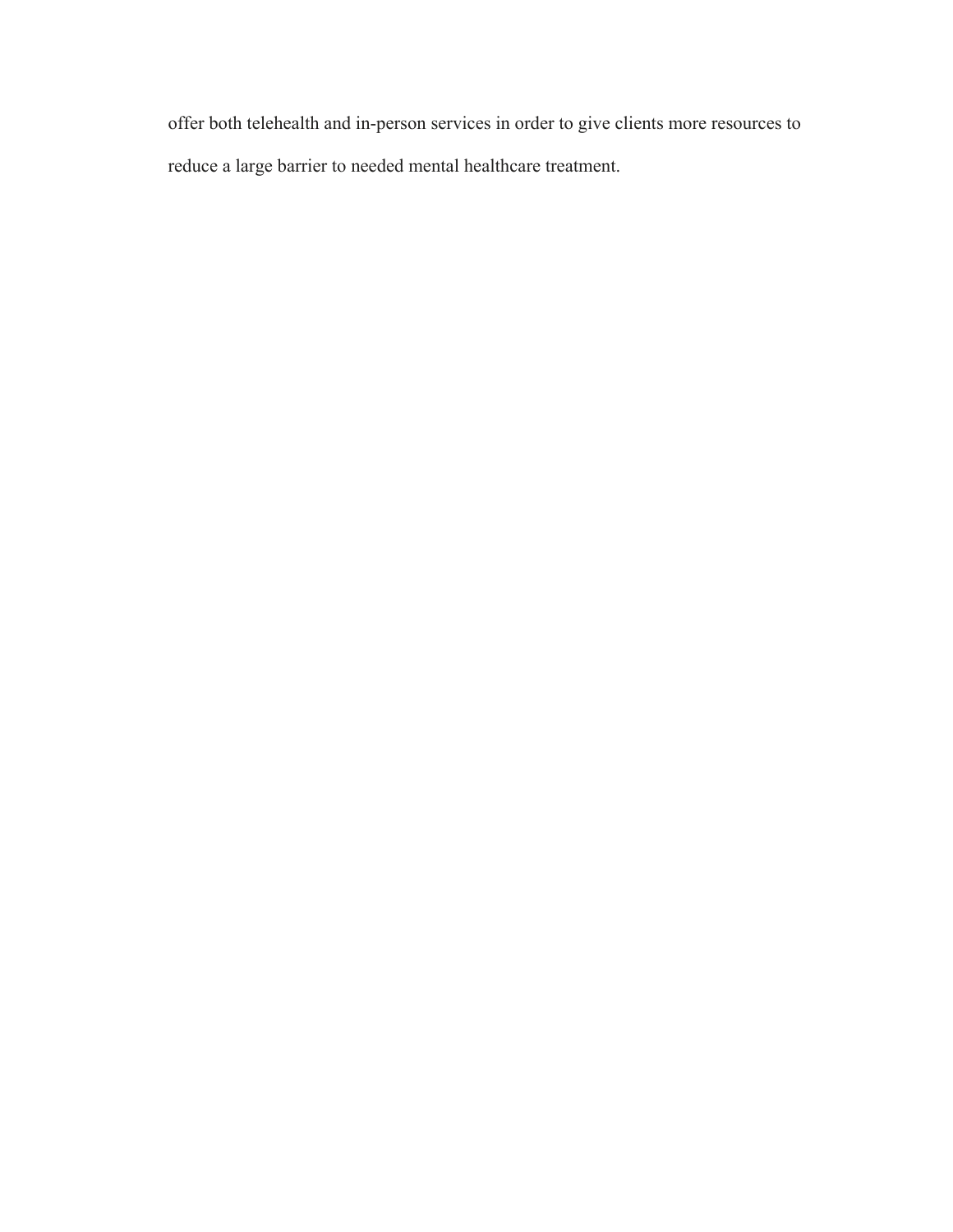#### ACKNOWLEDGMENTS

I would like to thank Dr. Dave Robinson for his constant support and guidance throughout the development of this project. His mentorship and encouragement throughout the program have continually given me the motivation I needed to press forward and reach my goals. I would also like to thank Dr. Ryan Seedall and Sarah Schwartz for their time and willingness to help teach me both how to compile the appropriate literature and how to perform the analytic strategy used in this study.

In addition, I want to especially thank Bear Lake Community Health Centers for their collaboration in my research. Without the data they provided, this study would not have been possible.

Lastly, I would like to thank my family and my wife, Emily, in particular. She has been incredibly supportive throughout this process and has always been my cheerleader, helping me believe in my potential. I could not have done any of this without my great support network.

Rylan Hellstern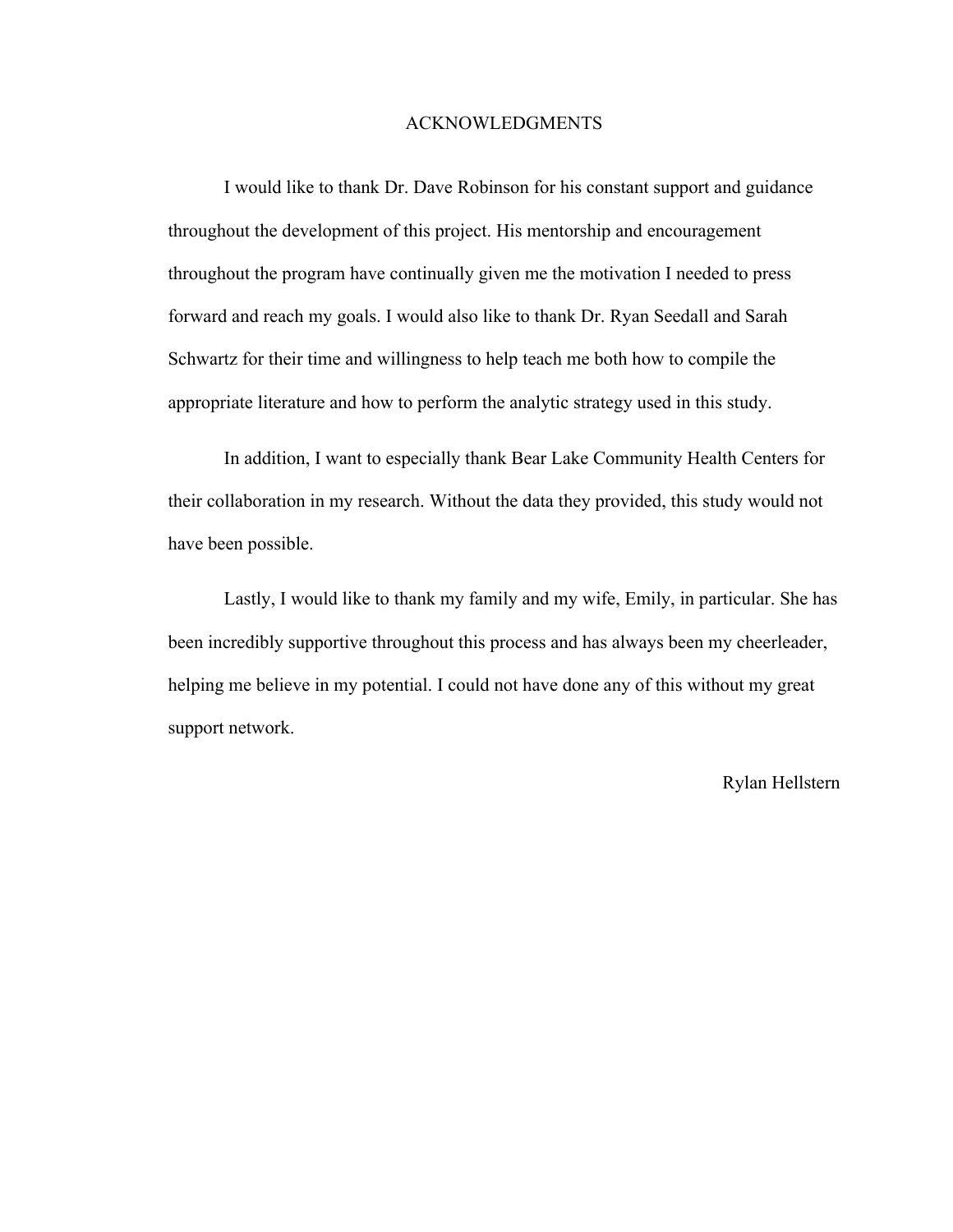| Page |
|------|
|      |
|      |
|      |
|      |
|      |
|      |
|      |
|      |
|      |
|      |
|      |
|      |
|      |
|      |
|      |
|      |

## **CONTENTS**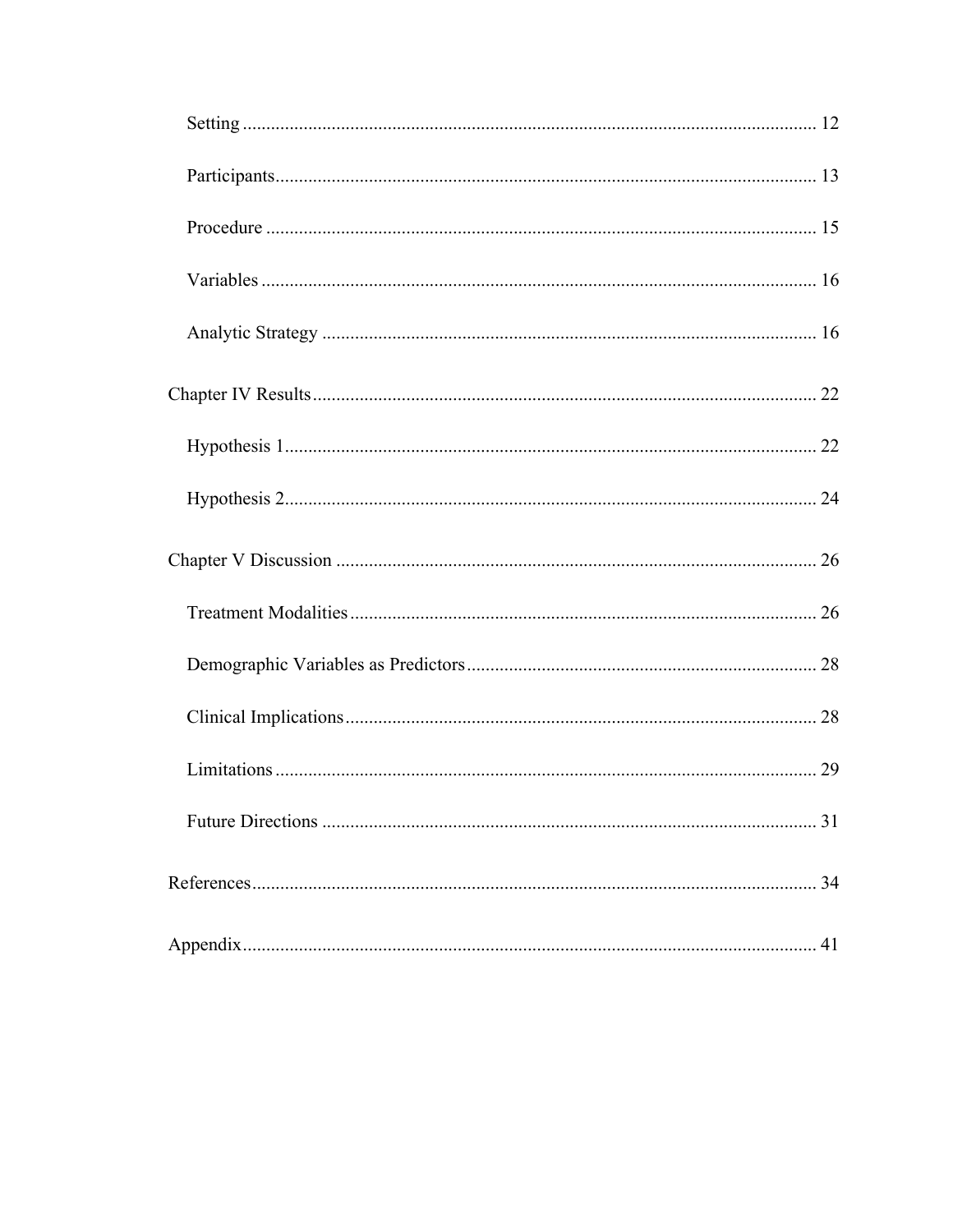## LIST OF TABLES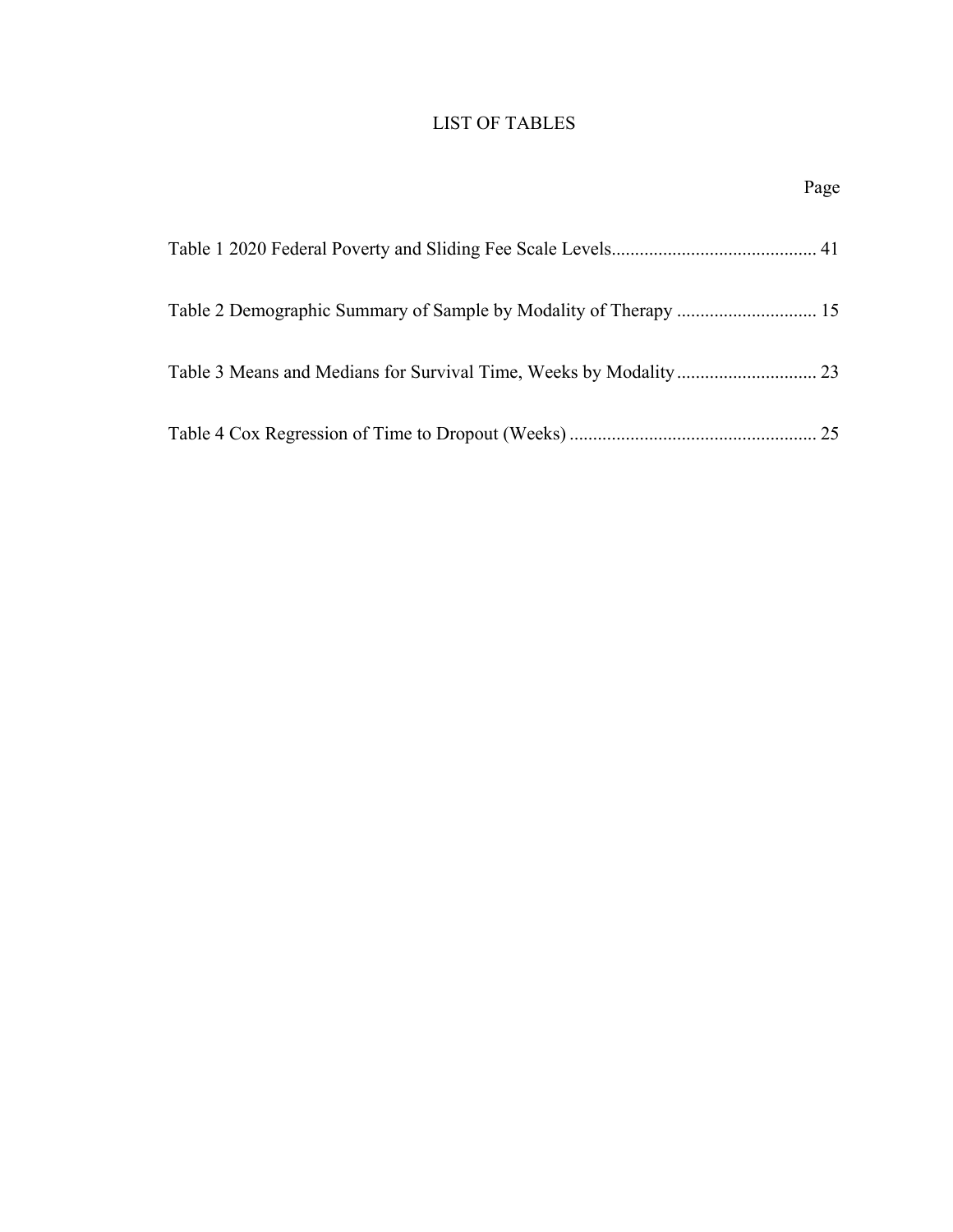## LIST OF FIGURES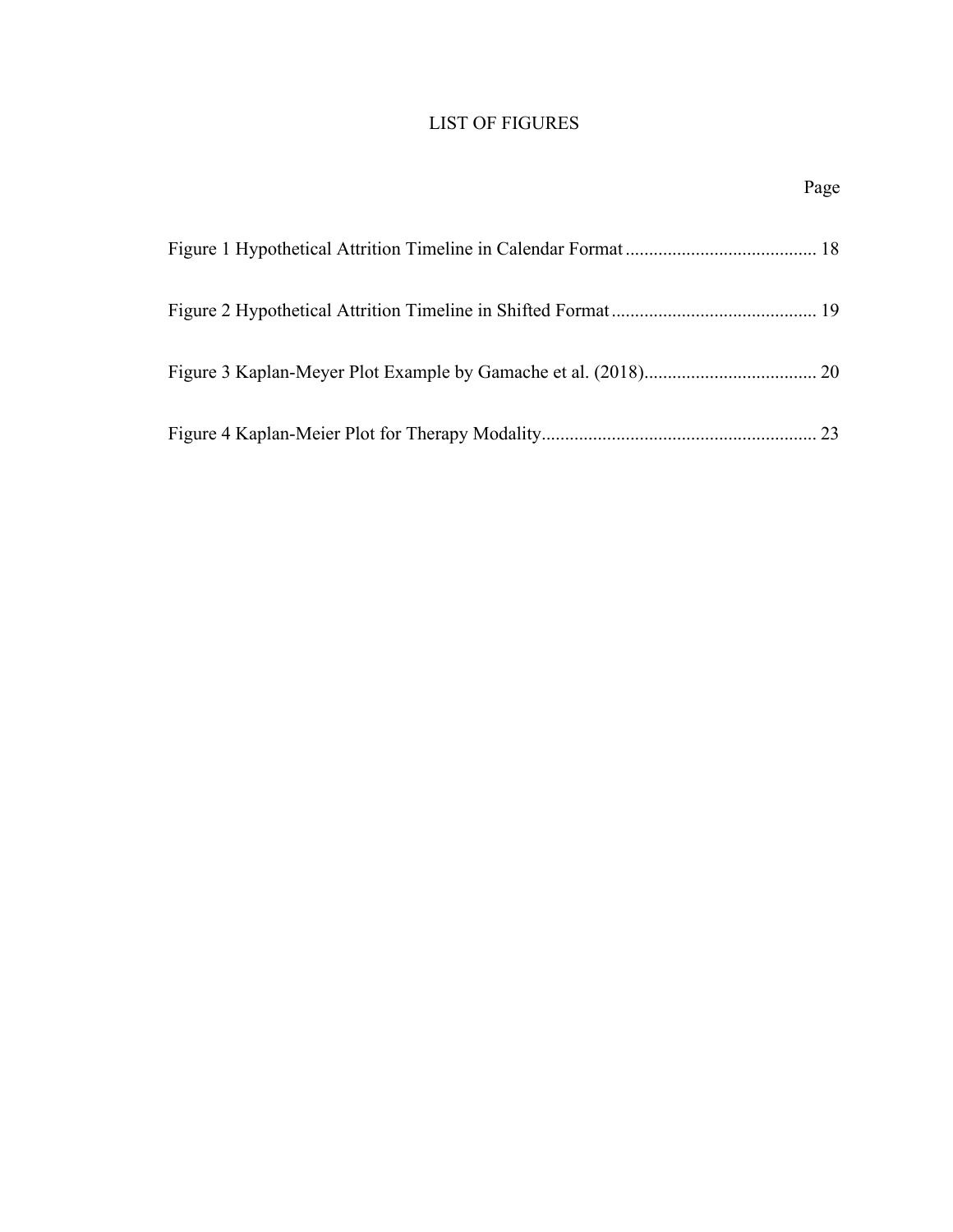## **Chapter I**

#### **Introduction**

Therapeutic outcomes are crucial for understanding the process of therapy and whether it creates change. In psychotherapy, clinicians are constantly focused on therapeutic outcomes and the change process as it allows them to assess their own effectiveness as therapists (Wampold, 2019). Currently, various models and methods of therapy exist with their distinct processes, views, and interventions, yet each aims to promote change in clients (Wampold, 2019). While research focused on change has shown general indications that clients do benefit from therapy (Erekson et al., 2018), studies comparing psychotherapy methods have not found any particular model to be more effective in the change process than another (Shadish & Baldwin 2002, 2009; Wampold et al., 2017). With change being so important in therapy services, clinicians should look at all factors that may serve as barriers to the change process. One common barrier that has been identified among mental health service providers is attrition.

Attrition in psychotherapy is a significant obstacle in the productive delivery of mental health services as it hinders treatment efficacy and cost-effectiveness (Wierzbicki & Pekarik, 1993). While there are many names and definitions available in the literature (e.g., dropout, premature termination, early termination, and premature discontinuation), the term attrition has been defined generally as the ending of a treatment prior to proper optimal benefit (Roseborough et al., 2017). A meta-analysis looking at general studies with various definitions of attrition in therapy conducted by Swift and Greenberg (2012), found that the average rate of dropout was found to be 19.7%, implying that about one in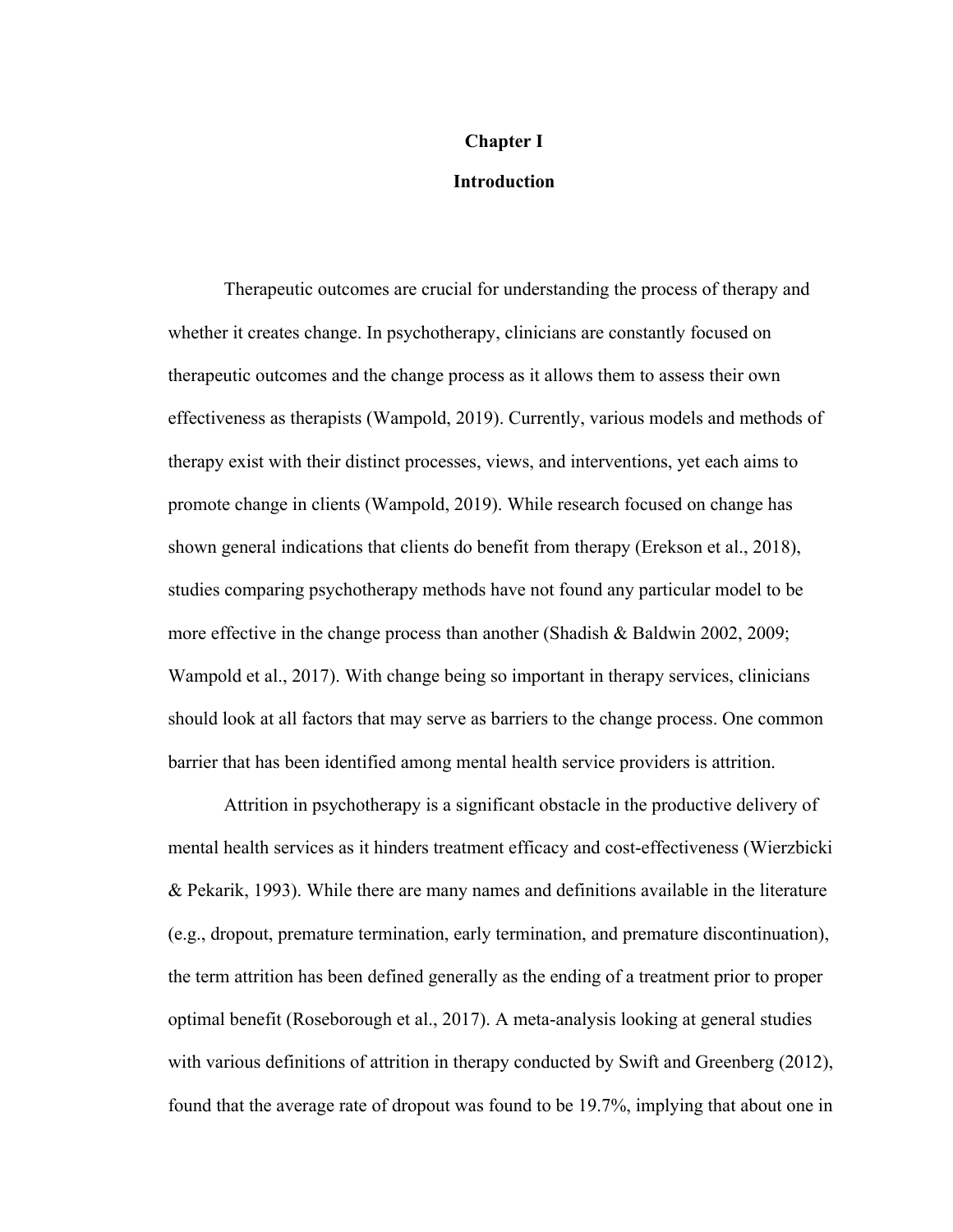five clients would terminate treatment prematurely. It is important that researchers and clinicians work to mitigate this issue as attrition greatly influences the individual client's ability to change and client's access to mental health services in general.

#### **Effects of Attrition**

For the client, it can be assumed that prematurely ending therapy essentially interrupts therapeutic treatment which consequently diminishes the client's rate of change (Xio et al., 2017). While Lopes et al. (2017) states that attrition does not necessarily indicate clinical failure, he does note that in the long run, change will take much longer to occur in individuals who abandon treatment than those who complete it. Attrition and noshow rates also affect the service provider as they contribute to a loss of revenue, underutilization of time, and long waitlists (Barrett et al., 2008). Barrett et al. (2008) comments that the larger community may be impacted by nonattendance of therapy as it tends to drain limited mental health resources for the public. With there already being a lack of mental health professionals, attrition rates only increase the need for service providers. It is because of these vast effects that much of the research on this topic focuses on the factors that may predict attrition.

With that being said, in general, there is a lack of literature on the topic of attrition in regards to psychotherapy. Much of the research that has been done is filled with confounding findings, replication failures, and relatively small differences between those who continue therapy and those who terminate prematurely (Wierzbicki & Pekarik, 1993). It is only through more examinations of attrition that such issues can be resolved. With many behavioral health organizations seeing as much as a 52% increase in the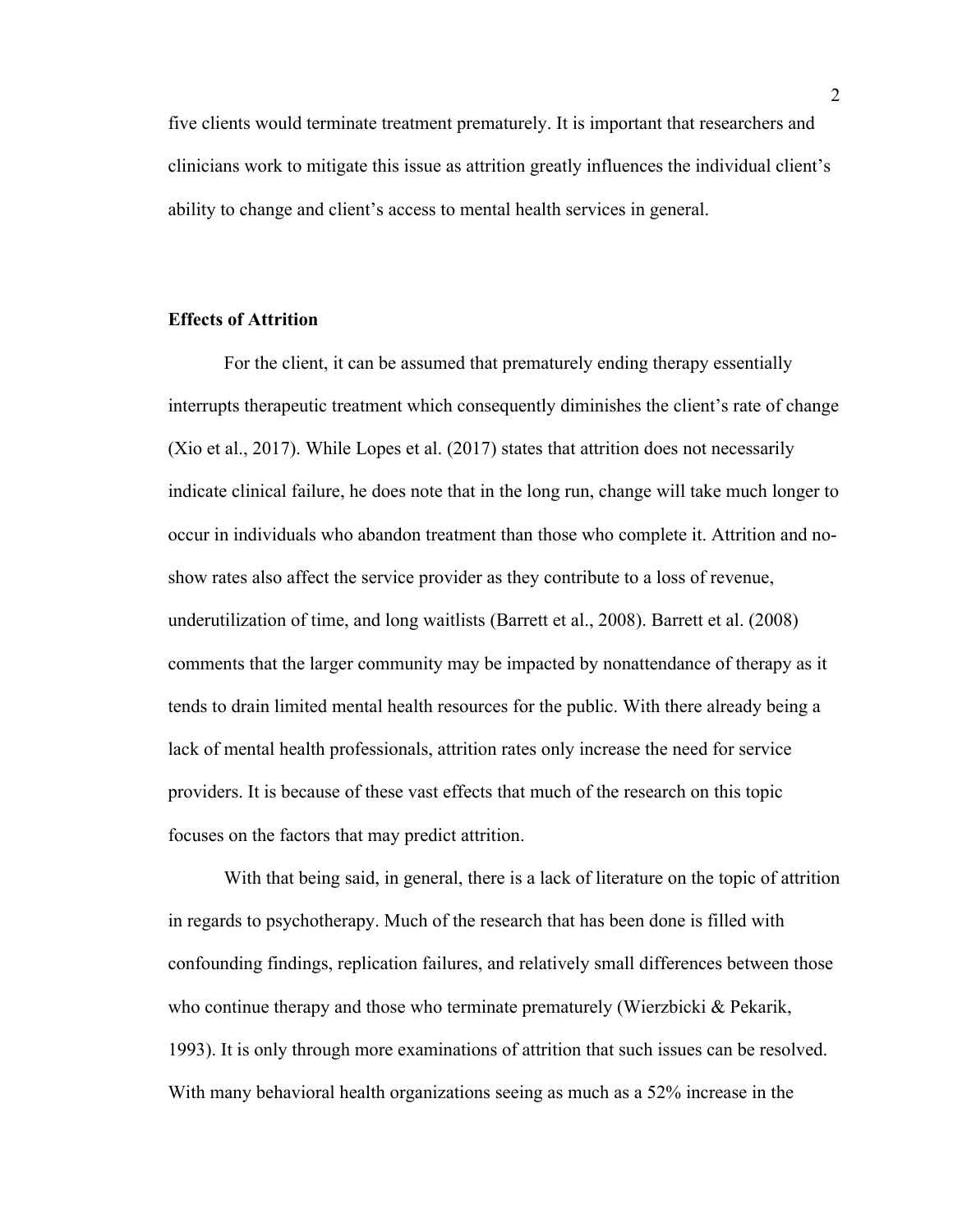public need for services (Majlessi, 2020), it is imperative that more be done to understand the attendance of clients and reduce attrition rates so such resources can effectively meet such demands. The purpose of this research is not only to identify possible factors that predict attrition but also to understand a specific resource (i.e., telehealth) that can increase access to meet the demand of mental health services.

#### **Theoretical Framework**

Defining theory as a set of related ideas that help to understand the world, I utilized a theoretical framework to provide descriptive, explanatory, and integrative functions of the phenomenon being studied (Knapp, 2009). Seeing as attrition rates consequently lead to a lack of access to mental healthcare, I have implemented Andersen's Behavioral Model of Health Services Use (1995) to serve as a guide as I explore ways to reduce attrition and increase accessibility. In his model, Andersen suggests that an individual's use of health services is dependent on factors that enable or impede use and their need for care. In particular, Andersen looks at predisposing demographic characteristics, social structures, environmental factors, health beliefs, and resources that allow individuals to access healthcare. Building from his theory, Penchansky and Thomas (1981) defined access as the best fit between clients and the system and divided it into to the dimensions of availability, accommodation, affordability, and acceptability. Because the purpose of this study is not to understand the predisposing characteristics of attrition, Penchansky and Thomas' model will be used more prominently while still relying on Andersen's model as a foundation. Utilizing such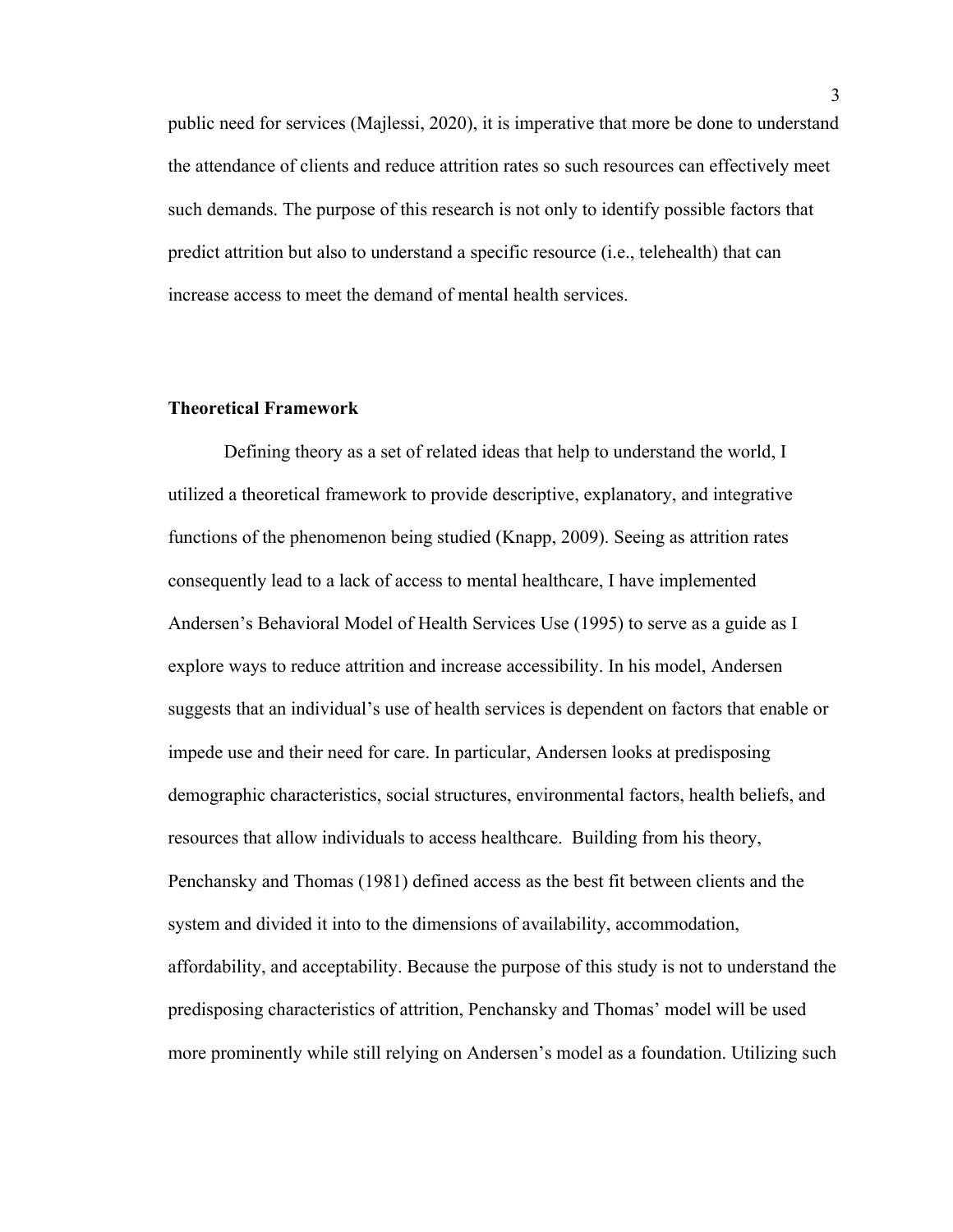models will provide a lens that will help guide reasoning as to why attrition may take place and supply domains of focus to reduce attrition and increase access as well.

#### **Coronavirus Pandemic and Mental Health Accessibility**

Access to treatment and quality care was made increasingly difficult when the coronavirus (SARS CoV 2) was declared a pandemic in March 2020 and created havoc as it spread across the globe (Malathesh et al., 2020). Since that time, nations around the world have reported elevated rates of anxiety, depression, stress, suicide risk, and posttraumatic stress as fears of contamination and quarantining have become a part of everyday life (Cook et al., 2020; O'Connor et al., 2020; Wang et al., 2020). The pandemic has both increased the demand of mental health services as well as disrupted and halted many mental health organizations and the delivery of face-to-face mental health services in general (World Health Organization, 2020). During such a period where therapy services are critical, attrition poses an even greater danger to therapists trying to meet the growing mental health needs of their communities.

While it is difficult to identify specific causes behind attrition, therapists can utilize resources that may allow them to be more accommodating to clients and potentially increase rates of attendance. Telehealth is one such resource that is on the rise with the widespread availability and popularity of technology (Vockley, 2015). With the recent global pandemic, many clinicians have been forced to transition therapy sessions to be done via telehealth allowing them to continue to meet their client's needs while ensuring medical safety and keeping physical-distancing requirements (Taylor et. al, 2020). Such a dramatic shift in modality raises the question of how the pandemic and the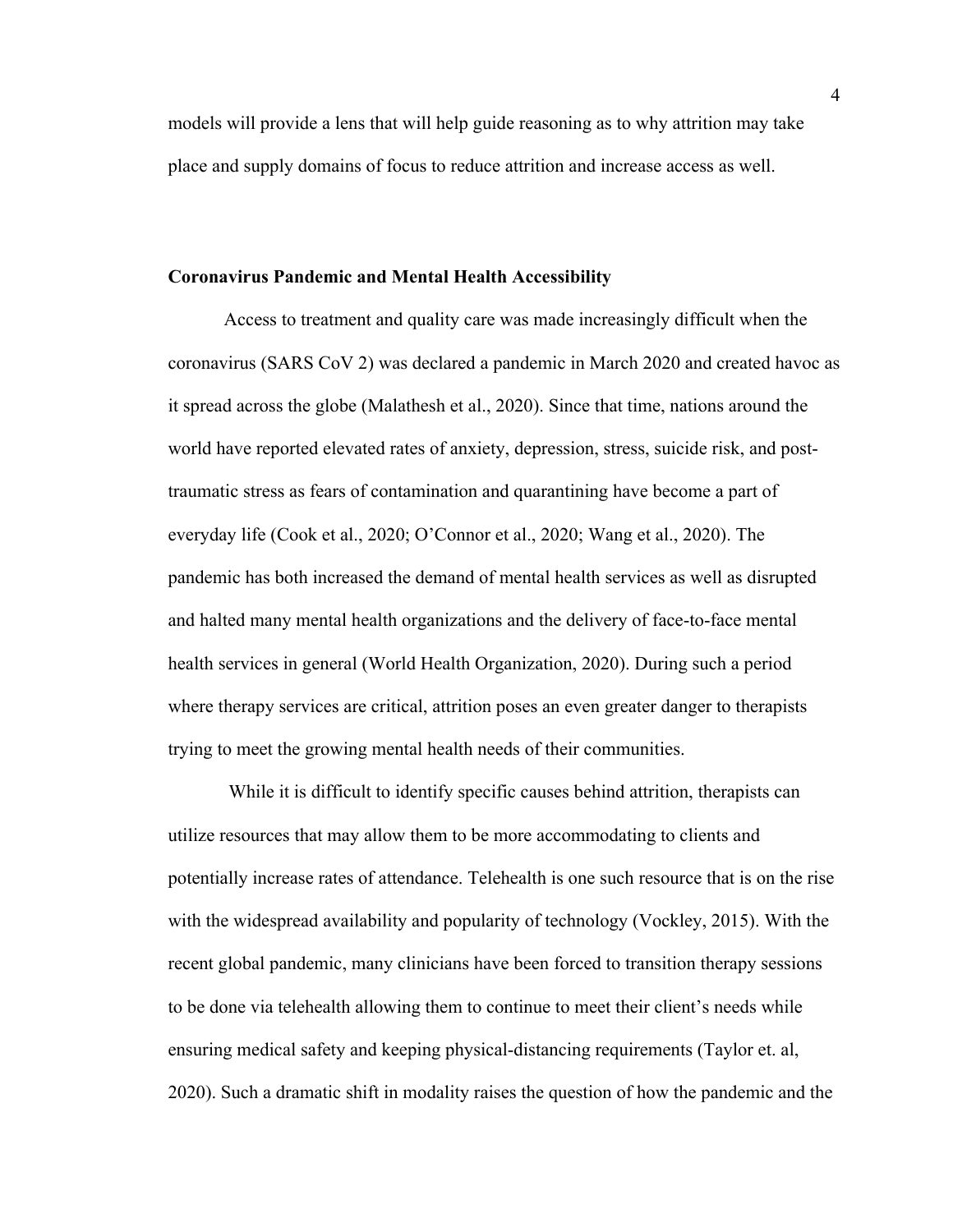availability of telehealth as a resource has influenced psychotherapy attrition rates. In this study, I explore the rates of attrition from both before and during the pandemic in a community health center where a transition to telehealth was made at the start of COVID-19. The following sections will incorporate the theoretical framework mentioned above while addressing previous literature on the effects and variables associated with attrition as well as potential solutions (specifically teletherapy) to this problem. Doing so will shed more light on the outcomes of utilizing telehealth services as a resource for the reduction of attrition rates.

#### **Chapter II**

#### **Literature Review**

As I seek to analyze the impact of telehealth on attrition rates, I will review the current literature addressing attrition as well as the literature regarding telehealth. While the introduction presented the problem that attrition brings to psychotherapy, the literature in the following sections will focus primarily on what has been done to mitigate the problem. I will first address how defining attrition has proven difficult as well as the factors that have been expected to impact attrition rates. As in Andersen's Model of Health Services Use, such factors including demographic, therapist, and environmental variables are mentioned below to illustrate how they may inhibit or enable access to mental health care. Finally, I discuss the important resource that telehealth services provide to psychotherapy and the potential they have to reduce rates of attrition.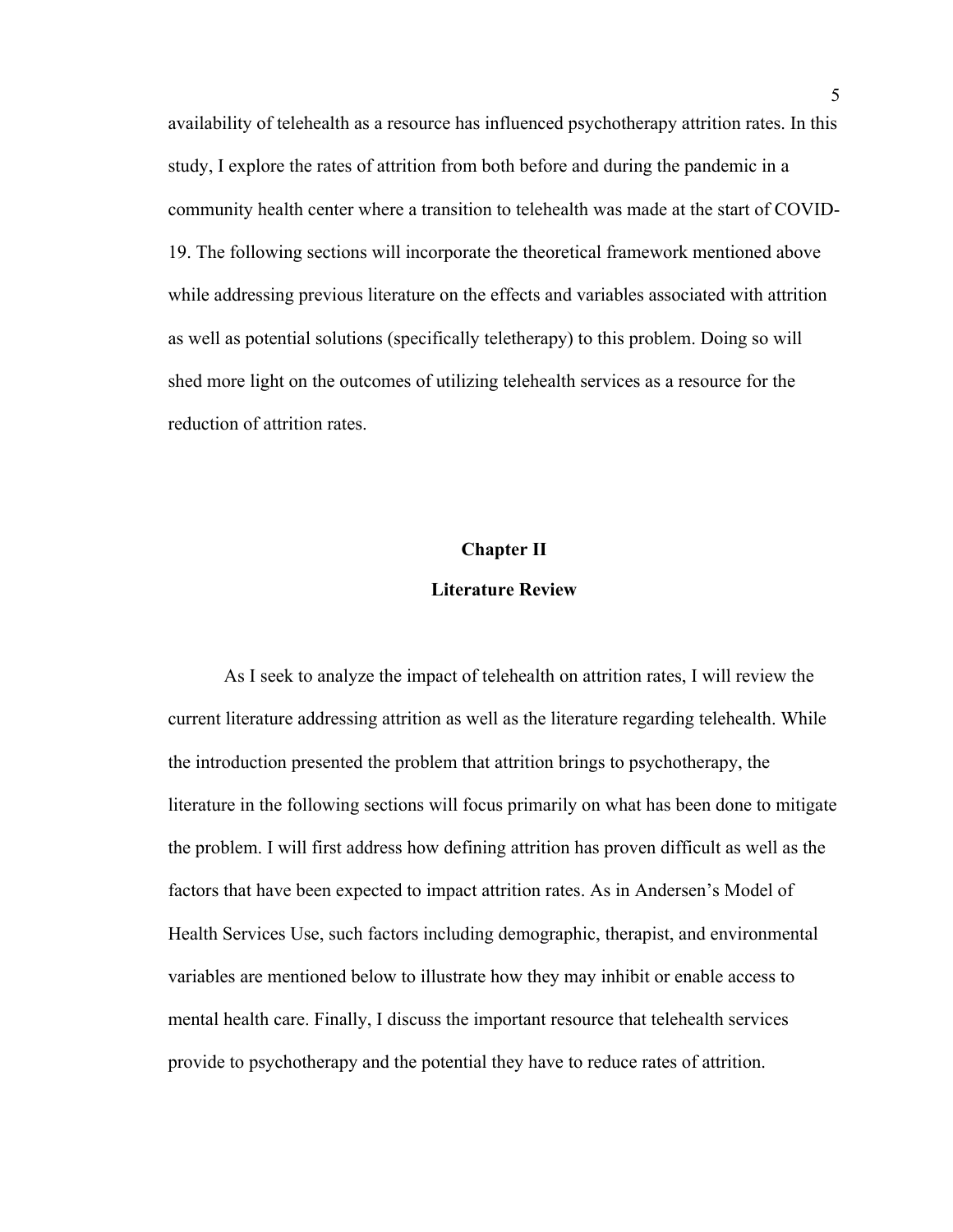#### **Measuring Attrition**

Throughout the literature, synonymous terms to attrition have been used such as early termination (Bohart & Wade, 2013), premature discontinuation (Swift  $\&$ Greenburg, 2012), and most popular, dropout (Barrett et al., 2008; Baruch et al., 1998; Fenger et al., 2010; Khazaie et al., 2016; Lopes et al., 2017). While each term is essentially examining the same thing, the difference often lies in how each study measures attrition. For example, Baruch et al. (1998) considered anything after the first session and before the sixth session while Longo et al. (1992) defined it as failure to return after an intake assessment. Hatchett et al. (2002) counted attrition as failure to attend the last session that had been scheduled. Although it should be acknowledged that each method of measurement is valid and has benefits, such variance causes concerns that each definition used essentially measures a different construct that in turn influences its findings (Hatchett & Park, 2003).

In their meta-analysis, Swift and Greenberg (2012) mention that the labels used to describe attrition in their studies were not all consistent in measurement leading to a fluctuation in dropout rates dependent upon what operationalization was used. Upon examination they found five common methods for operationalizing attrition: attending less than a specified number of sessions, failure to complete treatment protocol, failure to attend a session or schedule future appointments, failure to reach clinically significant change in an outcome measure, and according to the therapist's judgement. Attrition classified by the therapist's clinical judgement has historically been found to be a preferable operationalization as the concept of dropout in and of itself stems from the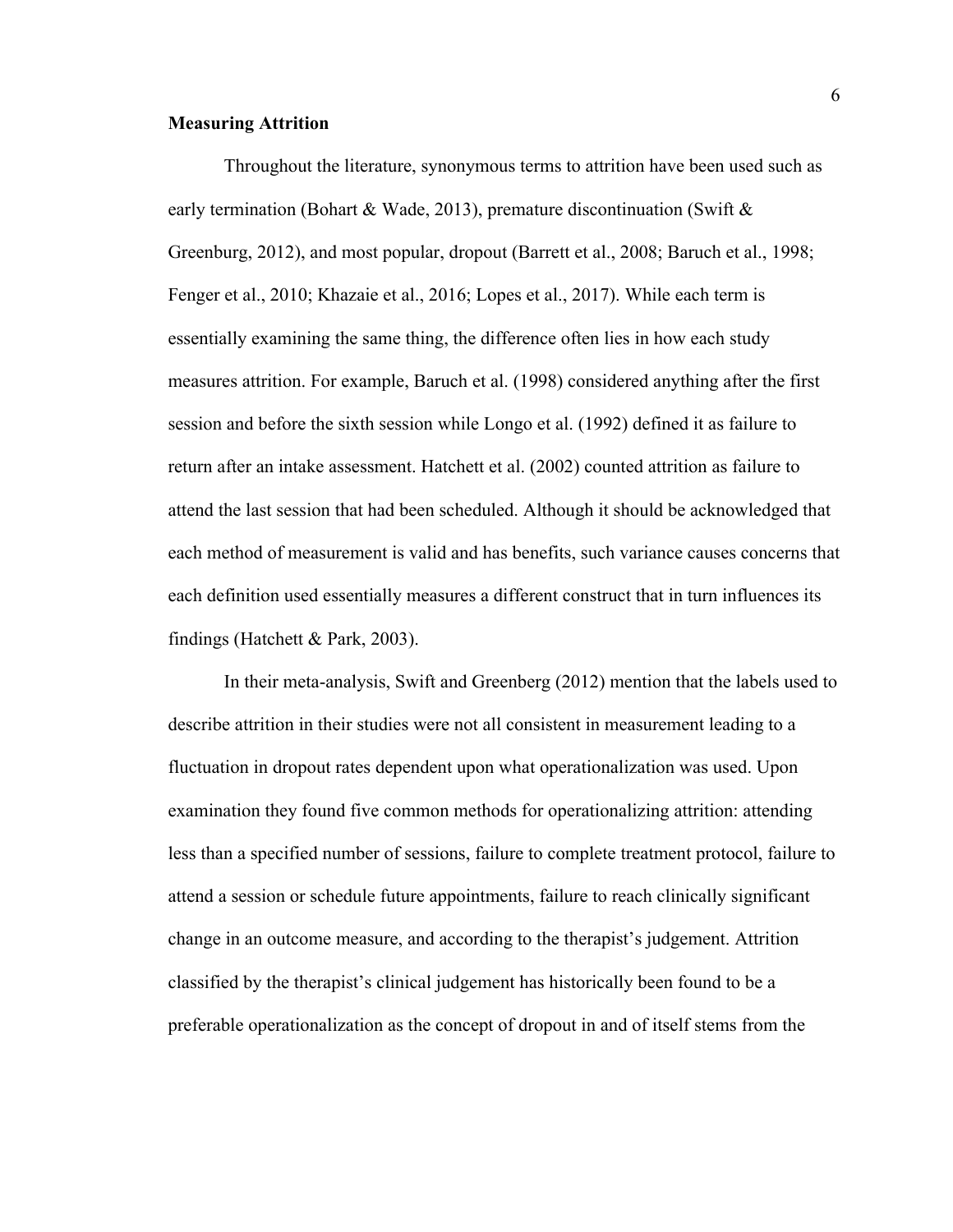clinician's judgment that clients terminate inappropriately from therapy (Hatchett & Park, 2003; Pekarik, 1985; Swift & Greenberg, 2012).

#### **Associated Variables and Factors for Attrition**

The potential negative effects that attrition can have on both clients and mental health services have caused many researchers to question what common factors contribute to the sudden premature termination of therapy. In a review of the literature, it was found that most studies considered demographic variables (Barrett et al., 2008; Baruch et al., 1998; Bohart & Wade, 2013; Fenger et al., 2011; Khazaie et al., 2016; Roseborough et al, 2016) and environmental and life factors (Barrett et al., 2008; Defife et al., 2012) when looking at attrition. The following sections will give a brief summary of the general findings for both demographic and environmental and life factors.

#### *Demographic Variables*

As per Andersen's model (1995), it is important that demographic factors are considered when looking at healthcare utilization, or in this case, barriers to healthcare. However, in general, demographic variables across studies have not been particularly consistent in the literature on attrition (Bohart & Wade, 2013). In the case of gender, while it is known that men are less likely to attend therapy in the first place, it is not clear whether or not a certain sex was more likely to terminate prematurely (Bohart & Wade, 2013). A longitudinal study in a community clinic conducted by Roseborough et al. (2016) found that those identifying as Pacific Islanders were the only statistically significant finding of dropout when considering ethnicity, yet Barrett et al. (2008) found that most ethnic minorities had a higher risk of dropping out.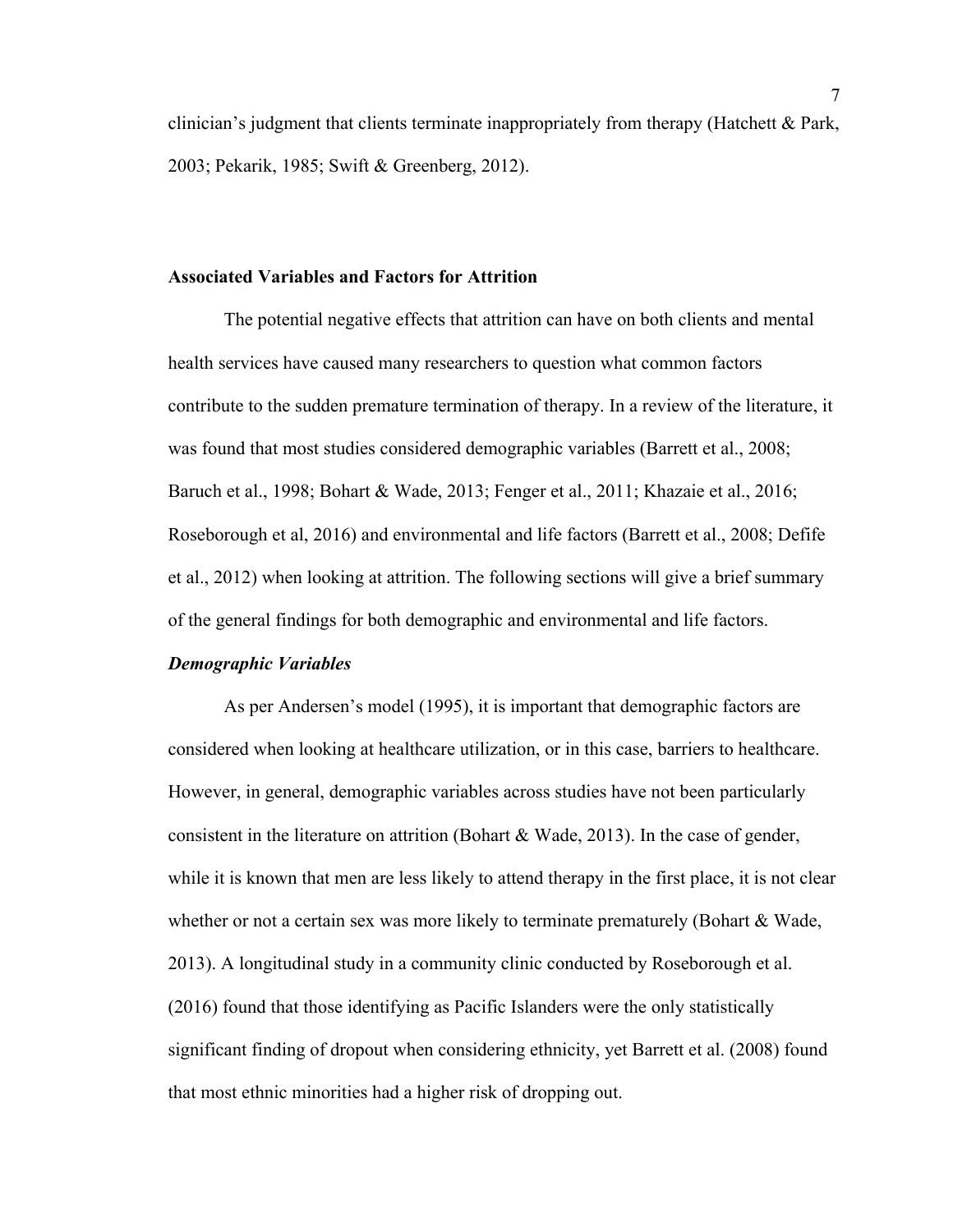The demographic variables of education, age, and socioeconomic status did show some consistent results across multiple studies. Clients reporting higher education (college degree) were more likely to remain in treatment when compared to those who reported only a high school or vocational schooling as their highest level of education (Barrett et al., 2008; Fenger et al., 2011; Roseborough et al., 2016). High attrition rates were found among younger, adolescent clients (under the age of 18) whereas those in the age group 30-45 or older were more likely to continue treatment (Barrett et al., 2008; Baruch et al, 1998; Fenger et al., 2011; Roseborough et al., 2016). Attrition was also common among those who had a lack of insurance coverage, financial problems, or were of a lower socioeconomic status (Barrett et al., 2008; Khazaie et al., 2016).

#### *Environmental and Life Factors*

In multiple studies, results indicated that many clients unexpectedly miss appointments or drop out entirely due to circumstances of life such as physical illness, work conflicts, lack of transportation, and difficulty locating childcare (Barrett et al., 2008; Defife et al., 2012). When applied to the healthcare utilization model it is clear that these environmental factors essentially remove client's resources and become barriers of accessibility (Andersen, 1995; Penchansky & Thomas, 1981). Clinicians and agencies must keep these barriers in mind and search for strategies that can be applied in order to provide better, easier access, even when faced with these confounding factors.

#### **Teletherapy as an Attrition Reduction Strategy**

The COVID-19 pandemic has impacted in-person services significantly as stayat-home orders and social distancing guidelines have been put in place to reduce spread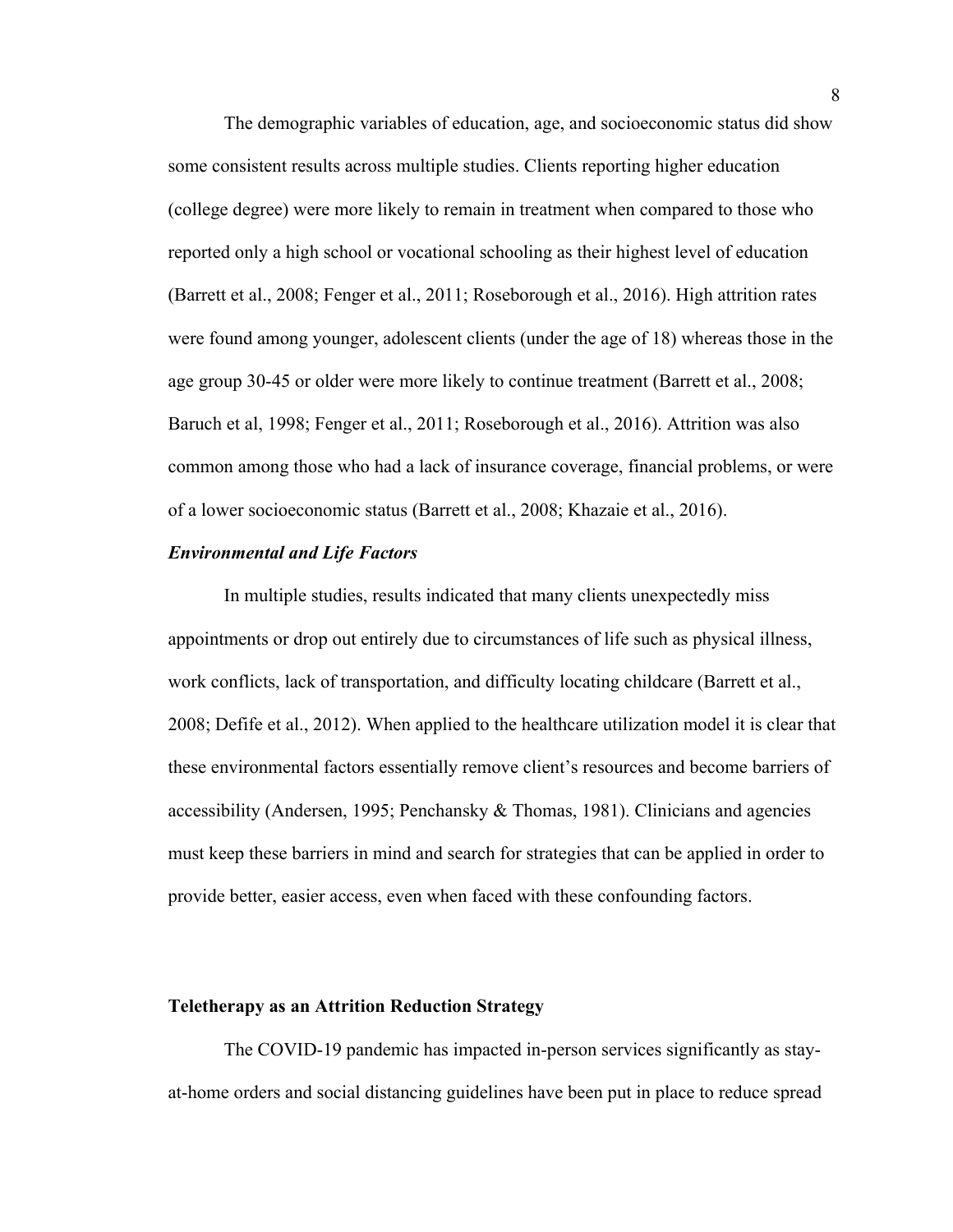(Taylor et al., 2020). As a result of the pandemic and the steady increase in technology, teletherapy is becoming increasingly popular and useful (Pickens et al., 2020). Skeptical clinicians initially thought teletherapy to be ineffective and unethical, however, evidence currently suggests that providing therapy through this modality has the same, and occasionally higher, levels of efficacy as face-to-face therapy (Twist & Hertlein, 2017).

In a systematic review, Turgoose et al. (2017) found that teletherapy methods were just as effective in reducing symptoms of PTSD in veterans than in-person methods. Both telephone-delivered and videoconferencing technology have been identified as supported treatments for psychologists treating clients with depression, anxiety, PTSD, or adjustment disorders (Varker et al., 2019). Burgoyne and Cohn (2020) found that telehealth can also serve as viable resource when seeing relational clients as it allows for more members of the system to participate in treatment. When surveying their clients, Burgoyne and Cohn found that 86% of clients and 80% of staff found teletherapy to provide good quality of care.

Teletherapy serves as a resource as it helps to improve access to mental health treatment by increasing availability, accommodation, affordability, and acceptability (Penchansky & Thomas, 1981)**.** While issues such as service errors or other technical issues can affect a therapist's ability to join or establish a relationship with the client electronically (Twist & Hertlein, 2017), teletherapy gives clients the opportunity to overcome many of the obstacles mentioned above (Wrape  $\&$  Mcginn, 2018). The dimension of *availability* is increased as it enables clients to do it from home. *Accommodation* is enhanced as clinicians are more flexible with doing therapy in person or via telehealth depending on the client's needs. Telehealth services can capture the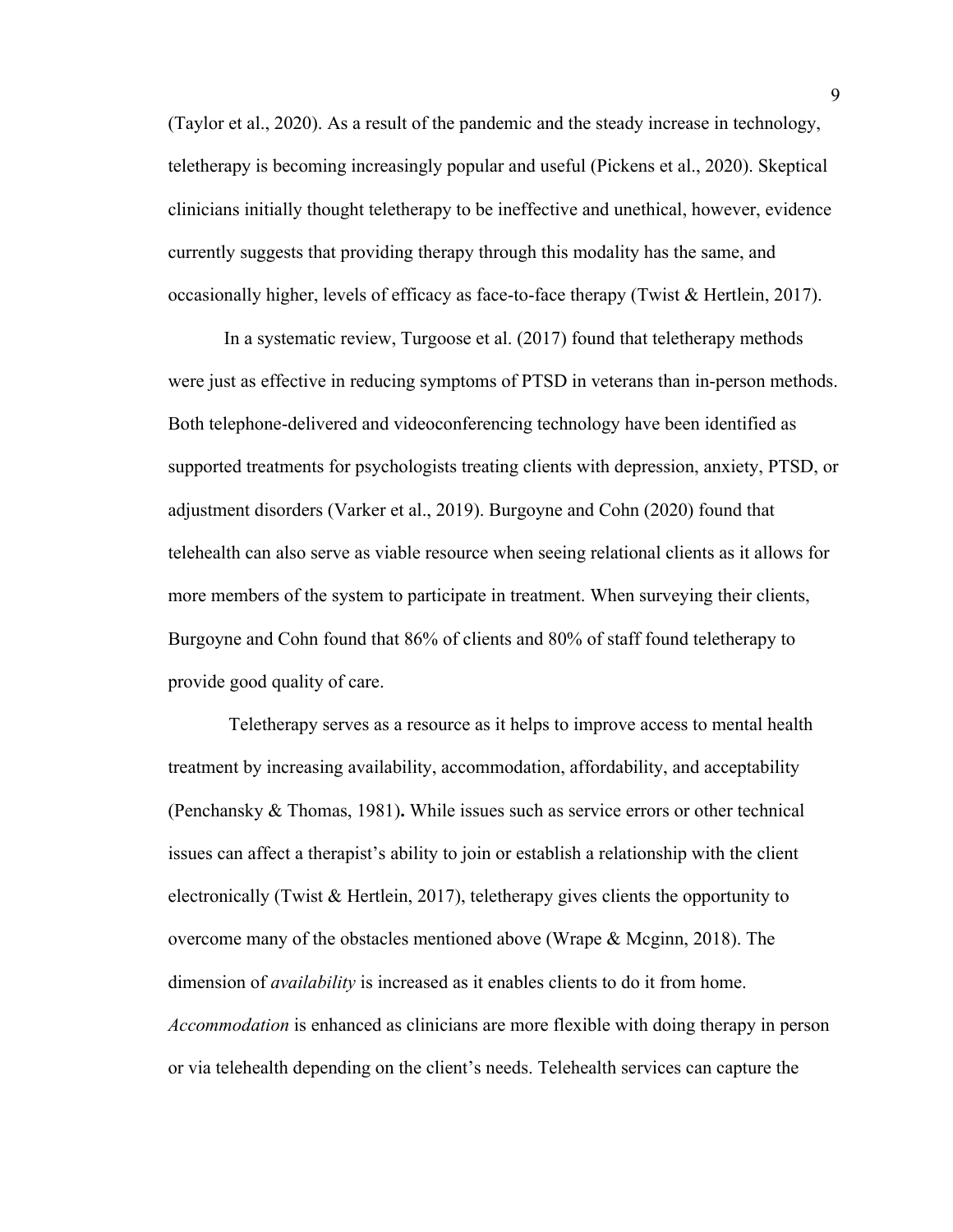domain of *acceptability* as they give clients more options of therapists across the country that may be more comfortable with their immutable characteristics (i.e., ethnicity, sex, social status). *Affordability* is even increased as it does not cost the client any extra to do so and potentially saves money in travel fees. It should be noted that such a resource is dependent upon having the necessary equipment. Although widespread technological advances make telehealth appointments possible for many communities, telehealth programs require adequate broadband access which may not be available for many rural and underserved populations (Hirko et al., 2020). With teletherapy being a relatively new resource, more research is needed in order to gain a broader comprehension of its benefits and explore how such services can reach more underprivileged communities.

#### **Purpose of the Study**

Attrition in psychotherapy is problematic as it negatively impacts therapy clients, clinicians, and those awaiting mental health services in communities (Barrett et al., 2008). Attrition virtually stands as a barrier to the rising demands of mental health services. In order to effectively reduce such effects, appropriate resources need to be implemented in mental health organizations to increase availability, accommodation, affordability, and acceptability for clients**.** The purpose of the present study was to investigate the influence of the COVID-19 pandemic and teletherapy use on the rates of attrition in mental health services.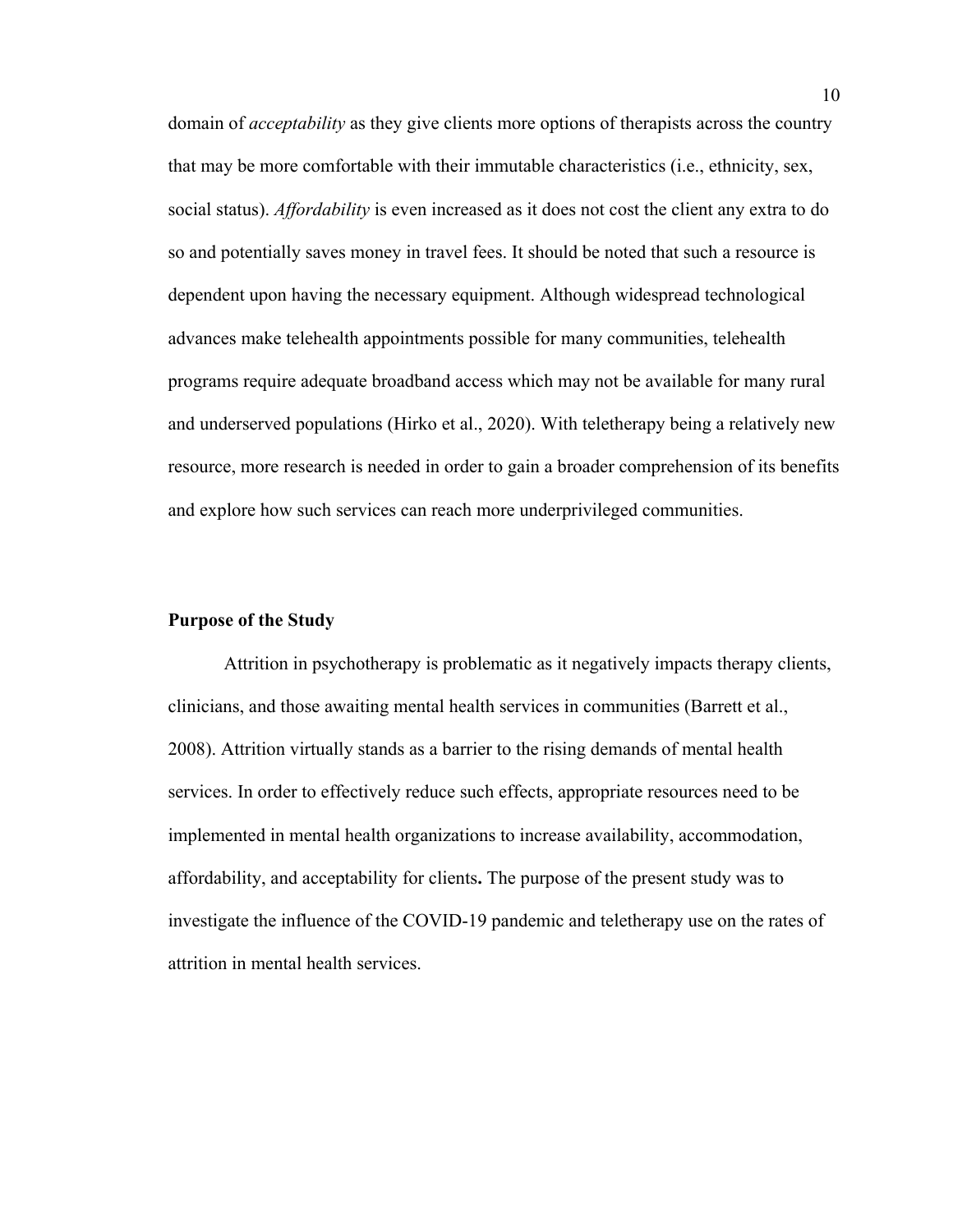#### **Research Hypotheses**

- Hypothesis 1: Rates of attrition will have decreased since COVID-19 and the switch to teletherapy. This will indicate that the risk of drop out is lower for teletherapy than in-person.
- Hypothesis 2: In accordance with previous literature (Barrett et al., 2008; Khazaie et al., 2016), variables such as insurance coverage and SES will be significant indicators of dropout risk while variables of age and gender will not predict significant risk.

Confirming these hypotheses will provide needed information to the literature on attrition as it will indicate that telehealth can serve as a resource. Knowledge of such a resource could benefit access to mental healthcare as clinicians utilize it to reduce attrition rates. Examining specific predictor variables could indicate which demographics in particular might need such resources as they may be more likely to drop out of treatment prematurely.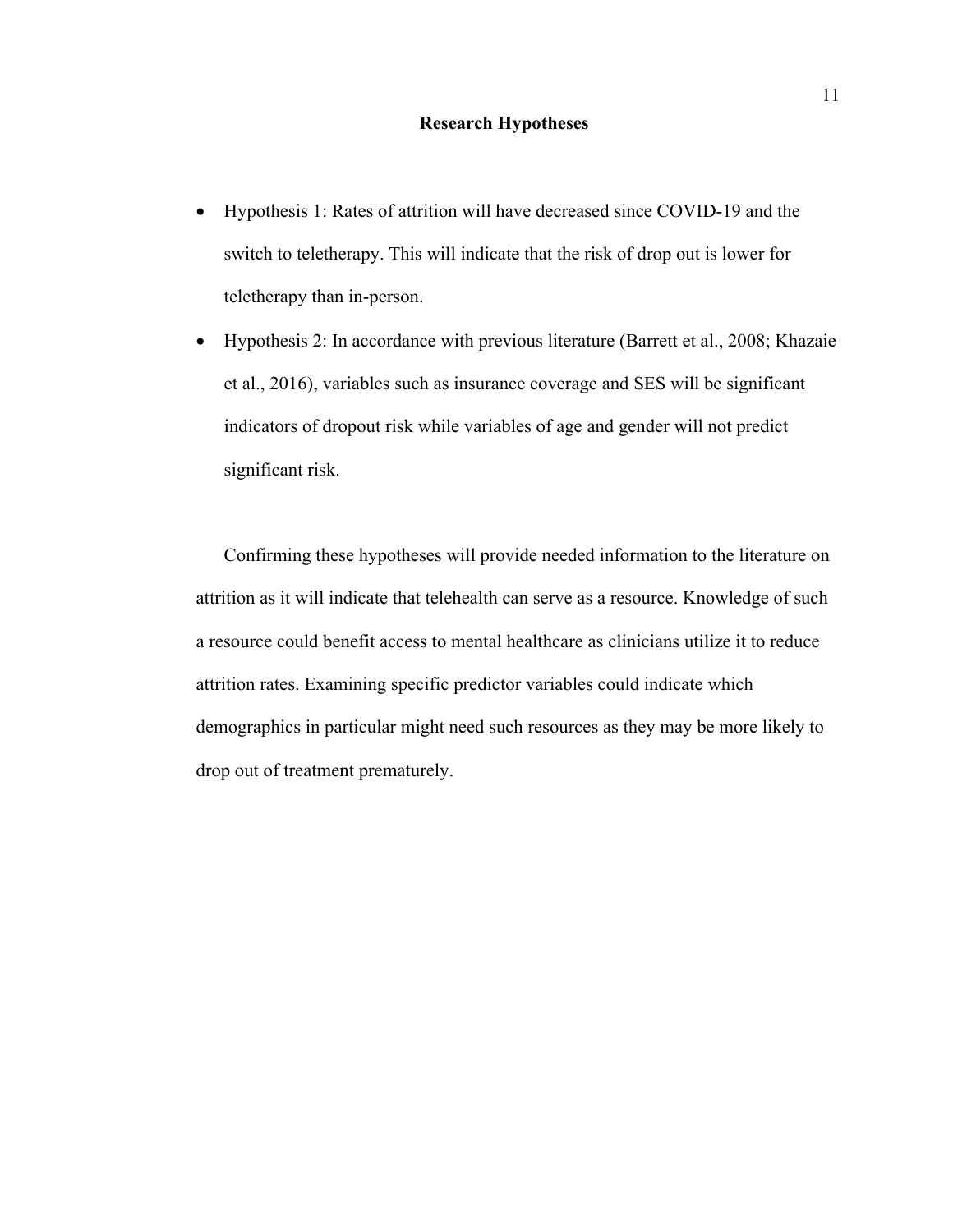#### **Chapter III**

#### **Methods**

In this study, existing data from previously scheduled psychotherapy appointments at a community health center was investigated. Sections will elaborate more on the setting where the data was collected, the participants included, and the procedure used in acquiring the data prior to analysis. In addition, the analytic strategy will be detailed along with figures to explicitly illustrate what was done to yield the acquired results.

#### **Setting**

Data in this study were collected from a Federally Qualified Health Center (FQHC) with seven locations across the western United States. This community health center provides medical, behavioral health, dental, and pharmaceutical services to the community, particularly to those of lower socioeconomic status as they offer a sliding fee scale for payment. The sliding fee scale is based off of household size and income and is divided into four levels: Level 1 (up to 100% of federal poverty level), Level 2 (up to 133% of federal poverty level), Level 3 (up to 150% of federal poverty level), and Level 4 (up to 200% of federal poverty level). This sliding fee scale system was used as a method of measuring income and socioeconomic status (SES) in this study as it utilizes client's tax returns, pay stubs, and bank statements to accurately compute discount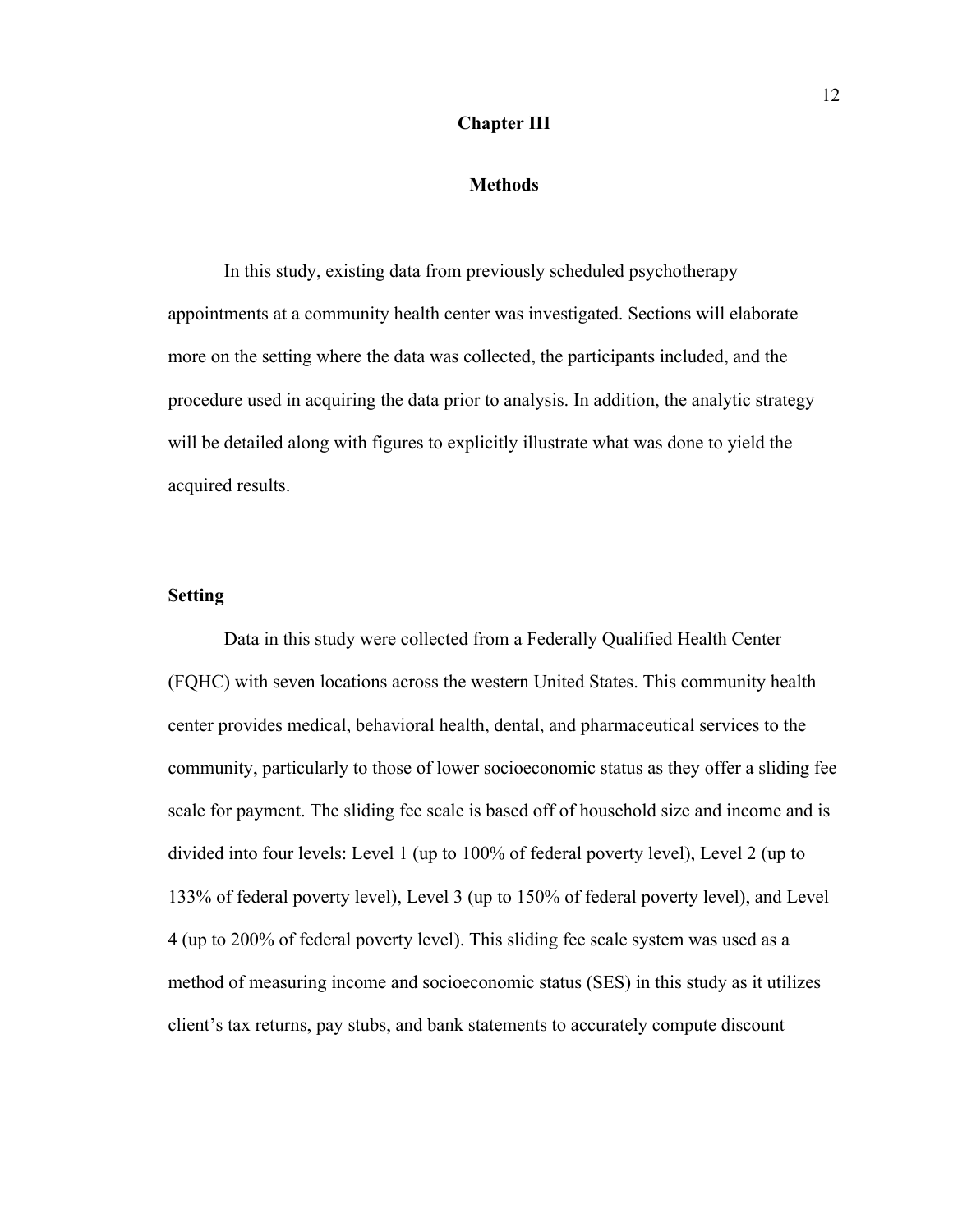qualification. The federal poverty levels used for the time of the study can be found in Table 1 in the Appendix.

Mental health providers across all of the clinics consisted of three Licensed Clinical Social Workers (LCSW) and one Licensed Marriage and Family Therapist (LMFT). Providers offer therapy services to individuals, couples, and families in 45 minute sessions. Therapy services were offered via face-to-face and telehealth until April 1, 2020 when the organization transitioned to telehealth services as their primary modality due to the COVID-19 pandemic.

#### **Participants**

The sample of this study consisted of 329 patients receiving mental health services at a FQHC in the Western United States. By nature, patients attending FQHC's often experience higher levels of stress due to their financial situation, cultural barriers, or other life circumstances. Many of the individuals included in the sample of this study suffered from mental health issues of higher severity due to their inability to receive services elsewhere. Participants were selected if they had been seen for therapy between the dates of January 1 and June 30, 2020, in order to examine the attrition rates both before and during the COVID-19 pandemic. In cases where a family or a couple was being treated for therapy, not every individual was tracked for attrition, only the identified patient (the individual whose name is on the schedule). Patients were excluded if they were already participating in teletherapy prior to the health center's transition to exclusive telehealth services.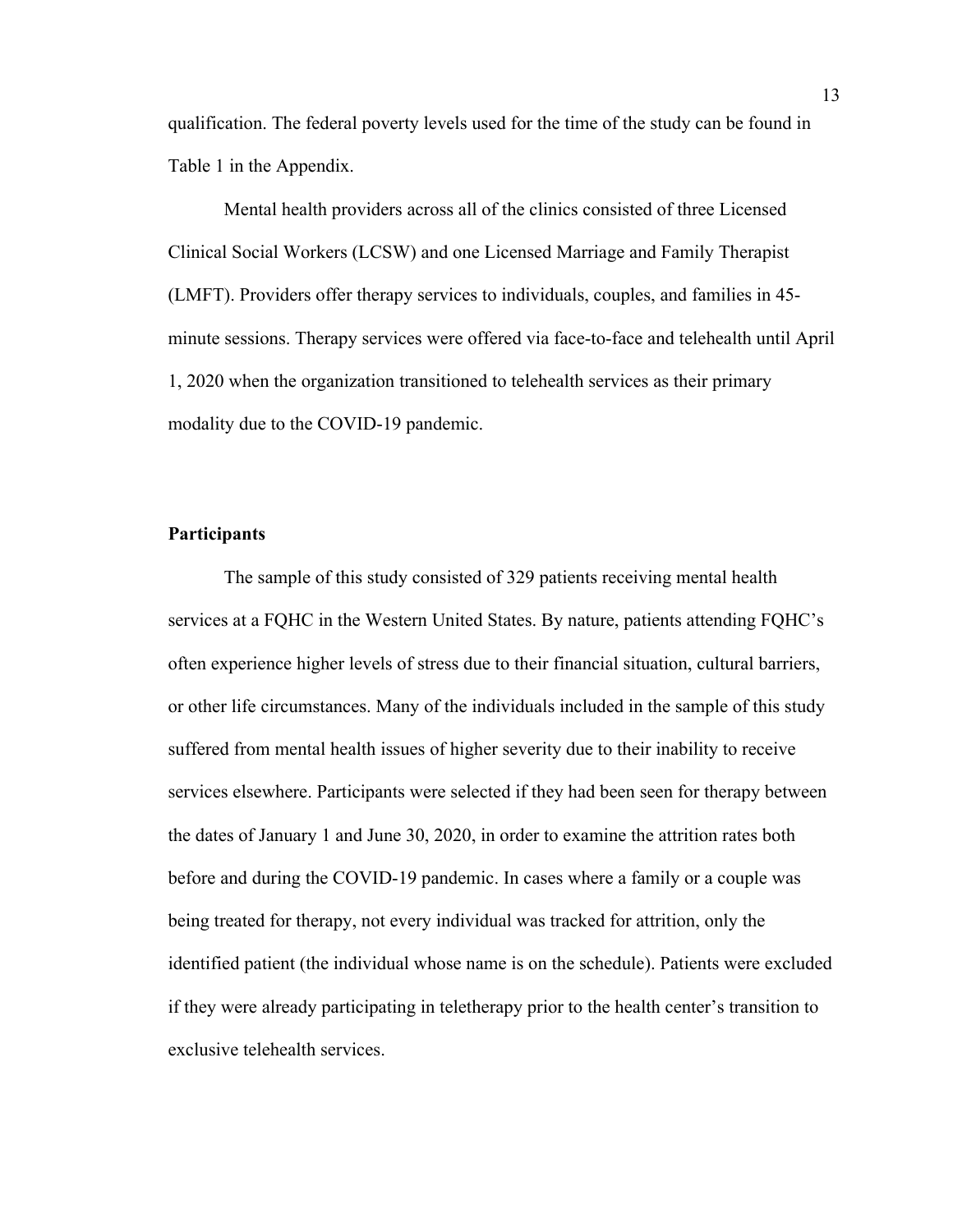Demographics of the sample varied with 135 (41%) being male, 193 (58.7%) being female and 1 (.3%) transgender male. Race of participants consisted of 302 (91.8%) White, 14 (4.3%) Hispanic, 3 (.9%) Black, 2 (.6%) American Indian, 1 (.3%) Asian, and 7 (2.1%) not reported. Average age of the participants was 32 with 266 (81%) being adults and 69 (19%) being minors (below the age of 18). Between January 1 and March 31, 2020, 75 patients attended therapy and were considered in the "in-person" group. Between April 1 and June 30, 2020, 64 patients attended therapy solely via telehealth, placing them in the "telehealth" group. From January 1 to June 30, 2020, there were 190 patients that attended therapy through both "in-person" and "telehealth" platforms. Full descriptive statistics are presented in Table 2.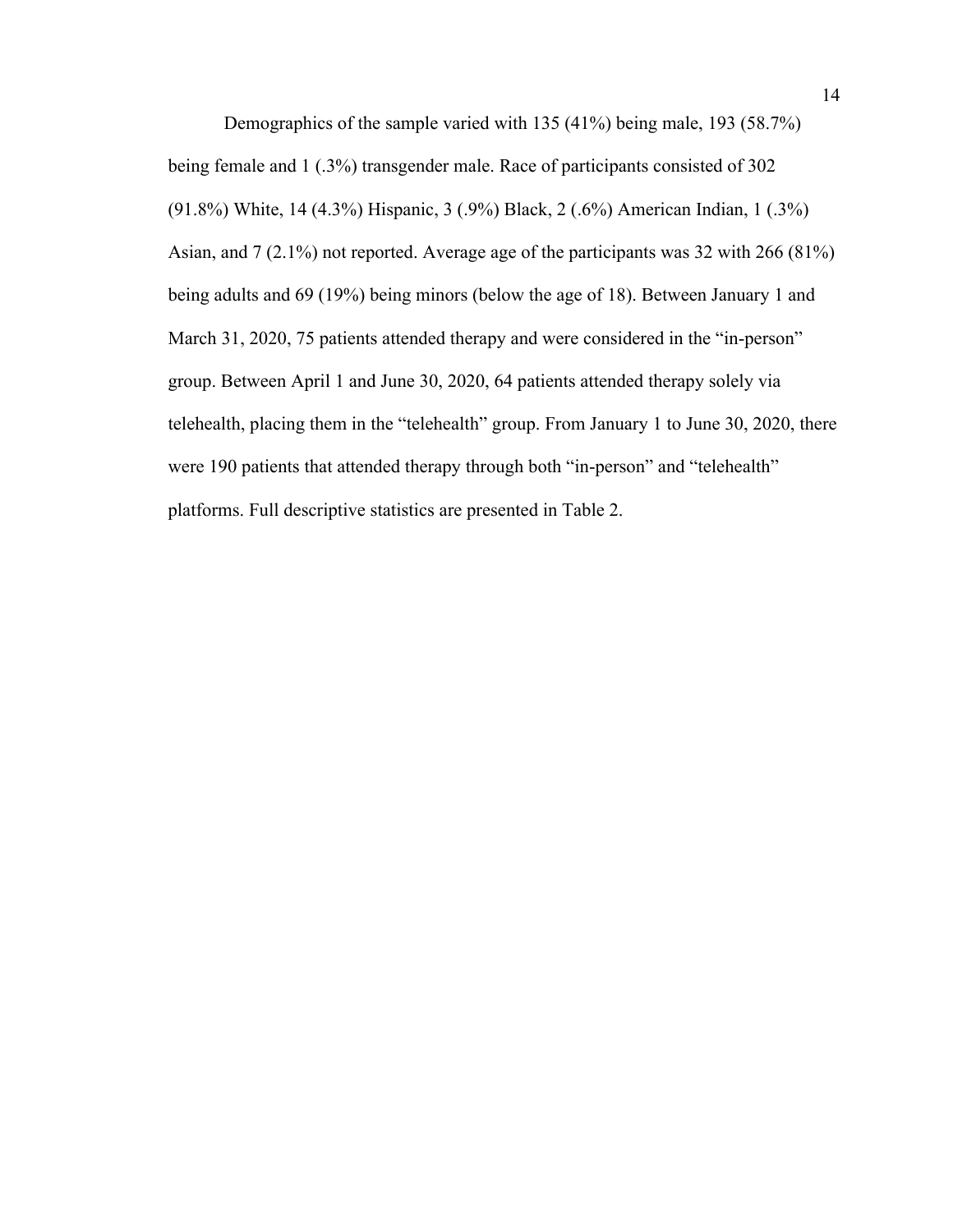#### **Table 2**

|                   | In-Person      | <b>Both</b>    | Telehealth    |                  |
|-------------------|----------------|----------------|---------------|------------------|
|                   | $N = 75$       | $N = 190$      | $N = 64$      |                  |
|                   |                |                |               |                  |
|                   | M(SD)          | M(SD)          | M(SD)         | $\boldsymbol{p}$ |
| Age               | 30.17 (17.14)  | 32.58 (15.74)  | 36.27 (14.69) | .078             |
|                   |                |                |               |                  |
|                   | $n(^{0}/_{0})$ | $n(^{0}/_{0})$ | $n$ (%)       |                  |
| Gender            |                |                |               | .026             |
| Male              | 41 (12%)       | 70(21%)        | 24(7%)        |                  |
| Female            | $34(10\%)$     | 119 (36%)      | 40 (12%)      |                  |
| Insurance         |                |                |               | .035             |
| Government        | 21(6%)         | 50 (15%)       | 16(5%)        |                  |
| Private Insurance | 40 $(12\%)$    | 123 (37%)      | 35 $(11\%)$   |                  |
| Slide             | 12(4%)         | 12(4%)         | 13 $(4%)$     |                  |
| Out of Pocket     | $2(.6\%)$      | $3(.9\%)$      | $0(0\%)$      |                  |
| Income            |                |                |               | .231             |
| Level 1           | 21(13%)        | 60(36%)        | $16(10\%)$    |                  |
| Level 2           | 7(4%)          | 10(6%)         | 8(5%)         |                  |
| Level 3           | $1(.6\%)$      | 8(5%)          | 4(2%)         |                  |
| Level 4           | 4(2%)          | 22(13%)        | 6(5%)         |                  |

*Demographic Summary of Sample by Modality of Therapy*

Note. Income level 1 is the lowest and 4 is the highest based on Table 1 in the Appendix. \* Significance (*p*) is indicative of an analysis of variance (ANOVA) for age and Chisquared test of independence for each categorical variables with therapy modality.

#### **Procedure**

Patients participated in therapy as usual and typically attended therapy once a week. On April 1, 2020, the community health center changed their therapeutic delivery exclusively to telehealth services in response to the COVID-19 pandemic. Patients were automatically considered as having terminated prematurely if they only attended an intake and had no future appointments scheduled. Attrition was defined by the therapists and patient charts signed by the therapy provider were utilized to verify premature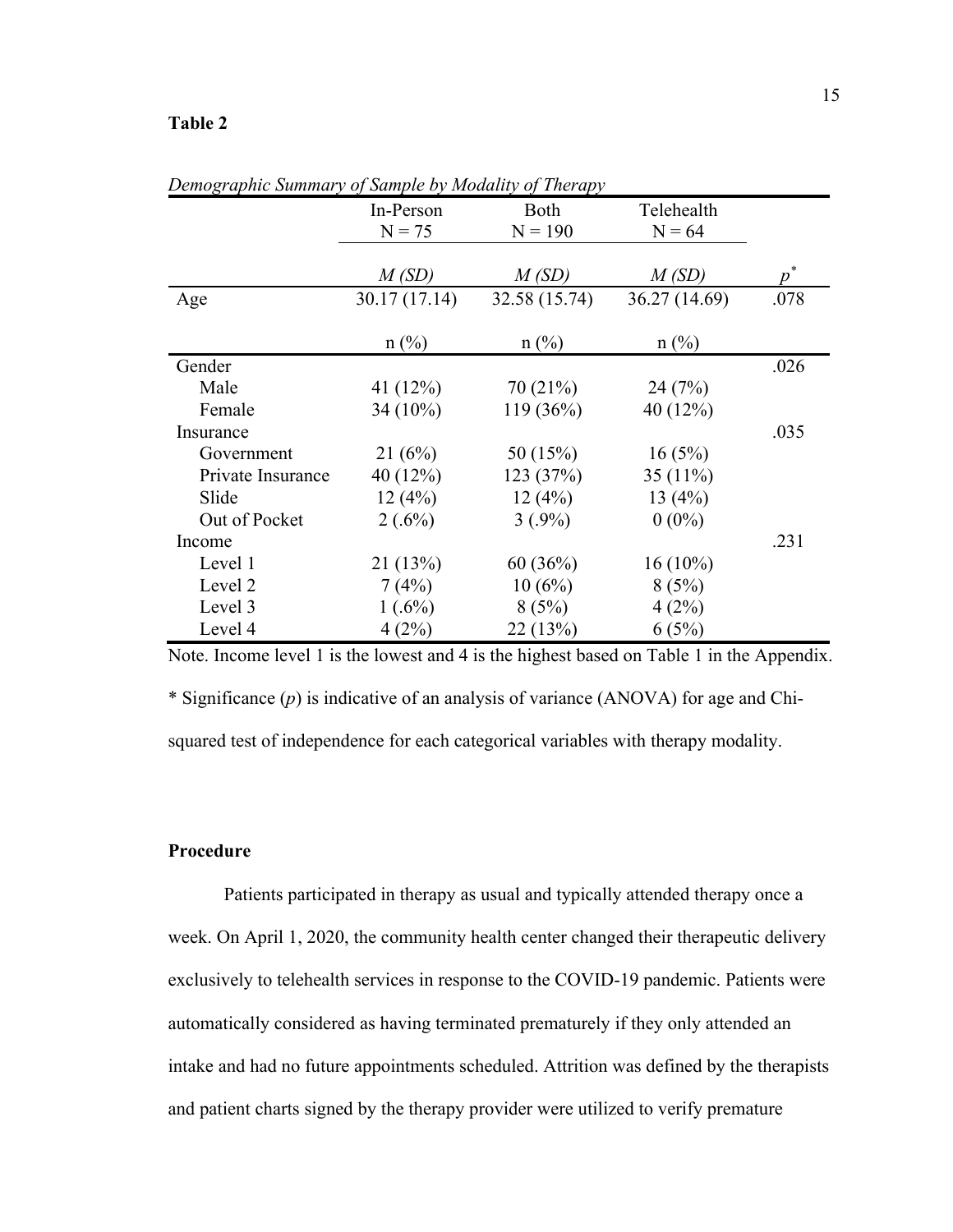termination. Participants whose clinical notes stated that a follow up was recommended but stopped attending were considered dropouts. Deidentified patient information was used so no consent was required by patients.

#### **Variables**

The main variable of interest in this study was the delivery of therapy: in-person, telehealth, or both. Other potential confounding factors examined included age, gender, socioeconomic status (SES) via sliding fee scale brackets, and insurance coverage (private insurance, federal health programs, sliding fee scale, out-of-pocket). While race and ethnicity were originally thought to be a confounding factors, a lack of diversity in the sample inhibited such factors from being taken into consideration.

#### **Analytic Strategy**

Survival analysis, also called time-to-event analysis, was used as the primary strategy of analysis. Survival analysis focuses on the expected duration of time until occurrence of an event of interest (Kleinbaum & Klein, 2010). In this case, such an event was attrition in psychotherapy. Such a strategy can assess the time taken from the client's initial appointment to point of premature termination. Survival analysis allows for the analysis of staggered entries by moding each individual's time since entry, meaning that although each client's initial appointments were all at different calendar dates, they can still be interpreted in regard to the same context. A visual example of this is portrayed in Figures 1 and 2.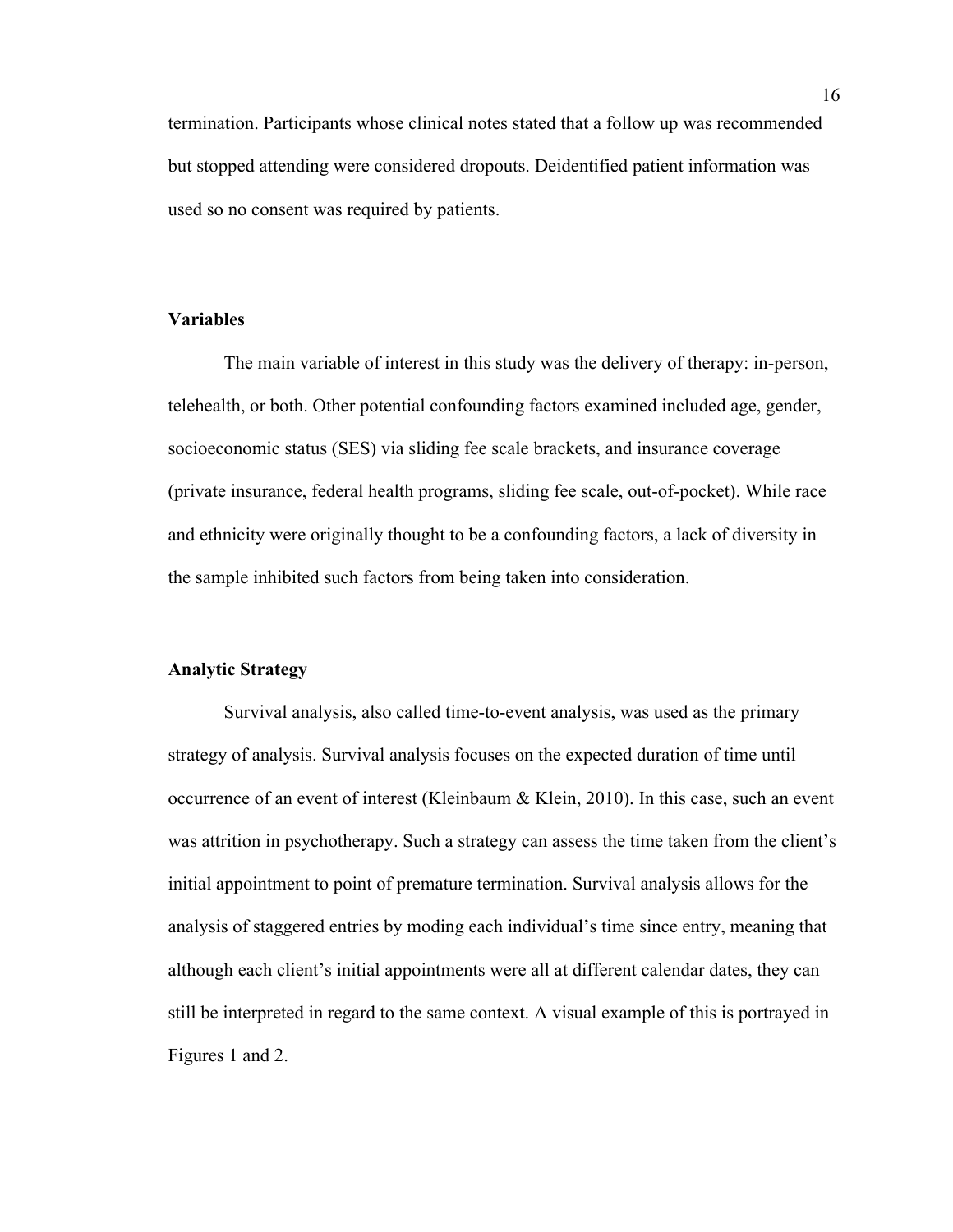Figure 1 illustrates the different groups of therapy participants in calendar date format while Figure 2 models how the analysis essentially shifts the staggered entries to all be considered from initial appointment within the same context. Since attrition is not experienced by every client, those whom the event did not occur during the observation period were considered "censored". Right censoring takes place when the time of the event is known to be greater than some value but the time it took for attrition to occur after the observation period is unspecified/unknown. This was important as it allowed for the inclusion of data for clients who were still continuing in therapy, those who graduated, and those who were referred out after the designated observation period.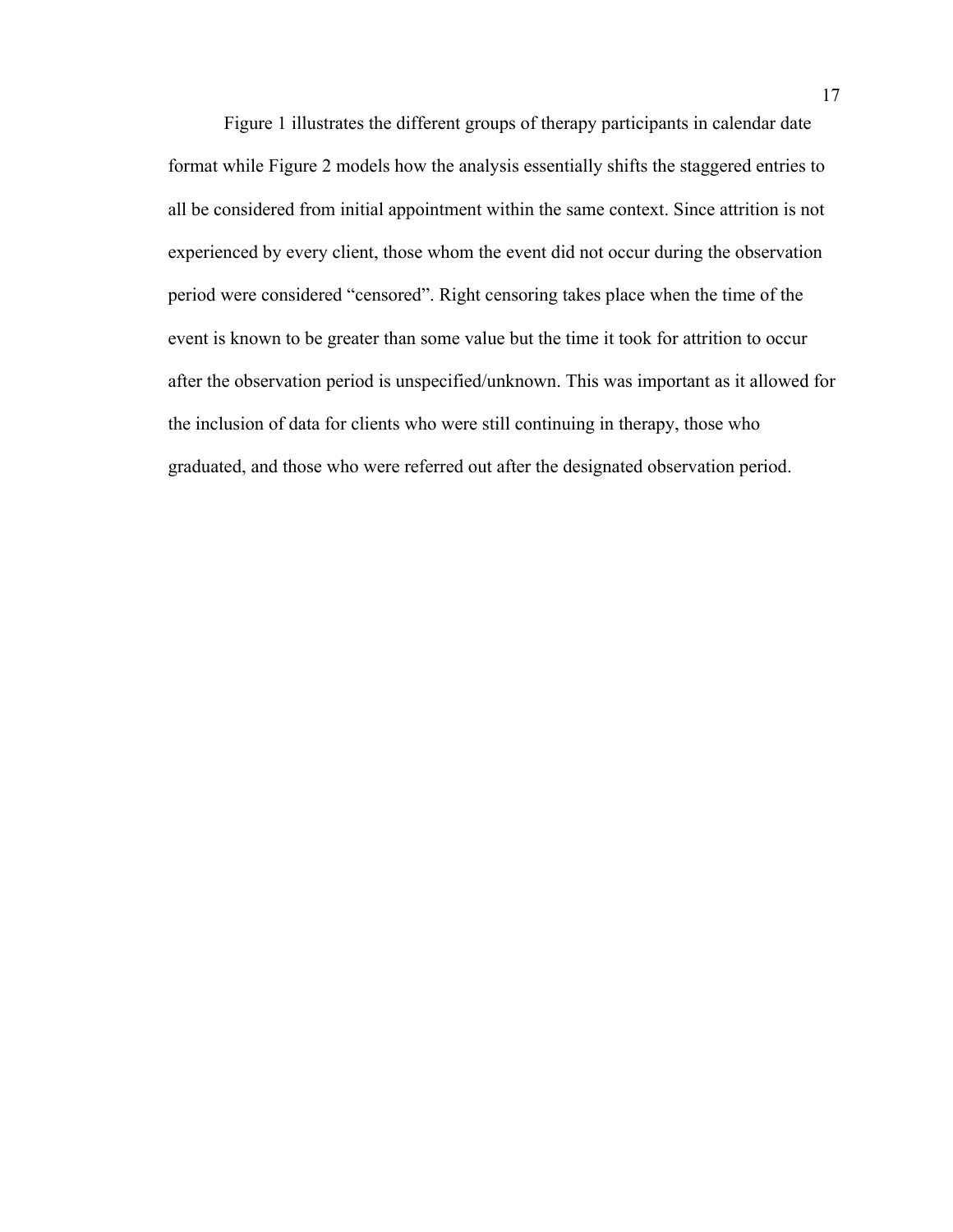## **Figure 1**

## *Hypothetical Attrition Timeline in Calendar Format*

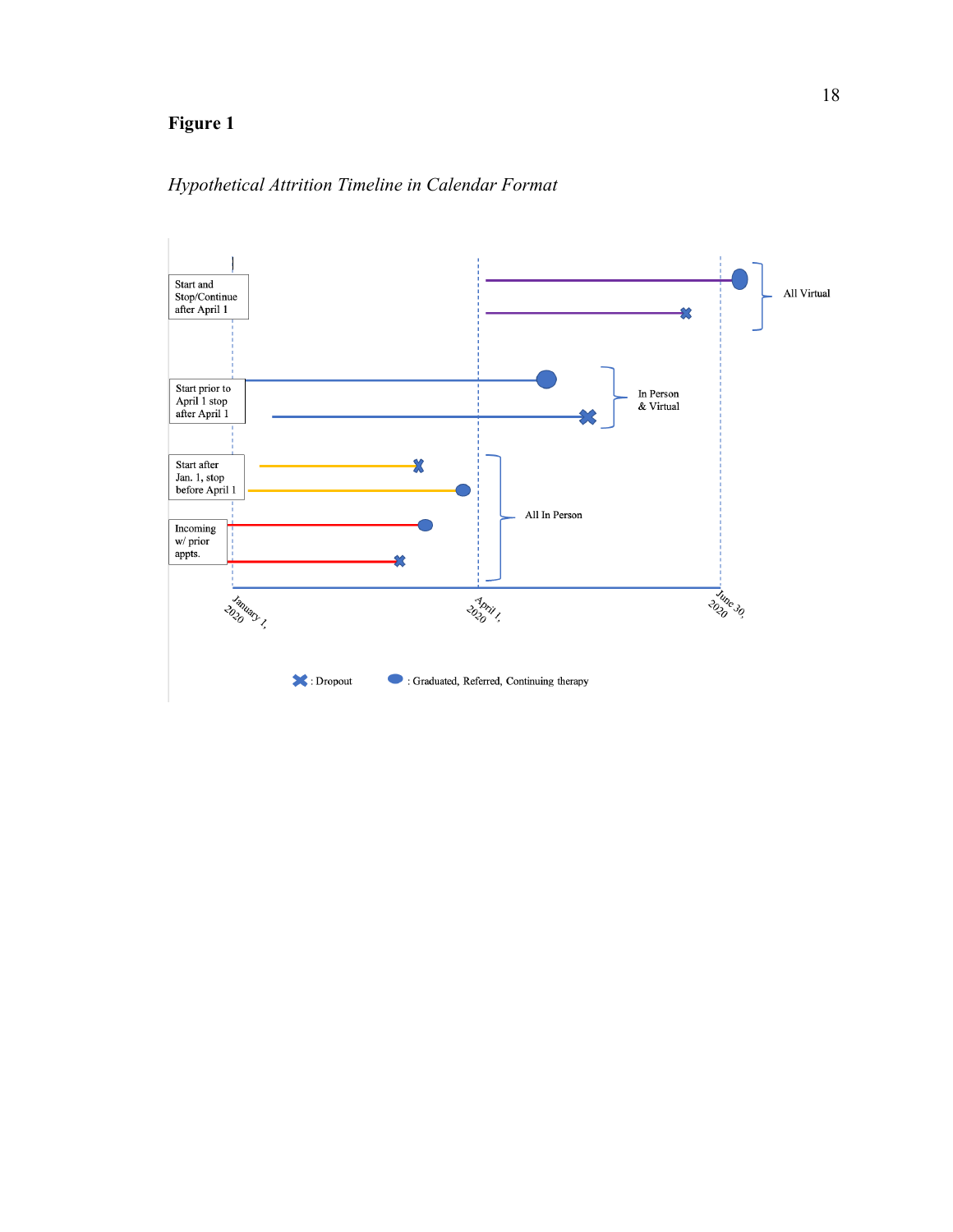### **Figure 2**

#### *Hypothetical Attrition Timeline in Shifted Format*



Implementation of Kaplan-Meier (KM) plots provided a descriptive graphical presentation to compare the different populations (all in-person, in person and telehealth, all virtual) and illustrate the attrition rate of each group. This non-parametric curve visually represents the survival rate across time where the survival probability drops vertically whenever one or more events of interest (attrition) occurs within the time interval (Kleinbaum & Klein, 2010). Figure 3 shows an example of a KM plot from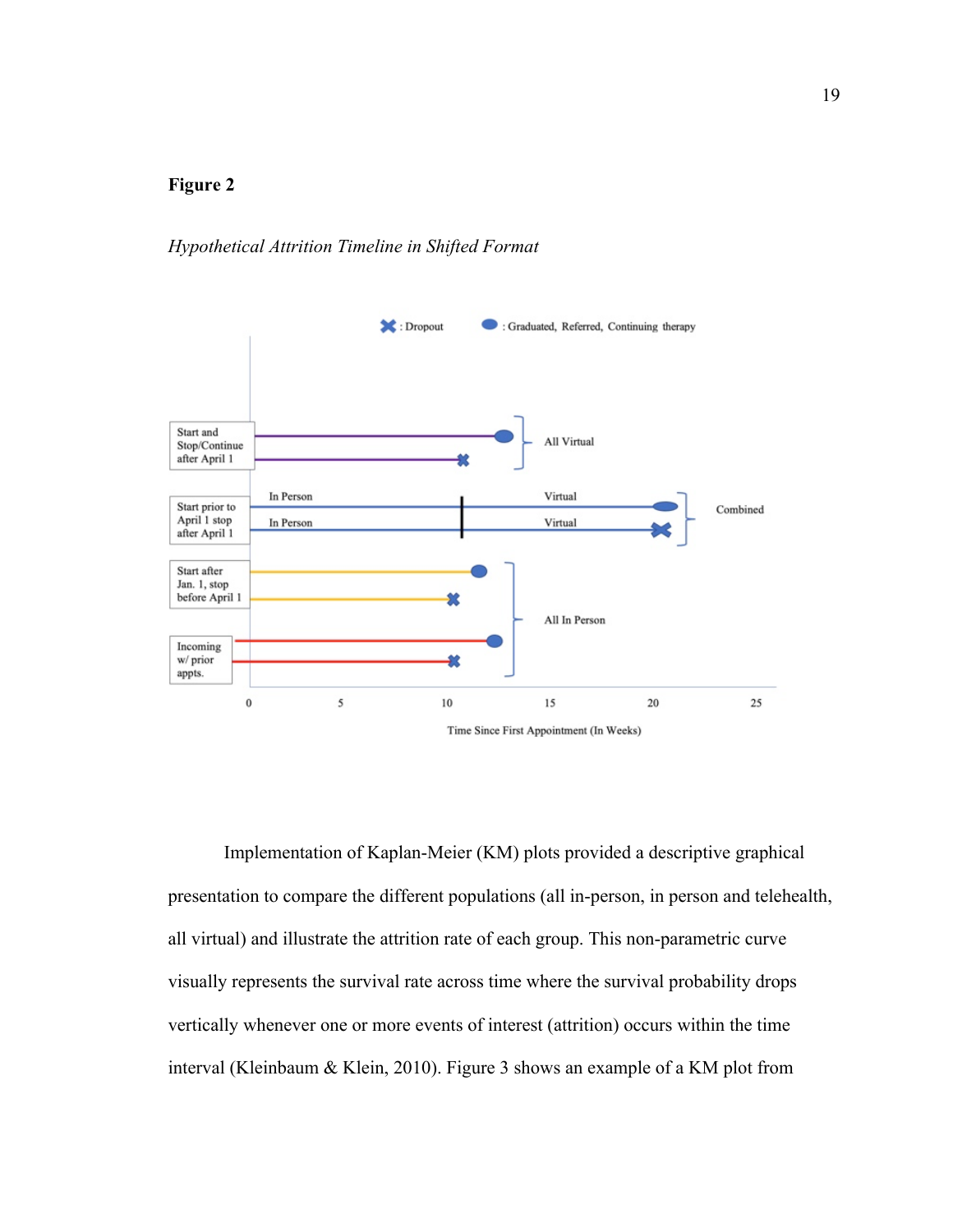Gamache et. al (2018) looking specifically at attrition rates and hetero-aggressive behavior. In this study, KM plots were constructed for both the main variable of interest (delivery of therapy: in-person, telehealth, or both), as well as the other potential confounding factors (age, gender, SES, health insurance coverage, and health condition).

### **Figure 3**

*Kaplan-Meyer Plot Example by Gamache et al. (2018)*



Note: Kaplan-Meier curves illustrating time to treatment dropout stratified by presence/absence of recent hetero-aggressive behavior.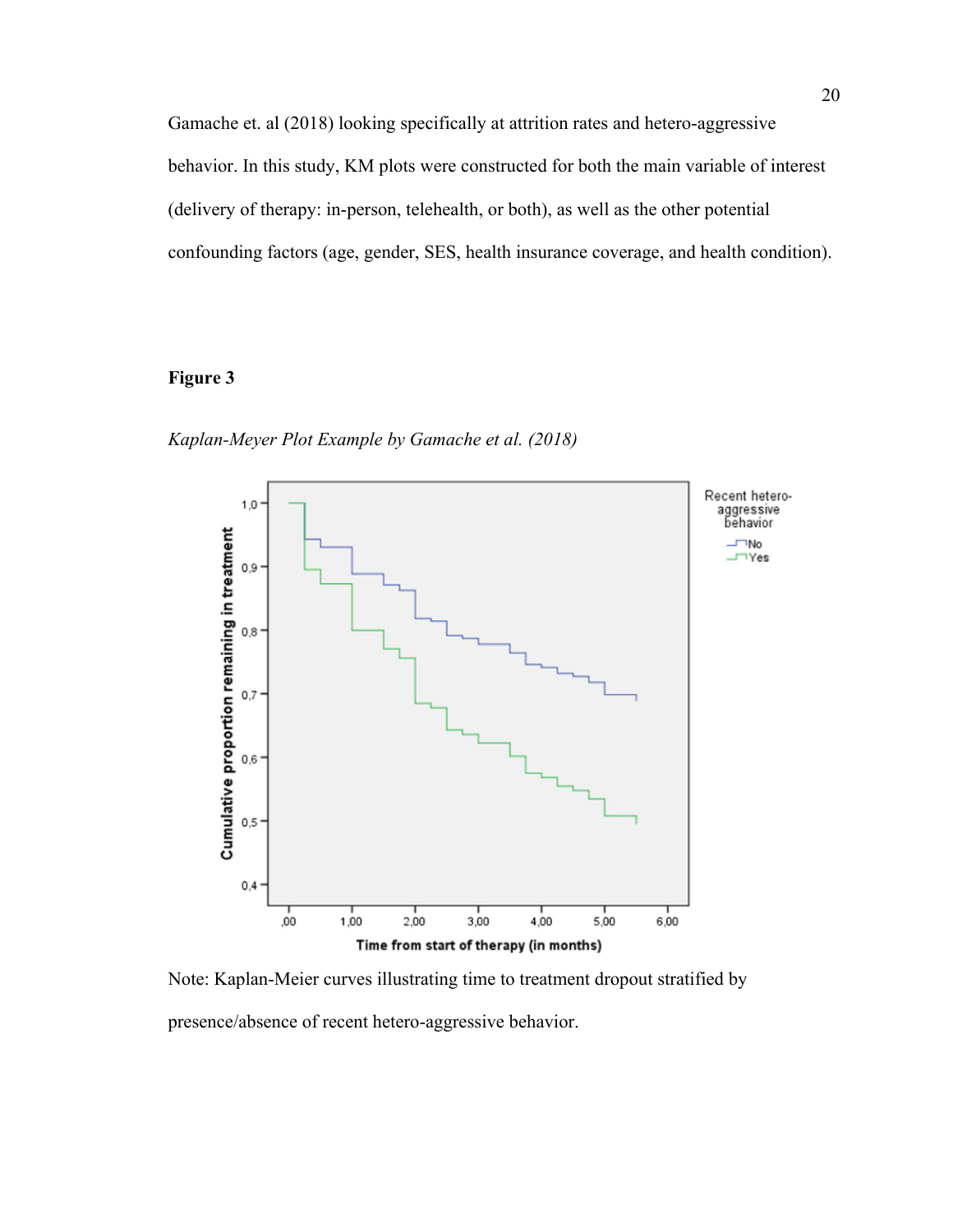In conjunction with each KM plot, a log rank test compared the population groups to see if a statistically significant difference exists between them. Specifically, this tests the null hypothesis that the survival curves from the KM plot are identical over time. The log rank test, however, does not allow for comparisons across continuous variables such as age unless they are first discretized (age in years converted to categorize such as under 18, 19-30, and over 30), resulting in loss of information. Another drawback is that KM plots and log-rank test lack estimates of effect size (Kleinbaum & Klein, 2010).

The Cox proportional hazards regression (Cox Regression) allows for quantification of differential risk across both categorical and continuous variables. Such a model provides a hazard ratio, which explains the probability of the event (i.e., attrition) occurring at any point in time for therapy type (in-person, telehealth, or both), while simultaneously controlling for any number of covariates (potential confounding factors). This directly answers the research question of how each type of therapy will influence the risk of attrition. All analyses were conducted in SPSS 27.0 (IBM Corp, 2020).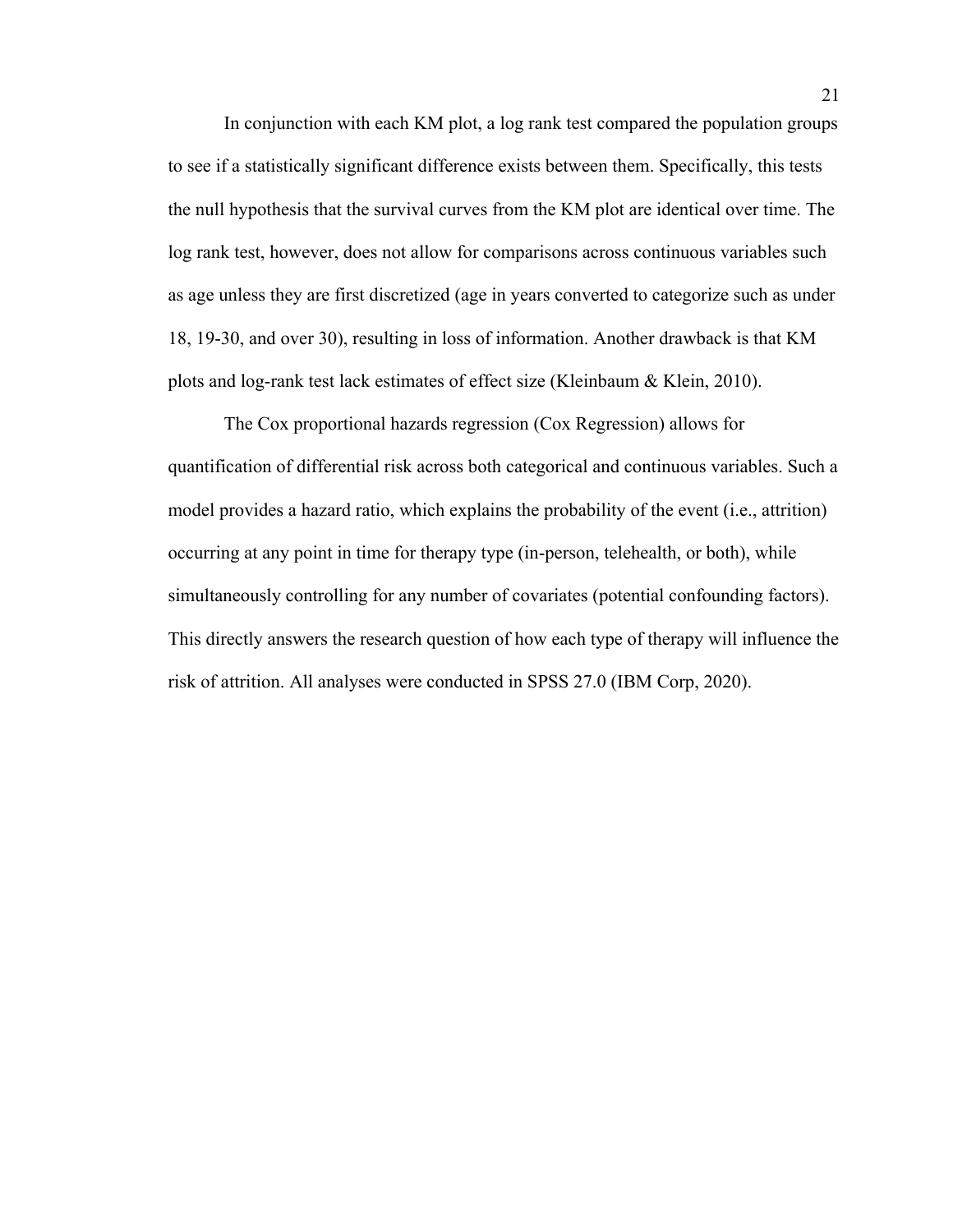#### **Chapter IV**

#### **Results**

In total, one-hundred and twenty-five patients from the total sample  $(N = 329)$ dropped out of therapy during the six-month period, equaling 37.9% of the total sample. Within each individual group approximately 89.3% of the in-person group, 20% of those in the both group, and 31.2% of those in the telehealth group had terminated prematurely at the end of six months. Means, medians, and standard deviations for the groups can be found in Table 3. Overall, the mean survival time for the entire sample was about 17.8 weeks. The average survival rates for each individual modality group were 5.16 weeks for in-person, 23.14 weeks for both, and 8.13 weeks for telehealth.

#### **Hypothesis 1**

A KM plot was used to illustrate the survival function of each therapy modality. The curve, shown in Figure 4, illustrates that the 'both' group maintained a higher survival (non-attrition) rate in comparison to the telehealth and in-person groups. At 12.5 weeks the rate of survival was 59% for the telehealth group, 3% for the in-person group and approximately 95% for the 'both'. A log rank test determined there were significant differences in the survival distribution for the different therapy modalities: in-person, telehealth, or both. The difference in the survival distributions were found to be statistically significant,  $\chi^2(2) = 268.62$ ,  $p < .001$ .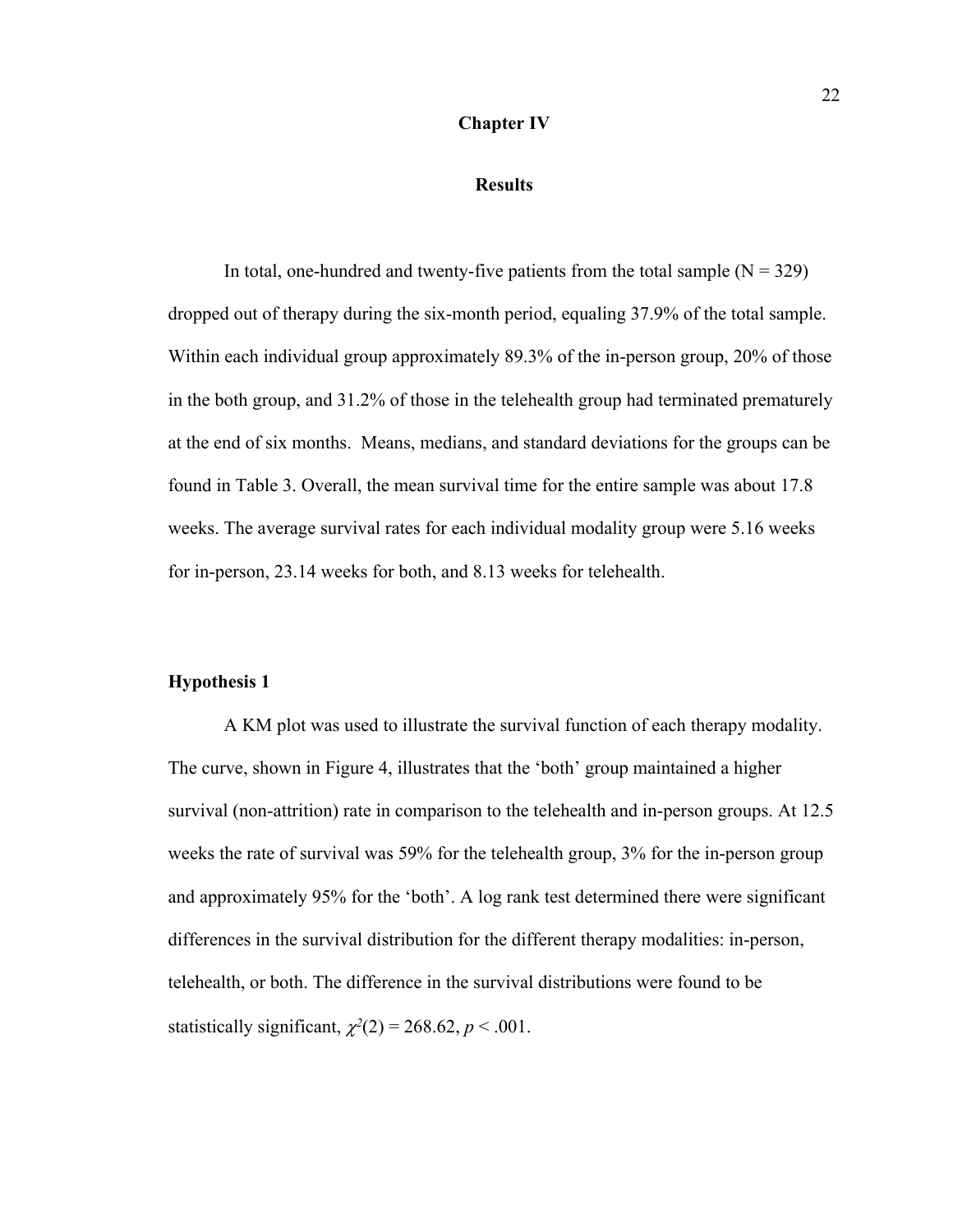### **Table 3**

|                     | Mean     |           |        |             |  | Median   |           |       |             |
|---------------------|----------|-----------|--------|-------------|--|----------|-----------|-------|-------------|
| Therapy<br>Modality | 95% CI   |           |        |             |  | 95% CI   |           |       |             |
|                     | Estimate | <b>SE</b> | Lower  | Upper       |  | Estimate | <b>SE</b> | Lower | Upper       |
|                     |          |           |        | Bound Bound |  |          |           |       | Bound Bound |
| In Person           | 5.157    | 0.472     | 4.231  | 6.082       |  | 5.000    | 0.731     | 3.567 | 6.433       |
| <b>Both</b>         | 23.143   | 0.339     | 22.479 | 23.807      |  |          |           |       |             |
| Telehealth          | 8.128    | 0.697     | 6.761  | 9.494       |  |          |           |       |             |
| Overall             | 17.809   | 0.551     | 16.729 | 18.889      |  |          |           |       |             |

*Means and Medians for Survival Time, Weeks by Modality*

## **Figure 4**



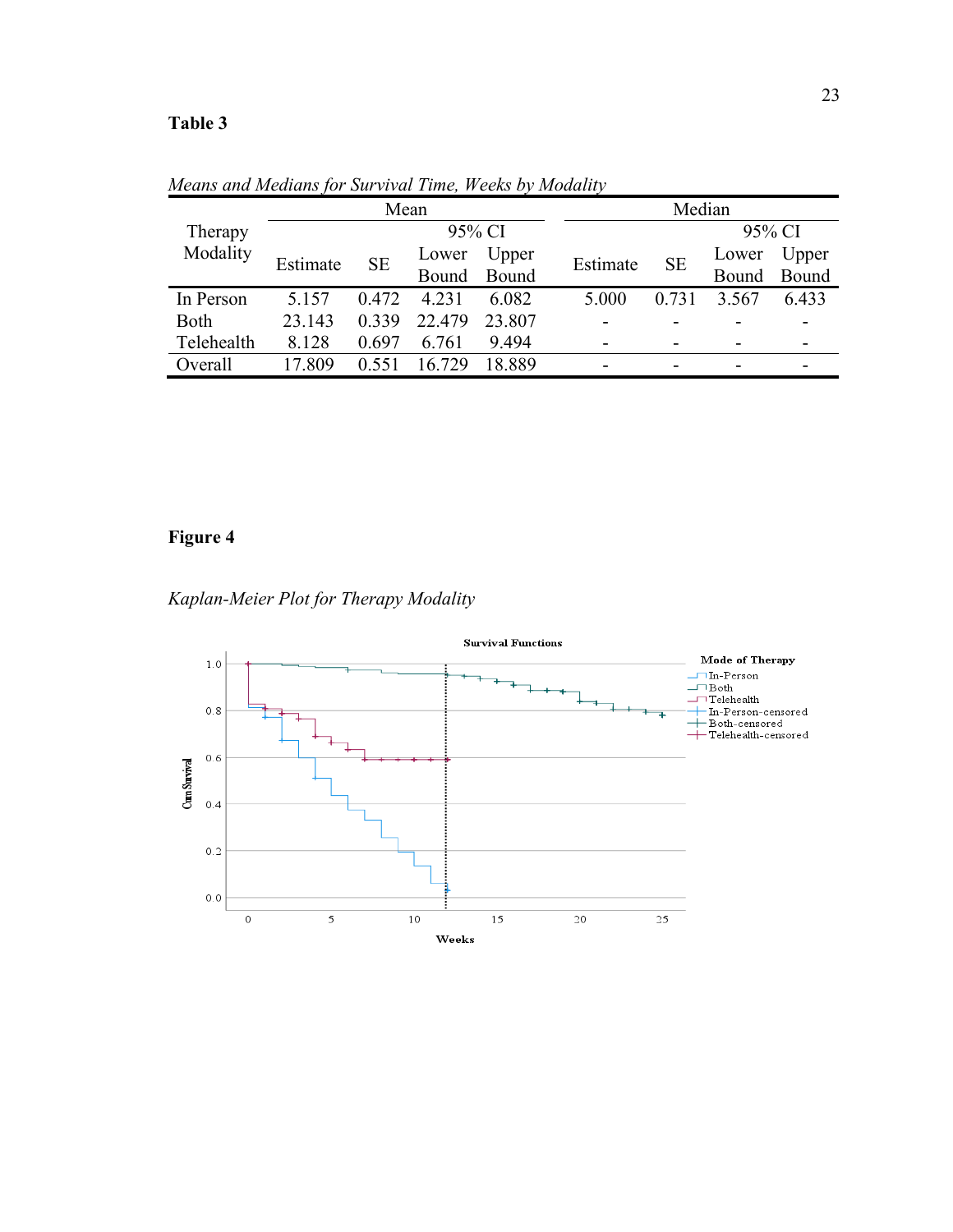### **Hypothesis 2**

The Cox Regression model (See Table 4) found none of the predictors (age, gender, insurance coverage, income) to be statistically significant with therapy modality. However, even when controlling for such covariates, the model showed the therapy modality groups to be statistically significant from one another. The hazards ratio (HR) or exponentiated parameter estimate, compares both the in-person and the both groups to the telehealth group as SPSS defaults to using the last variable as the indicator variable. The in-person only participants were more than twice as likely to drop out of therapy than those in the telehealth only group,  $HR = 2.22$ ,  $p = .050$ . Participants who attended both modalities of therapy, were at a 99% lower risk of dropping out compared to the telehealth only group,  $HR = .011$ ,  $p < .001$ .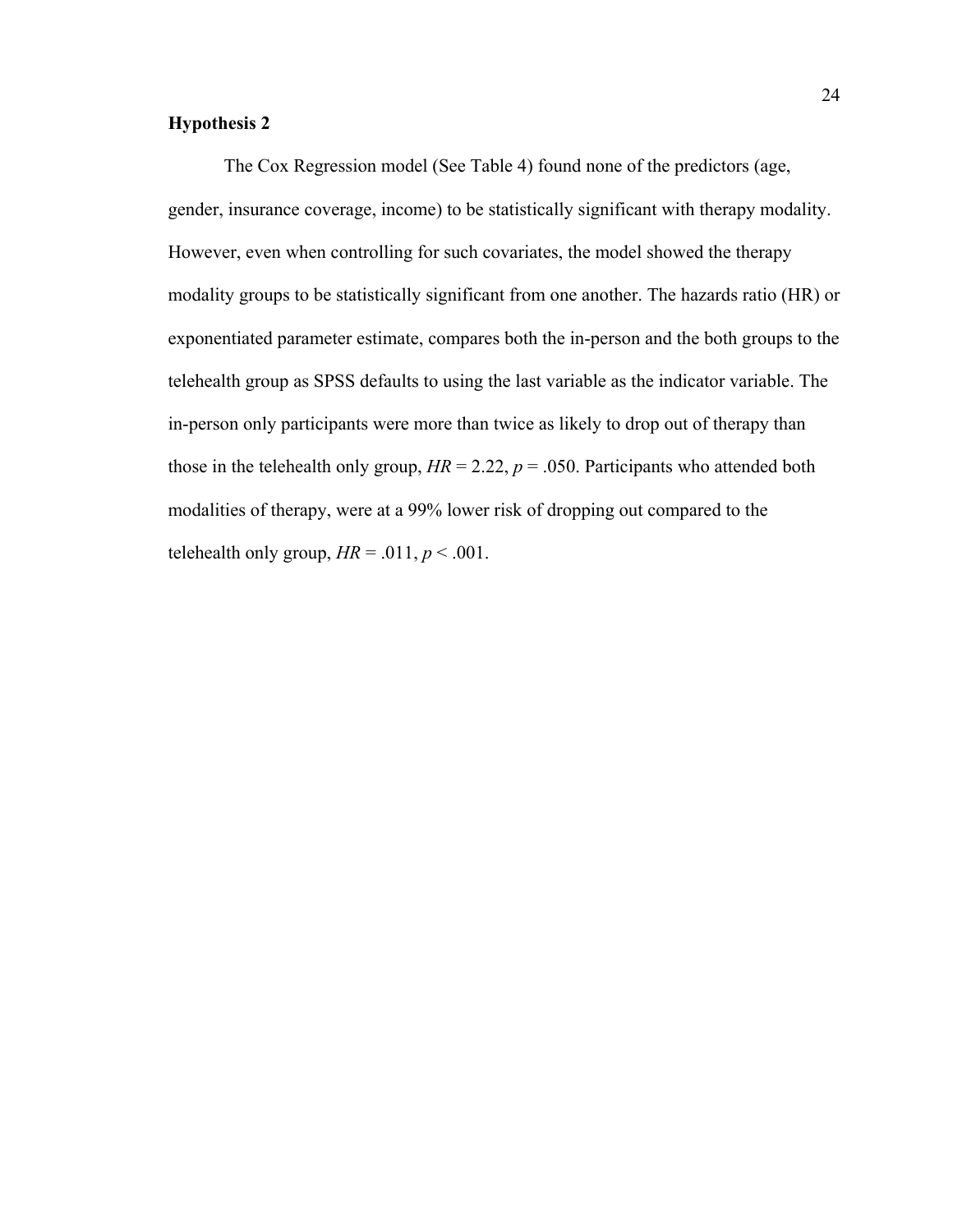### **Table 4**

| Variable         | Est.     | SЕ    | $\boldsymbol{t}$ | df             | $\boldsymbol{p}$ | HR    |
|------------------|----------|-------|------------------|----------------|------------------|-------|
|                  |          |       |                  |                |                  |       |
| Age, years       | $-0.002$ | 0.011 | 0.033            | 1              | .856             | .998  |
| Gender, male     | $-0.230$ | 0.316 | 0.529            | 1              | .467             | .795  |
| Insurance        |          |       |                  |                |                  |       |
| Out of Pocket    |          |       | 3.250            | 3              | .355             |       |
| Government       | $-0.870$ | 1.090 | 0.637            | 1              | .425             | .419  |
| Private Ins.     | $-0.503$ | 1.058 | 0.226            | 1              | .635             | .605  |
| Slide            | $-0.189$ | 1.094 | 0.030            | 1              | .863             | .828  |
| Income           |          |       |                  |                |                  |       |
| Level 4          |          |       | 4.593            | 3              | .204             |       |
| Level 1          | 0.039    | 0.383 | 0.010            |                | .919             | 1.040 |
| Level 2          | 0.747    | 0.462 | 2.617            | 1              | .106             | 2.110 |
| Level 3          | 0.560    | 0.578 | 0.937            | 1              | .333             | 1.750 |
| Therapy Modality |          |       |                  |                |                  |       |
| Telehealth       |          |       | 28.376           | $\overline{2}$ | < 0.001          |       |
| In-Person        | 0.799    | 0.408 | 3.838            | $\mathbf{1}$   | .050             | 2.223 |
| Both             | $-4.543$ | 1.073 | 17.913           |                | < 0.001          | .011  |

*Cox Regression of Time to Dropout (Weeks)*

Note. The reference category for gender is female. Est. = estimated beta parameter. HR = hazard ratio. Income level 1 is the lowest and 4 is the highest based on Table 1 in the Appendix.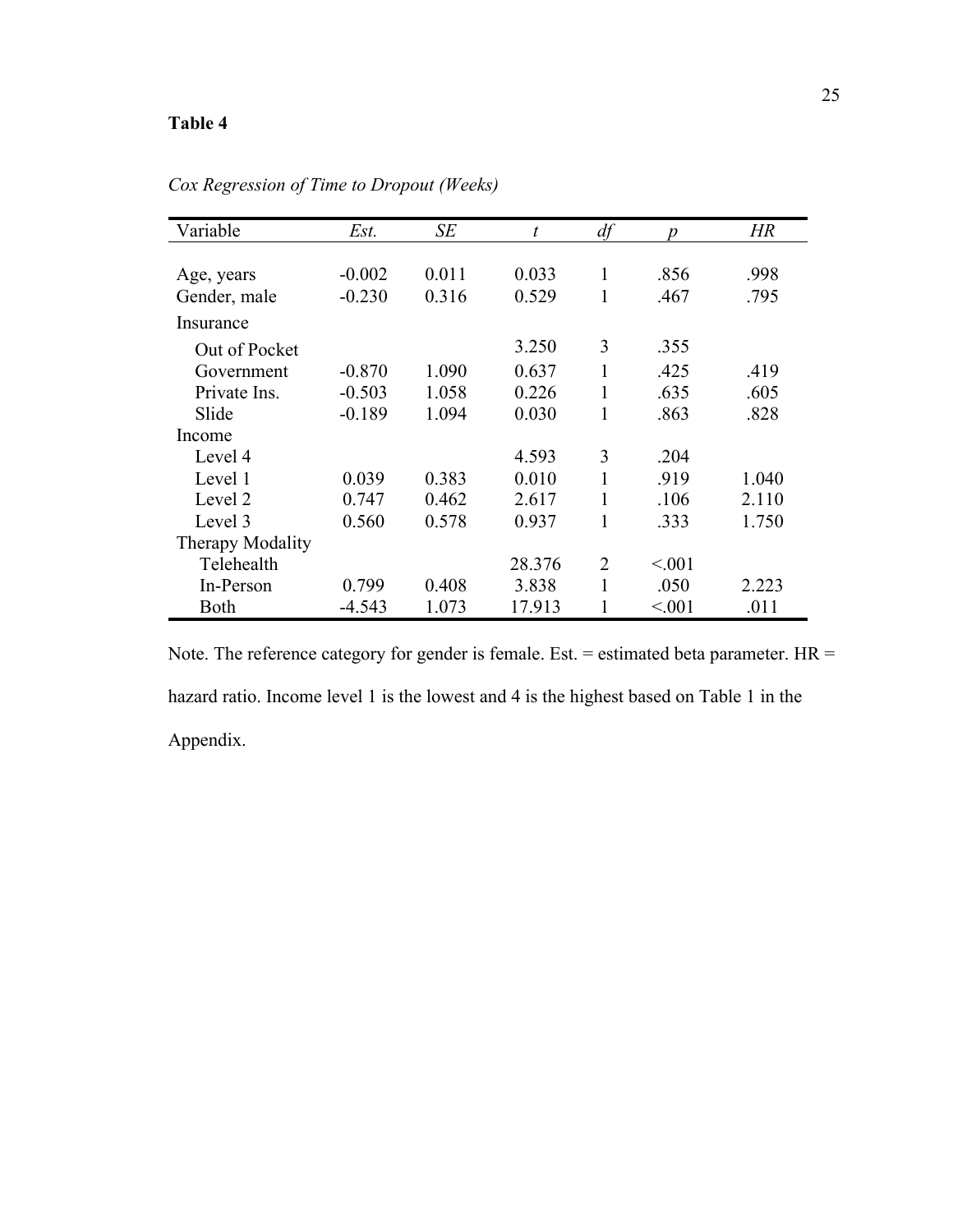#### **Chapter V**

#### **Discussion**

The main objective of the current investigation was to add to the current literature of attrition rates in psychotherapy. More specifically, this study aimed to explore telehealth as a resource for accessibility and analyze its influence on attrition rates during the COVID-19 pandemic.

#### **Treatment Modalities**

Analyses revealed that the three modalities of therapy resulted in statistically different rates of attrition. The total attrition rate of the entire sample was approximately 38% which varies greatly from Swift and Greenberg's (2012) metanalysis which estimated a rate of 19.7%. In other words, these results indicate that about two out of every five patients in our sample ended treatment prematurely. While this is a comparatively higher rate, the fact that the data were collected from a lower income population at an FQHC does reflect the previous literatures claims of attrition being higher among those of lower socioeconomic status (Barrett et al., 2008; Khazaie et al., 2016). The COVID-19 pandemic could have also played a major part in this increased attrition rate. Sickness from and fear of the pandemic could have served as a major barrier that inhibited therapy retention.

Comparing the different groups, the participants that had received psychotherapy both in person and via telehealth showed 99% lower odds of attrition when compared to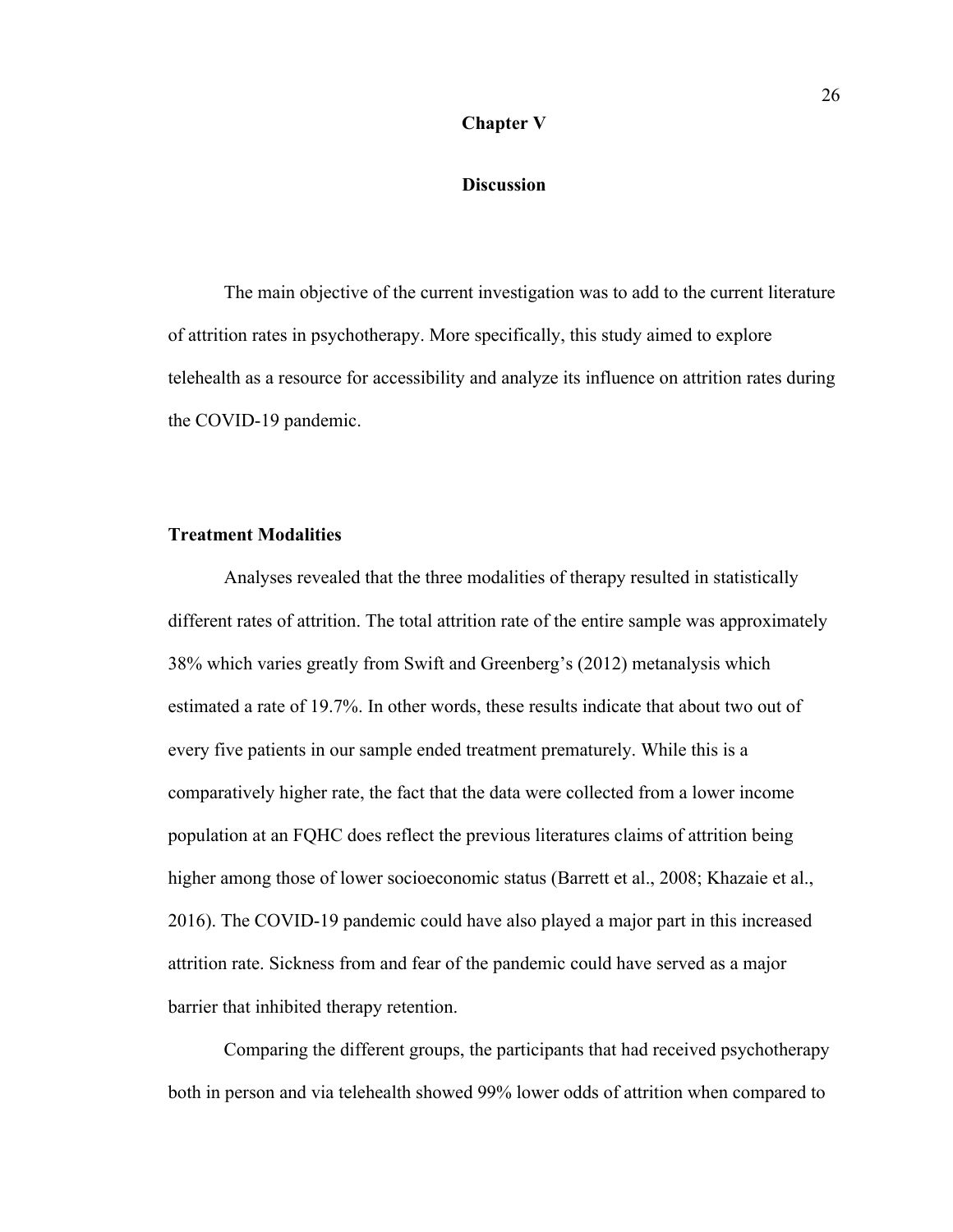the groups of just telehealth. Through Penchansky and Thomas' model (1981), we can imply that having both telehealth and in-person therapy as options allows clients to find the "best fit" for each of the domains of availability, affordability, accommodation, and acceptability. By having both options available, clients may also be more likely to attend their appointments as they can adapt their delivery of therapy based on their current situations or potential barriers.

When looking strictly between the in-person and telehealth groups, results confirmed that those who were just in-person were over twice as likely to drop out than those who purely saw their therapists via telehealth. Such results supported my hypothesis that when teletherapy was offered as an option, attrition rates were reduced. In addition, while this study did not explicitly examine the treatment efficacy of telehealth services, these results strengthen the literature that shows teletherapy as an effective treatment option (Burgoyne & Cohn, 2020; Turgoose et al., 2017; Twist & Hertlein, 2017)

It can be inferred that participants attending in-person visits are more likely to stop attending treatment because such visits do not have as much flexibility when compared to the telehealth or both in-person and telehealth options. As noted in the literature review, unexpected life circumstances (e.g., illness, work conflicts, childcare) are often barriers to accessing mental health treatment (Barrett et al., 2008; Defife et al., 2012). When such circumstances arise, attending services at a mental health service provider is often not a possibility, whereas telehealth services provide a way for clients to still receive services from various locations, even with such confounding factors.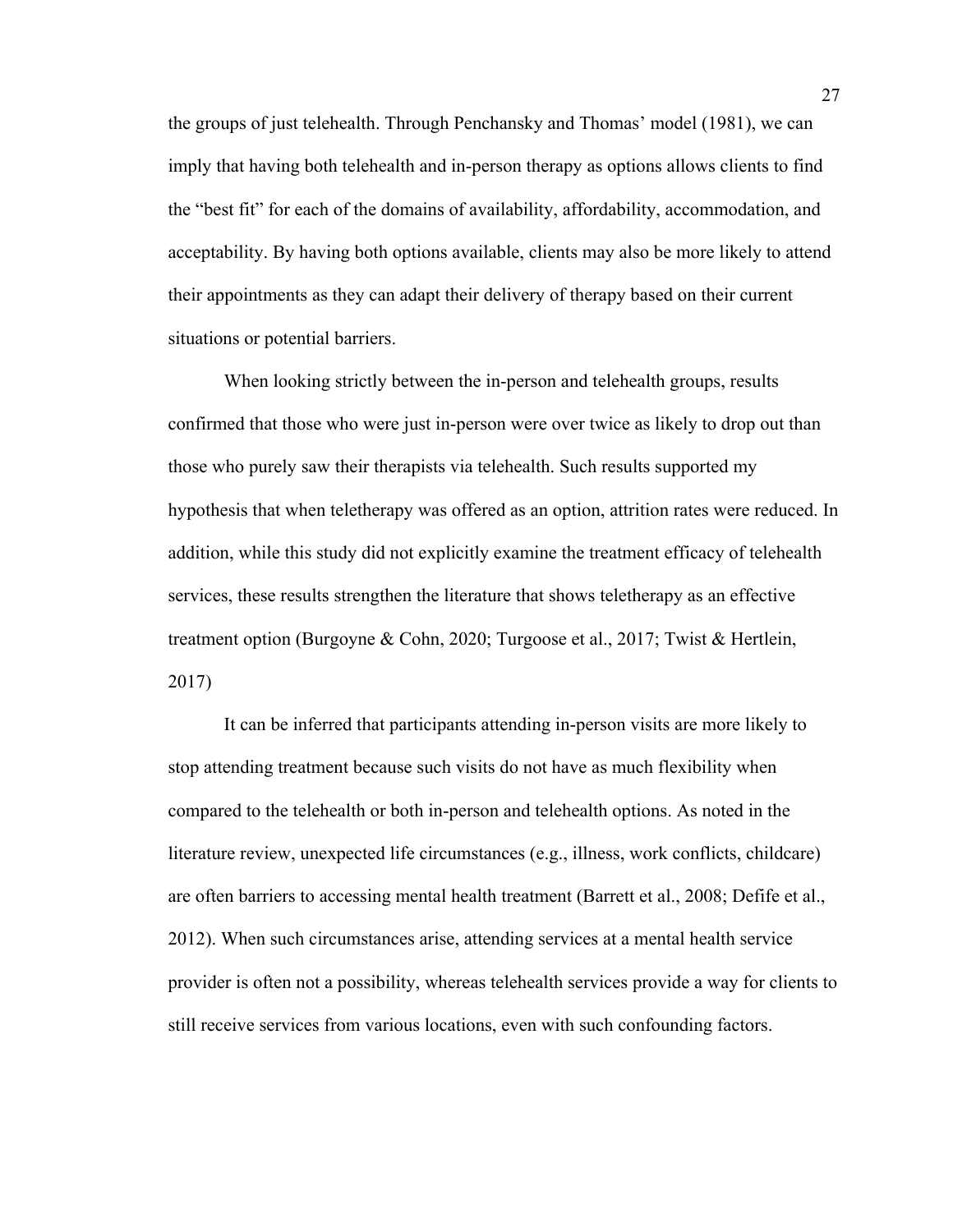#### **Demographic Variables as Predictors**

The analyses run did not indicate any significant association between attrition and age, gender, SES, or insurance type as predictors for attrition. While the variables of age and gender were expected to result as insignificant predictors in accordance with previous literature (Bohart & Wade, 2013), the predictors of SES status and insurance coverage differed from my hypothesized results. As with earlier studies (Barrett et al., 2008; Khazaie et al., 2016) when controlling for the other variables, I expected lower SES status and lack of insurance coverage to be significant predictors of attrition. The Cox Regression model, however, did not support this expectation.

Although the results did not reflect what was hypothesized, the insignificance of such demographic variables does not differ greatly from the literature which has found inconsistencies in these variables as predictors (Bohart & Wade, 2013). However, the fact that the sample was collected from an overall lower income population may have influenced the outcome for this hypothesis. Due to this sample's lack of variability, it cannot definitely be assumed that these demographic variables had no effect on attrition rates.

#### **Clinical Implications**

Knowing that attrition can greatly affect the rate of change for clients in therapy (Wierzbicki & Pekarik, 1993; Xio et al., 2017), clinicians should take preventative measures to help limit barriers to mental healthcare access. With the results in this study showing higher survival rates in the 'both' and 'telehealth' groups, mental health providers should be aware of the potential resource that telehealth services can provide to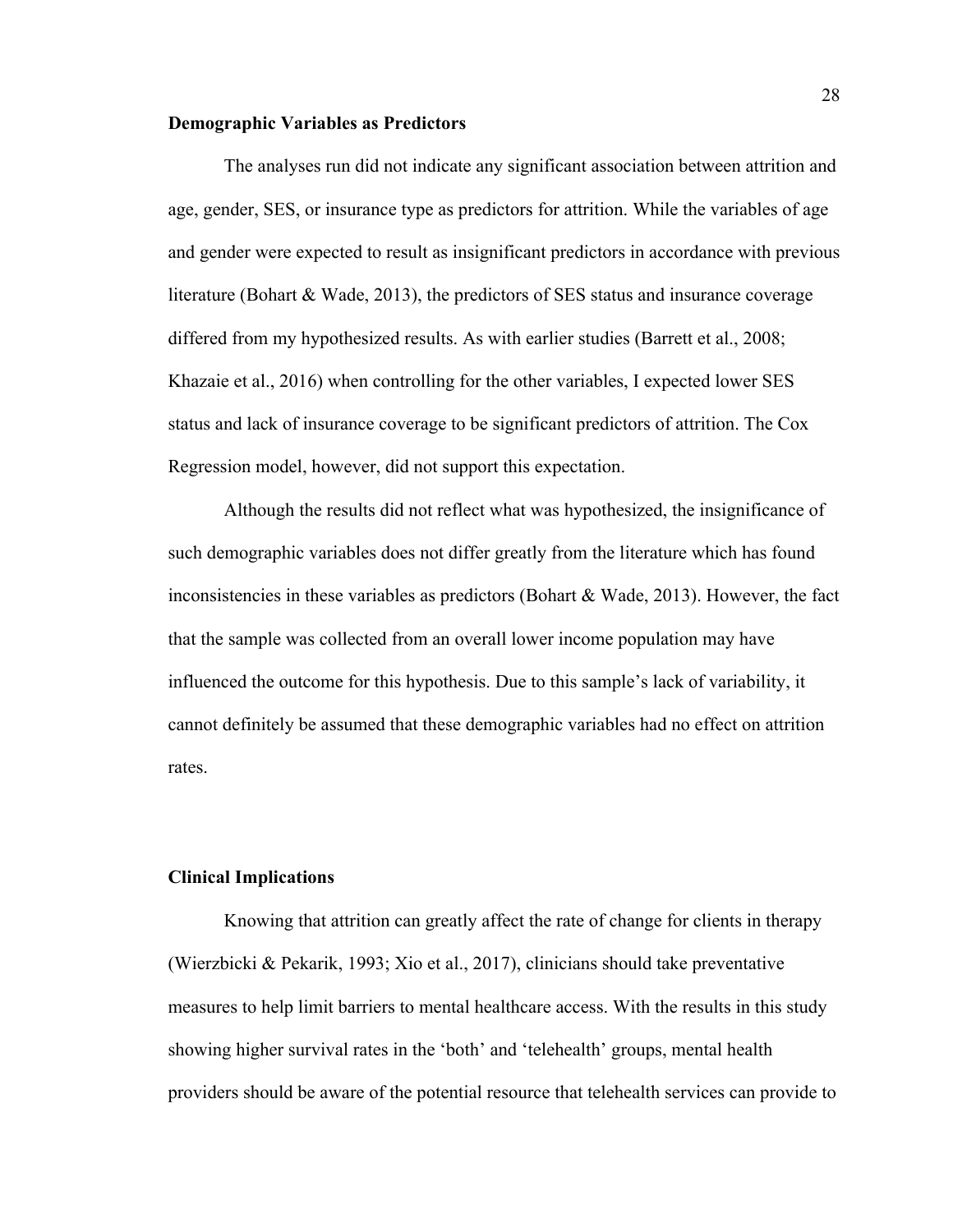reduce attrition. While some therapists may be skeptical about teletherapy and its potential hinderance on the therapeutic relationship (Twist  $\&$  Hertlein, 2017), clinicians should take into account the benefits implied from the results in this study. By providing both the options for telehealth and in-person therapy delivery to clients, therapists may decrease their daily no-show rates and the number of last-minute cancellations.

Therapists may also increase attendance for clients with specific diagnoses by having telehealth as an option. Those diagnosed with depressive disorders, panic disorder, social anxiety disorders, or other anxiety disorders could particularly feel more comfortable as they can access such services while avoiding distressing circumstances such as social interactions or the outside environment (Wiederhold, 2020). Lastly, in accordance with previous research these results provide greater reasoning for therapists in rural areas to use telehealth and reach those that they might not have been able to working strictly in-person (Wiederhold, 2020).

#### **Limitations**

A number of limitations are present within this study and should be considered when interpreting the findings. First, because of the use of extant data, I was often constrained by what was initially collected and could not obtain further information prior to analysis. While the timeframe of six months provided significant outcomes, a longer time period (additional months prior to and after COVID) could have provided a bigger picture of the phenomenon studied. This extant data also limited which additional variables were available for consideration for this study. I initially wanted to include patient's diagnoses and health conditions (chronic vs acute), but the diagnoses of such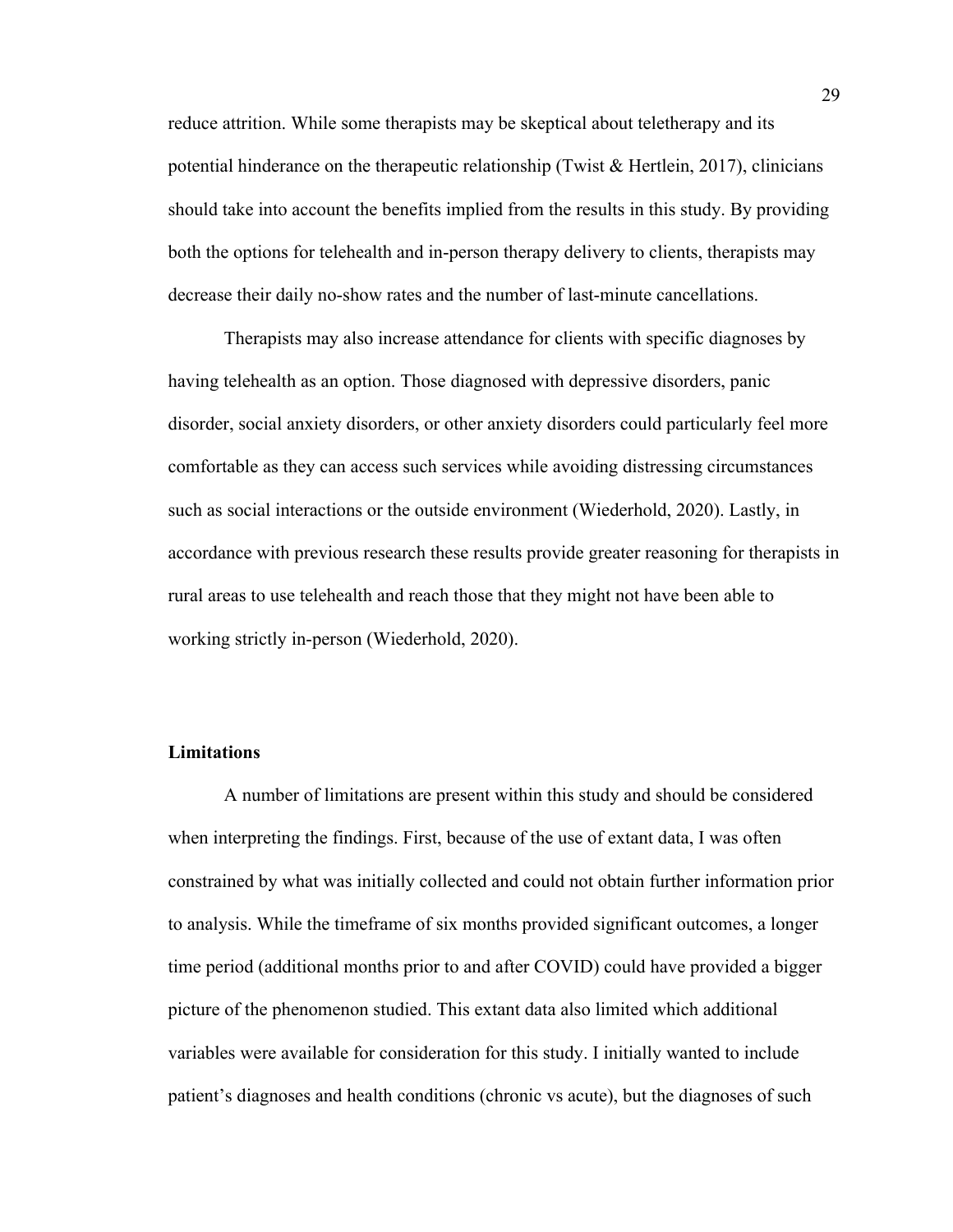items in the patient's charts were too inconsistent to be beneficial and thus were not taken into consideration. I also planned on utilizing race and ethnicity as another predictor variable, but the sample was predominately white. This factor inhibits my ability to generalize these findings to other populations.

An unexpected limitation was the predominance of patients who were seen both before and after the start of the pandemic  $(n = 190)$  in comparison to those who only received therapy via telehealth ( $n = 64$ ) or in-person ( $n = 75$ ). The makeup of the 'both' group largely consisted of patients who had been seeing a therapist for a long period of time prior to the dates assessed. Naturally, those patients who have an established history with their therapist are more likely to continue treatment than those who just start treatment. This confounding factor could have contributed to the low attrition rate of the both group when compared to those who had only participated in therapy via telehealth. While it was beyond the scope of this study, longevity of treatment is a potential confounding factor and should be considered in future studies regarding attrition.

With this being retrospective data, I was limited in my ability to control for various confounding variables as well. Due to the fact that I was unable to interact with the patients, I could not inquire as to what influenced them to drop out of treatment, whether that be life stressors, dissatisfaction with treatment or the therapist, financial issues, believing they no longer needed treatment, etc. It is because of this inability to interact with participants that I cannot conclude that it was merely telehealth that influenced attrition in each group. Because the Coronavirus pandemic was ongoing during the telehealth group, I could not separate whether or not it was the virus's influence or that of the therapy modality that affected each group's attrition rates.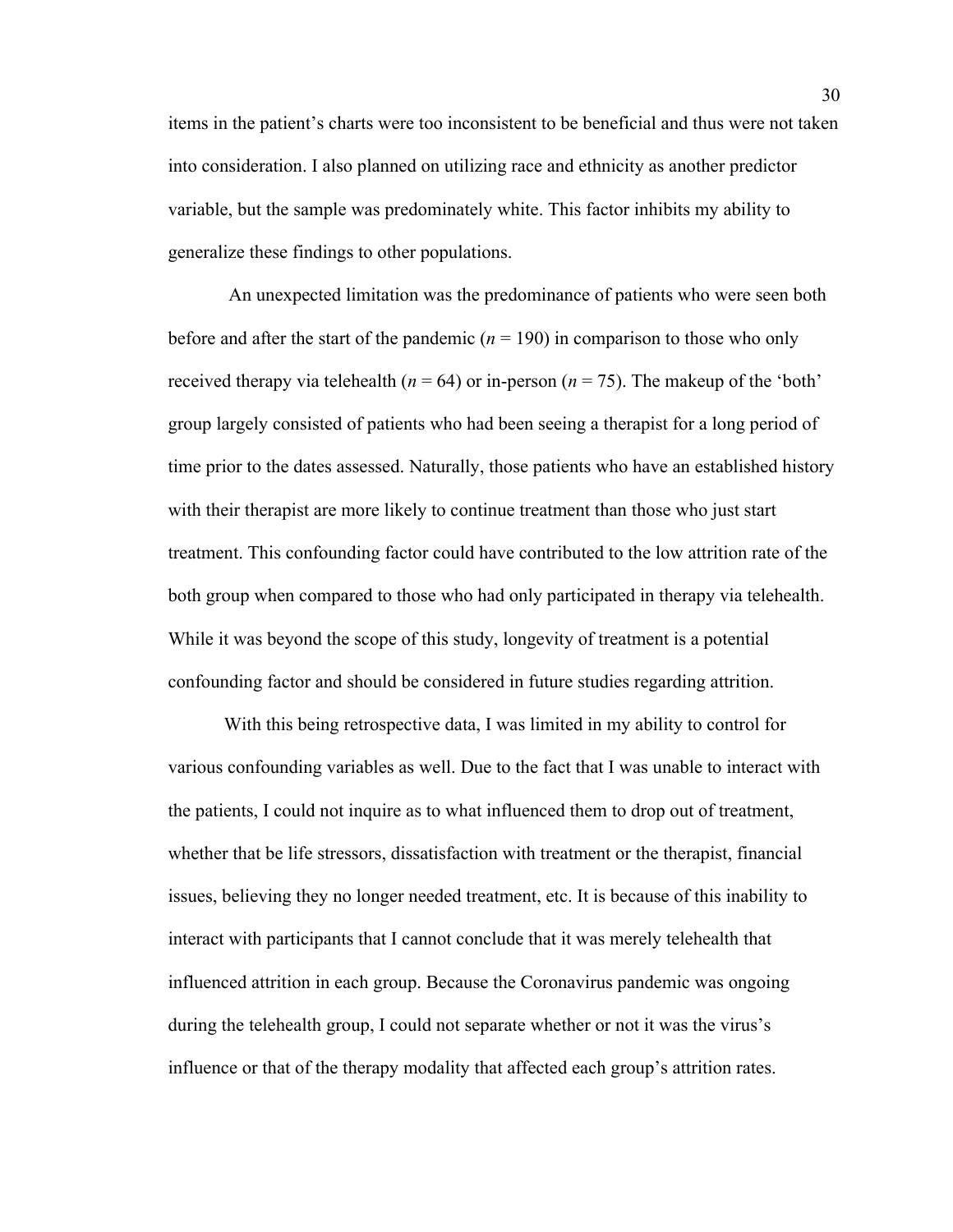Lastly, the manner in which attrition was defined in this study is also, in and of itself, a limitation. Therapist's discretion in their clinical notes about whether or not a patient should continue treatment was chosen because of its easy accessibility with the data. However, as noted by Wierzbicki and Pekarik (1993), this judgement can often lack reliability as each therapist may use different criteria to define who is or isn't ready to terminate treatment.

#### **Future Directions**

A prospective study that was not limited by the given data would allow for an examination of the impact of telehealth services on attrition during a longer period of time, rather than just the six-month period that we were given. Future studies using this or similar data should analyze longevity of therapy as a potential predictor variable. Additionally, similar studies should be conducted using more diverse samples from other FQHC's across the United States in order to allow the results to become more generalizable. By doing so, ethnicity could be considered as a variable and potential results could indicate which ethnic groups may have more barriers to accessing mental healthcare treatment.

Future research in this field may also consider studying the effect of an established therapeutic relationship on attrition rates. As mentioned above, many of those that did not dropout in this study appeared to have started therapy much earlier than when the data was collected, allowing them to have a longer history with their therapist. The therapeutic alliance, or the relationship the therapist has with the client, has been found to be one of the most important therapist-influenced condition for client outcomes (Fife et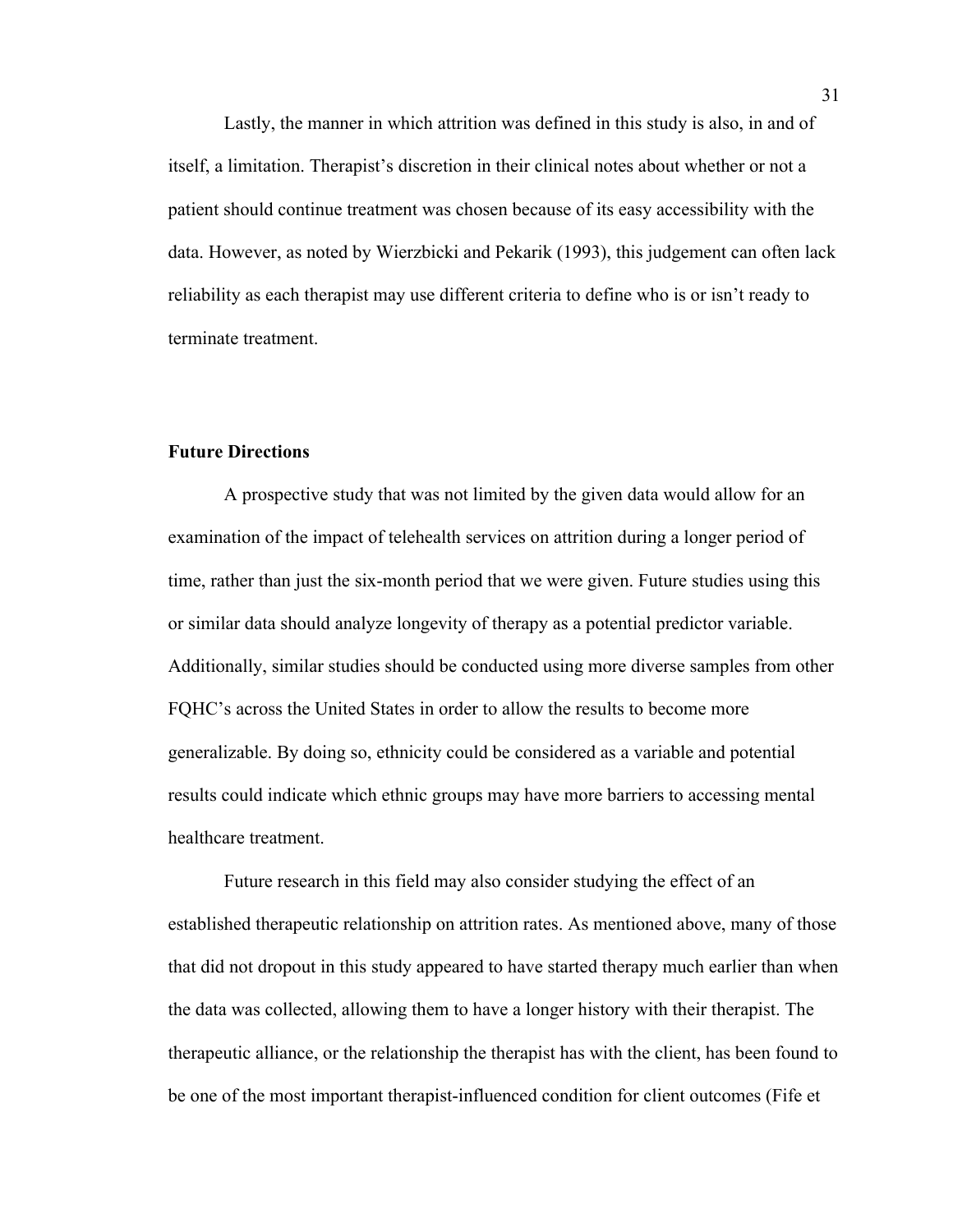al., 2013). While this study did not have the means to analyze the therapeutic relationship as a factor for attrition, prospective studies in attrition may find it to be especially influential.

To strengthen the statement that utilizing both in-person and telehealth services can serve as protective factors against attrition in therapy, I hope to perform a similar study after the COVID-19 pandemic. Doing so would eliminate the pandemic as a confounding factor and potentially provide a clearer understanding of the relationship between therapy modality and rates of attrition. With services via telehealth being a choice rather than a mandate post-pandemic, I would hope to interact with the therapy patients through surveys to see what factors influence their choice in determining how they would like therapy to be delivered. Identifying such factors could further strengthen the use of the Healthcare Utilization model and its dimensions of access.

#### **Conclusion**

Previous research has shown attrition to interfere with access to productive mental healthcare delivery as well as diminish a client's rate of change (Wierzbicki & Pekarik, 1993; Xio et al., 2017). In exploring telehealth as a resource to reduce attrition rates, I found that having both telehealth and in-person therapy visits as an option for treatment may decrease the likelihood of clients terminating treatment prior to optimal benefit. While no significant predictor variables were identified to explain why attrition occurred, these results give insight as to how clinicians can provide clients with a resource to prevent attrition. Such findings not only confirm previous conclusions made about attrition but also enhance the current literature on the subject. Adding these results to the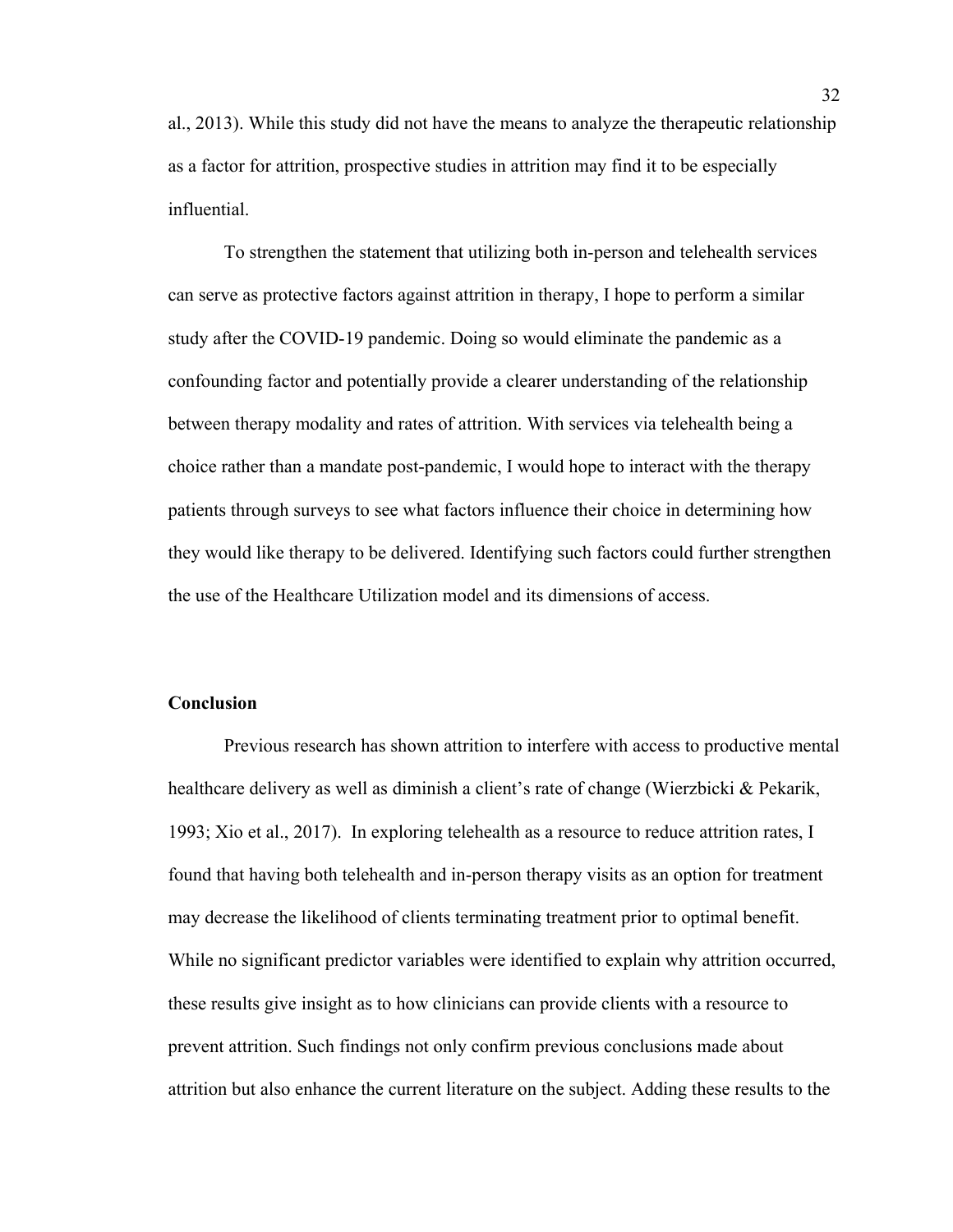available literature on attrition actually provides a resourceful solution to reducing rates rather than focusing primarily on the root cause of premature termination. The implications of these findings suggest that future research should examine the benefits of telehealth resources and their possibility of providing greater mental healthcare access.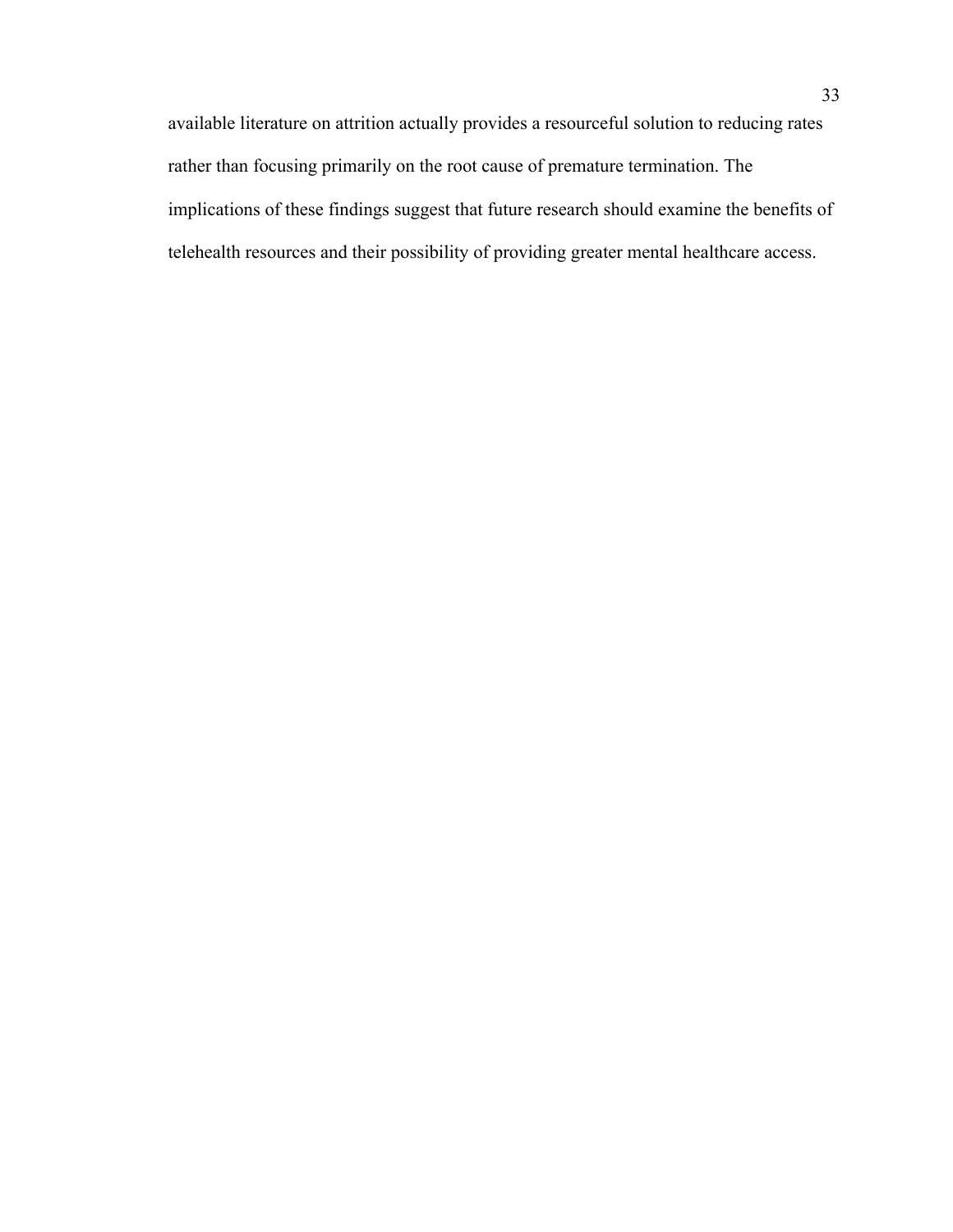#### **References**

- Andersen, R. M. (1995). Revisiting the behavioral model and access to medical care: Does it matter? *Journal of Health and Social Behavior*, *36*(1), 1. https://doi.org/10.2307/2137284
- Barrett, M. S., Chua, W.-J., Crits-Christoph, P., Gibbons, M. B., & Thompson, D. (2008). Early withdrawal from mental health treatment: Implications for psychotherapy practice. *Psychotherapy: Theory, Research, Practice, Training*, *45*(2), 247–267. https://doi.org/10.1037/0033-3204.45.2.247
- Baruch, G., Gerber, A., & Fearon, P. (1998). Adolescents who drop out of psychotherapy at a community-based psychotherapy centre: A preliminary investigation of the characteristics of early drop-outs, late drop-outs and those who continue treatment. *British Journal of Medical Psychology*, *71*(3), 233–245. https://doi.org/10.1111/j.2044-8341.1998.tb00988.x
- Burgoyne, N., & Cohn, A. S. (2020). Lessons from the transition to relational teletherapy during covid‐19. *Family Process*, *59*(3), 974–988. https://doi.org/10.1111/famp.12589
- Bohart, A. C., & Wade, A. G. (2013). The client in psychotherapy. In M. J Lambert (Ed.), *Bergin and Garfield's handbook of psychotherapy and behavior change* (pp. 219– 257). essay, John Wiley & Sons.
- Cooke, J. E., Eirich, R., Racine, N., & amp; Madigan, S. (2020). Prevalence of posttraumatic and general psychological stress during COVID-19: A rapid review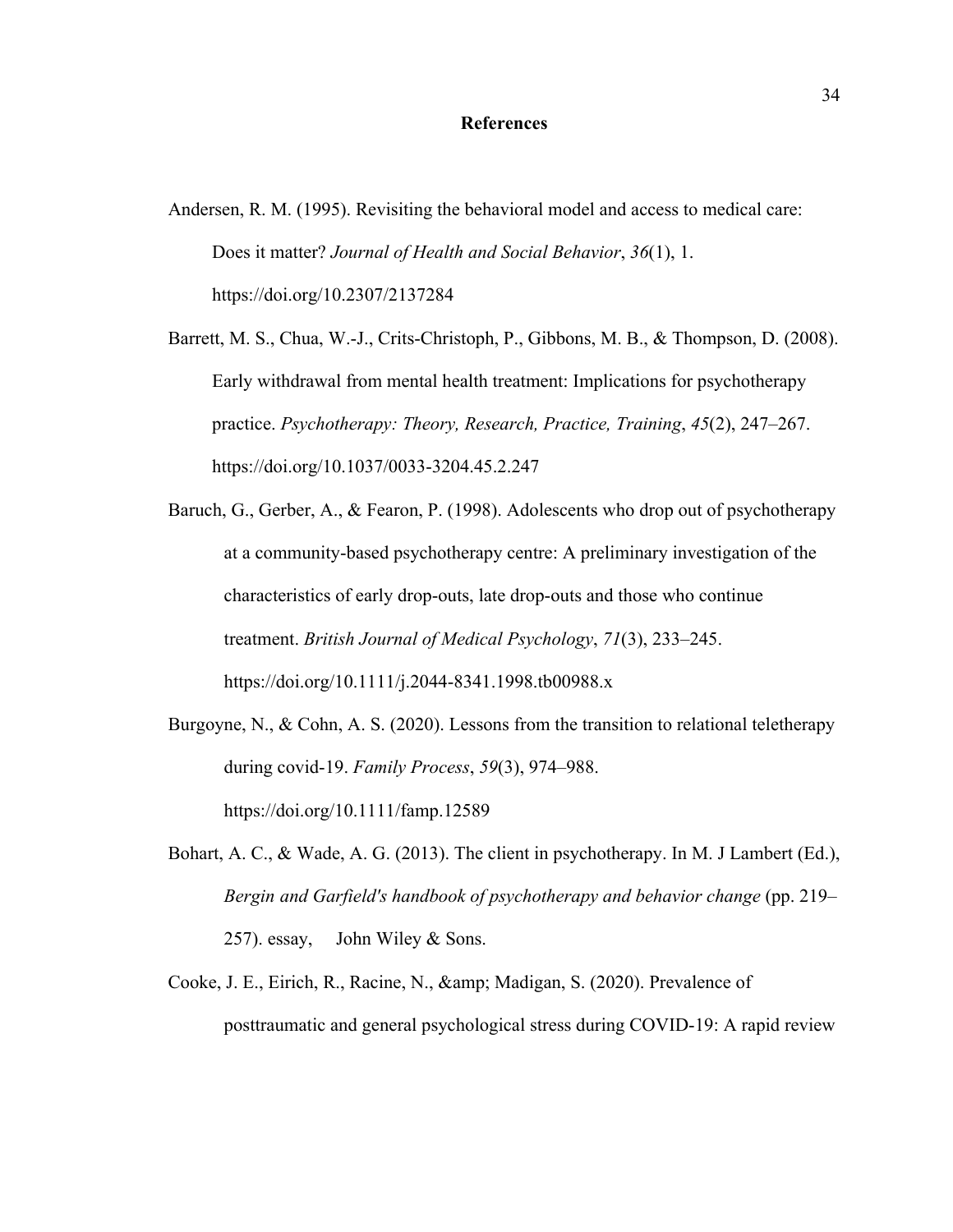and meta-analysis. *Psychiatry Research*, 292, 113347. https://doi.org/10.1016/j.psychres.2020.113347

- Defife, J. A., Smith, J. M., & Conklin, C. (2012). Psychotherapy appointment no-shows: clinicians' approaches. *Journal of Contemporary Psychotherapy*, *43*(2), 107–113. https://doi.org/10.1007/s10879-012-9216-6
- Erekson, D. M., Clayson, R., Park, S. Y., & Tass, S. (2018). Therapist effects on early change in psychotherapy in a naturalistic setting. *Psychotherapy Research*, *30*(1), 68–78. https://doi.org/10.1080/10503307.2018.1556824
- Fenger, M., Mortensen, E. L., Poulsen, S., & Lau, M. (2010). No-shows, drop-outs and completers in psychotherapeutic treatment: Demographic and clinical predictors in a large sample of non-psychotic patients. *Nordic Journal of Psychiatry*, *65*(3), 183–191. https://doi.org/10.3109/08039488.2010.515687
- Fife, S. T., Whiting, J. B., Bradford, K., & Davis, S. (2013). The therapeutic pyramid: A common factors synthesis of techniques, alliance, and way of being. *Journal of Marital and Family Therapy*, *40*(1), 20–33. https://doi.org/10.1111/jmft.12041
- Gamache, D., Savard, C., Lemelin, S., Côté, A., & Villeneuve, E. (2018). Premature psychotherapy termination in an outpatient treatment program for personality disorders: a survival analysis. *Comprehensive Psychiatry*, 80, 14–23. https://doi.org/10.1016/j.comppsych.2017.08.001
- Hatchett, G. T., Han, K., & Cooker, P. G. (2002). Predicting premature termination from counseling using the butcher treatment planning inventory. *Assessment*, *9*(2), 156– 163. https://doi.org/10.1177/10791102009002006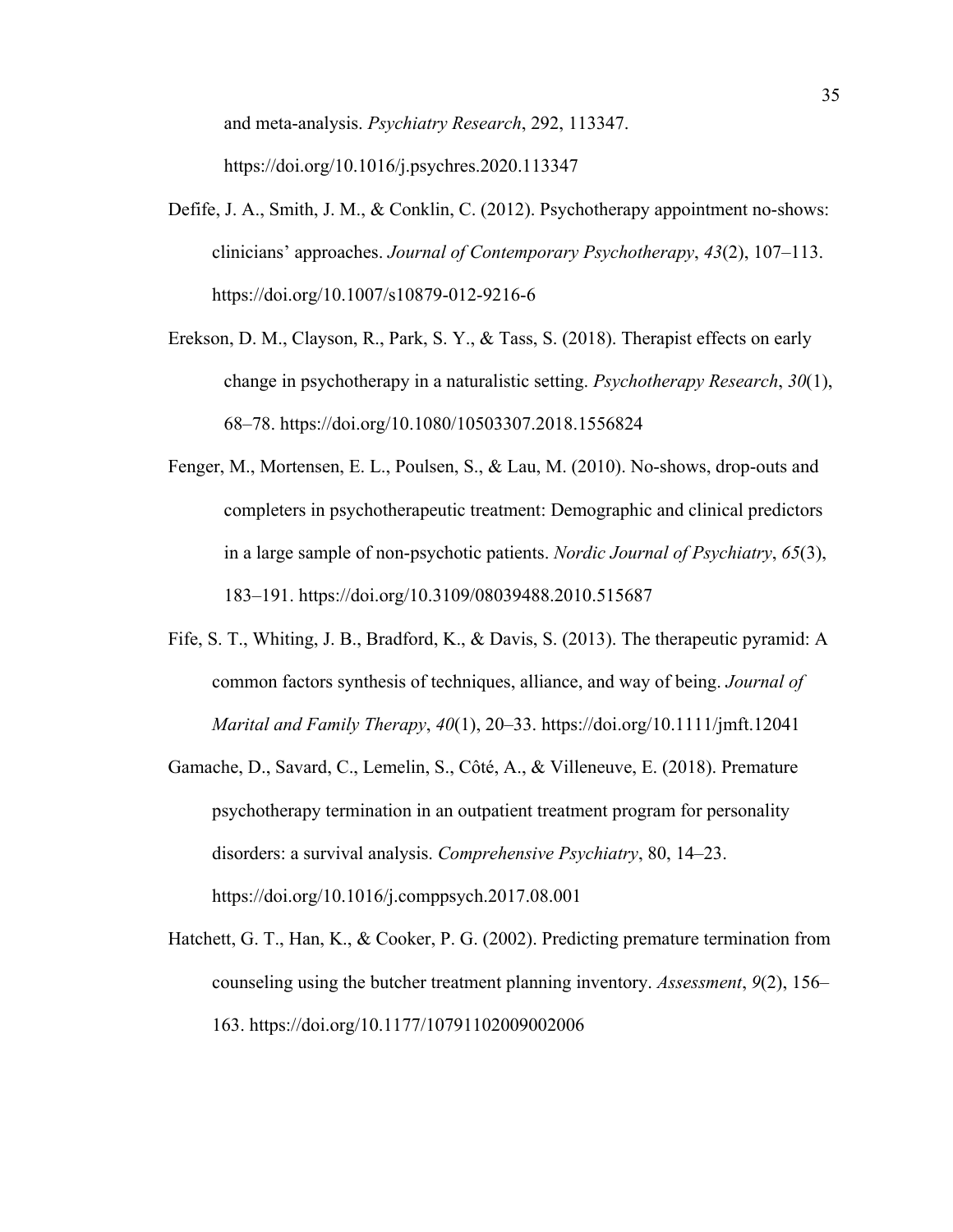- Hatchett, G. T., & Park, H. L. (2003). Comparison of four operational definitions of premature termination. *Psychotherapy: Theory, Research, Practice, Training*, *40*(3), 226–231. https://doi.org/10.1037/0033-3204.40.3.226
- Hirko, K. A., Kerver, J. M., Ford, S., Szafranski, C., Beckett, J., Kitchen, C., & Wendling, A. L. (2020). Telehealth in response to the Covid-19 pandemic: Implications for rural health disparities. *Journal of the American Medical Informatics Association*, *27*(11), 1816–1818. https://doi.org/10.1093/jamia/ocaa156
- IBM Corp. Released 2020. IBM SPSS Statistics for Windows, Version 27.0. Armonk, NY: IBM Corp.
- Khazaie, H., Rezaie, L., Shahdipour, N., & Weaver, P. (2016). Exploration of the reasons for dropping out of psychotherapy: A qualitative study. *Evaluation and Program Planning*, *56*, 23–30. https://doi.org/10.1016/j.evalprogplan.2016.03.002
- Kivlighan, D. M., Jung, A.-K., Berkowitz, A. B., Hammer, J. H., & Collins, N. M. (2018). 'To show or no-show'? Therapist racial-ethnic disparities in clients' nonattendance in therapy. *Journal of College Student Psychotherapy*, *33*(1), 1–13. https://doi.org/10.1080/87568225.2018.1424597
- Kleinbaum, D. G., & Klein, M. (2010). Survival analysis. Springer.
- Knapp, S. J. (2009). Critical theorizing: Enhancing theoretical rigor in Family Research. *Journal of Family Theory & Review*, *1*(3), 133–145. https://doi.org/10.1111/j.1756-2589.2009.00018.x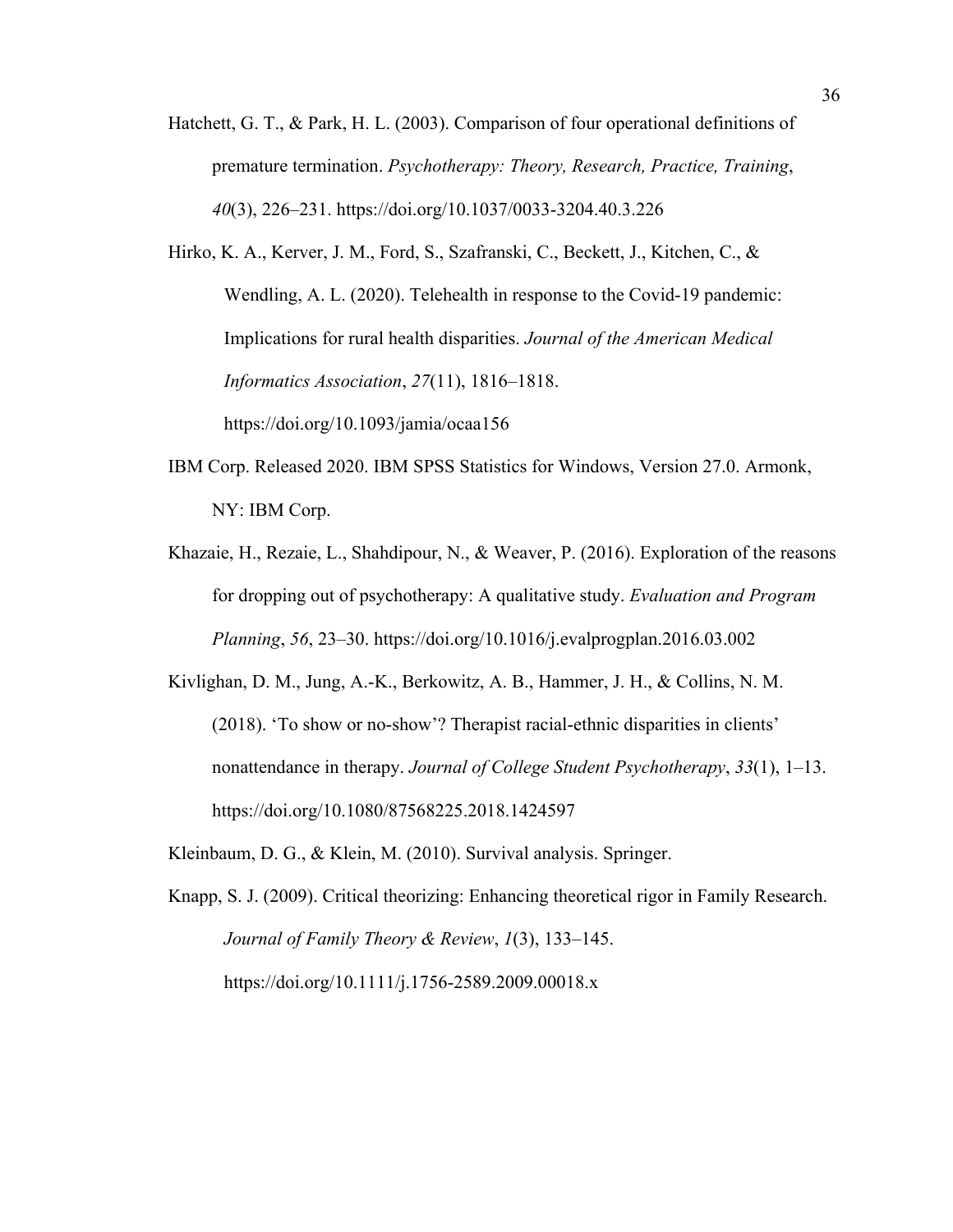- Longo, D. A., Lent, R. W., & Brown, S. D. (1992). Social cognitive variables in the prediction of client motivation and attrition. *Journal of Counseling Psychology*, *39*(4), 447–452. https://doi.org/10.1037/0022-0167.39.4.447
- Lopes, R. T., Gonçalves, M. M., Sinai, D., & Machado, P. P. (2017). Clinical outcomes of psychotherapy dropouts: does dropping out of psychotherapy necessarily mean failure? *Revista Brasileira De Psiquiatria*, *40*(2), 123–127. https://doi.org/10.1590/1516-4446-2017-2267
- Majlessi, S. (2020, September 9). *Demand for Mental Health and Addiction Services Increasing as COVID-19 Pandemic Continues to Threaten Availability of Treatment Options. National Council.* https://www.thenationalcouncil.org/pressreleases/demand-for-mental-health-and-addiction-services-increasing-as-covid-19 pandemic-continues-to-threaten-availability-of-treatment-options/.
- Malathesh, B. C., Chatterjee, S. S., & Das, S. (2020). Overview of mental health issues of COVID-19: need of the hour. *General Psychiatry*, *33*(3). https://doi.org/10.1136/gpsych-2020-100233
- Miller, S. D., Hubble, M. A., & Chow, D. (2020). *Better results: using deliberate practice to improve therapeutic effectiveness*. American Psychological Association.
- O'Connor, R. C., Wetherall, K., Cleare, S., McClelland, H., Melson, A. J., Niedzwiedz, C. L., … Robb, K. A. (2020). Mental health and well-being during the COVID-19 pandemic: longitudinal analyses of adults in the UK COVID-19 Mental Health & Wellbeing study. *The British Journal of Psychiatry*, 1–8. https://doi.org/10.1192/bjp.2020.212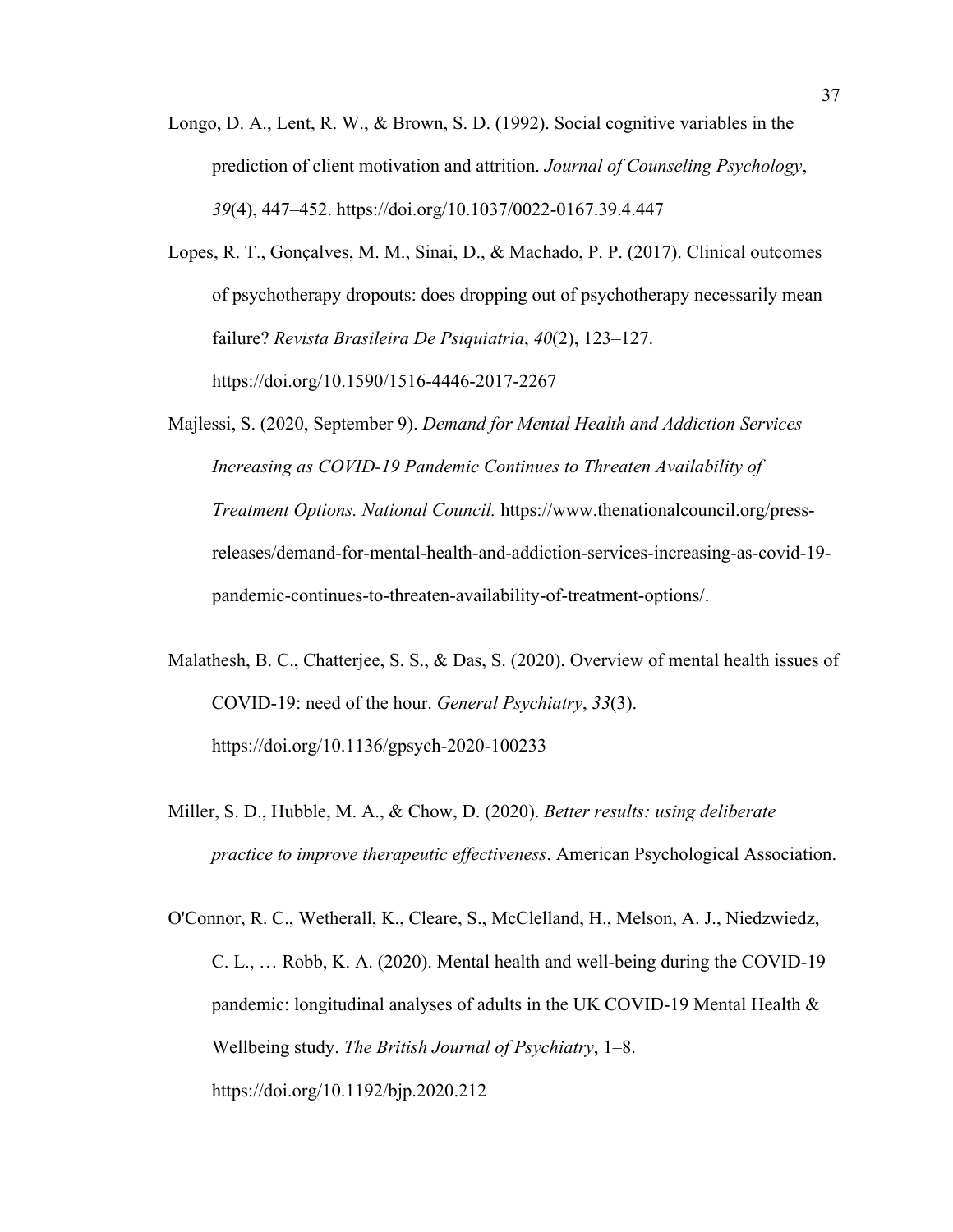- Pekarik, G. (1985). The effects of employing different termination classification criteria in dropout research. *Psychotherapy: Theory, Research, Practice, Training, 22,* 86–91. doi:10.1037/h0088531
- Penchansky, R., & Thomas, J. W. (1981). The concept of access. *Medical Care*, *19*(2), 127–140. https://doi.org/10.1097/00005650-198102000-00001
- Pickens, J. C., Morris, N., & Johnson, D. J. (2020). The digital divide: Couple and family therapy programs' integration of teletherapy training and education. *Journal of Marital and Family Therapy*, 46(2), 186–200. https://doi.org/10.1111/jmft.12417
- Roseborough, D. J., McLeod, J. T., & Wright, F. I. (2016). Attrition in psychotherapy: A survival analysis. *Research on Social Work Practice*, *26*(7), 803–815. https://doi.org/10.1177/1049731515569073
- Shadish, W. R., & Baldwin, S. A. (2002). Meta-analysis of MFT interventions. In D. H. Sprenkle (Ed.), *Effectiveness research in marriage and family therapy* (pp. 339– 370). Alexandria, VA: American Association of Marriage and Family Therapy.
- Shadish, W. R., & Baldwin, S. A. (2009). Meta-analysis of MFT interventions. *Journal of Marital and Family Therapy*,29, 547–570. doi:10.1111/j.1752- 0606.2003.tb01694.x
- Swift, J. K., & Greenberg, R. P. (2012). Premature discontinuation in adult psychotherapy: A meta-analysis. *Journal of Consulting and Clinical Psychology*, *80*(4), 547–559. https://doi.org/10.1037/a0028226
- Taylor, C. B., Fitzsimmons‐Craft, E. E., & Graham, A. K. (2020). Digital technology can revolutionize mental health services delivery: The COVID‐19 crisis as a catalyst for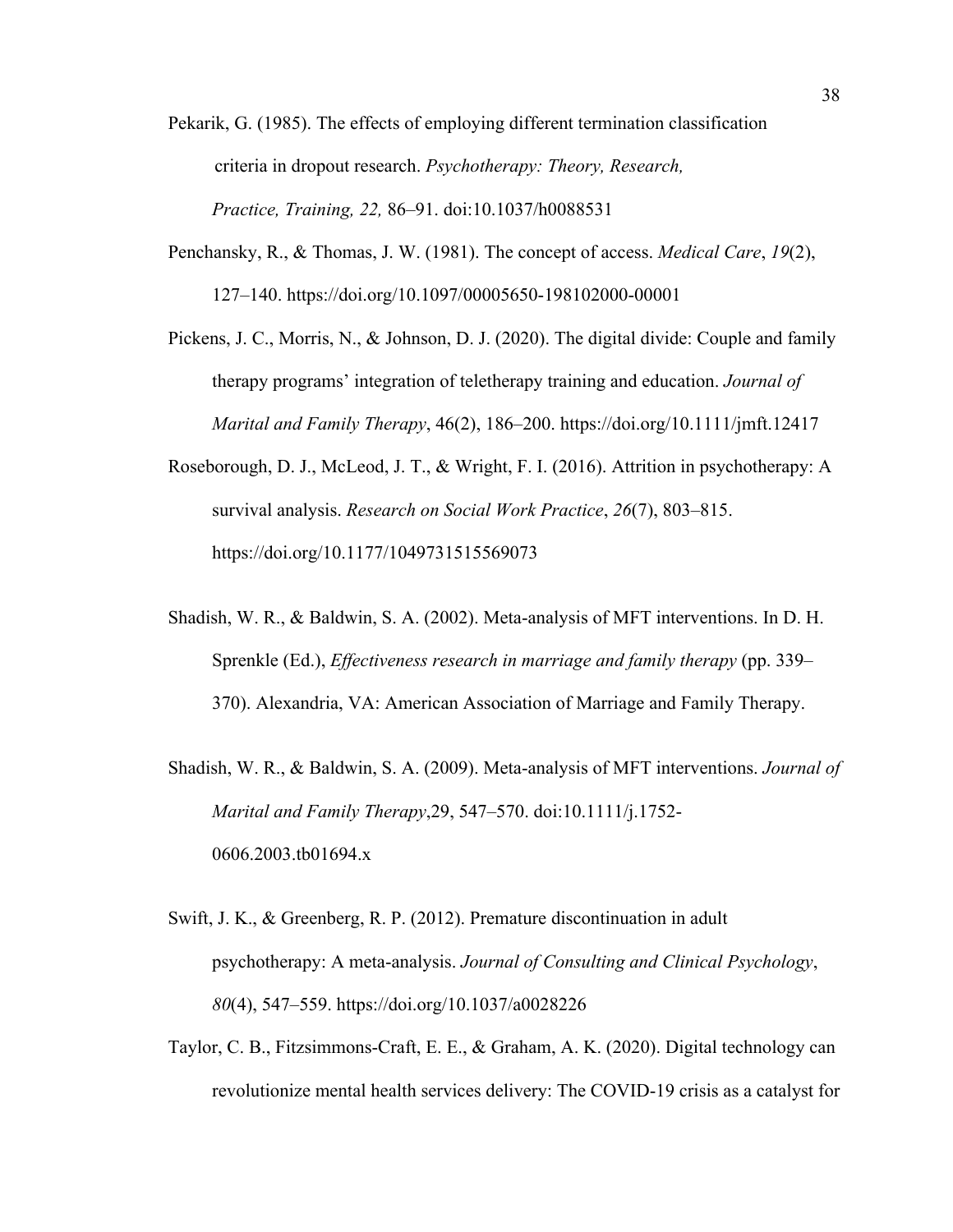change. *International Journal of Eating Disorders*, 53(7), 1155–1157. https://doi.org/10.1002/eat.23300

- Turgoose, D., Ashwick, R., & Murphy, D. (2017). Systematic review of lessons learned from delivering tele-therapy to veterans with post-traumatic stress disorder. *Journal of Telemedicine and Telecare*, *24*(9), 575–585. https://doi.org/10.1177/1357633x17730443
- Twist, M.L.C. & Hertlein, K.M. (2017). Ethical couple and family e-therapy. In M.J. Murphy & L. L. Hecker (Eds.), *Ethics and professional issues in couple and family therapy* (2nd ed., pp. 261–282). essay, Routledge/Taylor & Francis Group.
- Varker, T., Brand, R. M., Ward, J., Terhaag, S., & Phelps, A. (2019). Efficacy of synchronous telepsychology interventions for people with anxiety, depression, posttraumatic stress disorder, and adjustment disorder: A rapid evidence assessment. *Psychological Services*, *16*(4), 621–635. https://doi.org/10.1037/ser0000239
- Vockley, M. (2015). The rise of telehealth: 'triple aim,' innovative technology, and popular demand are spearheading new models of health and wellness care. *Biomedical Instrumentation & Technology*, *49*(5), 306–320. https://doi.org/10.2345/0899-8205-49.5.306

Wampold, B. E., Flückiger, C., Del Re, A. C., Yulish, N. E., Frost, N. D., Pace, B. T., Goldberg, S. B., Miller, S. D., Baardseth, T. P., Laska, K. M., & Hilsenroth, M. J. (2016). In pursuit of truth: A critical examination of meta-analyses of cognitive behavior therapy. *Psychotherapy Research*, *27*(1), 14–32. https://doi.org/10.1080/10503307.2016.1249433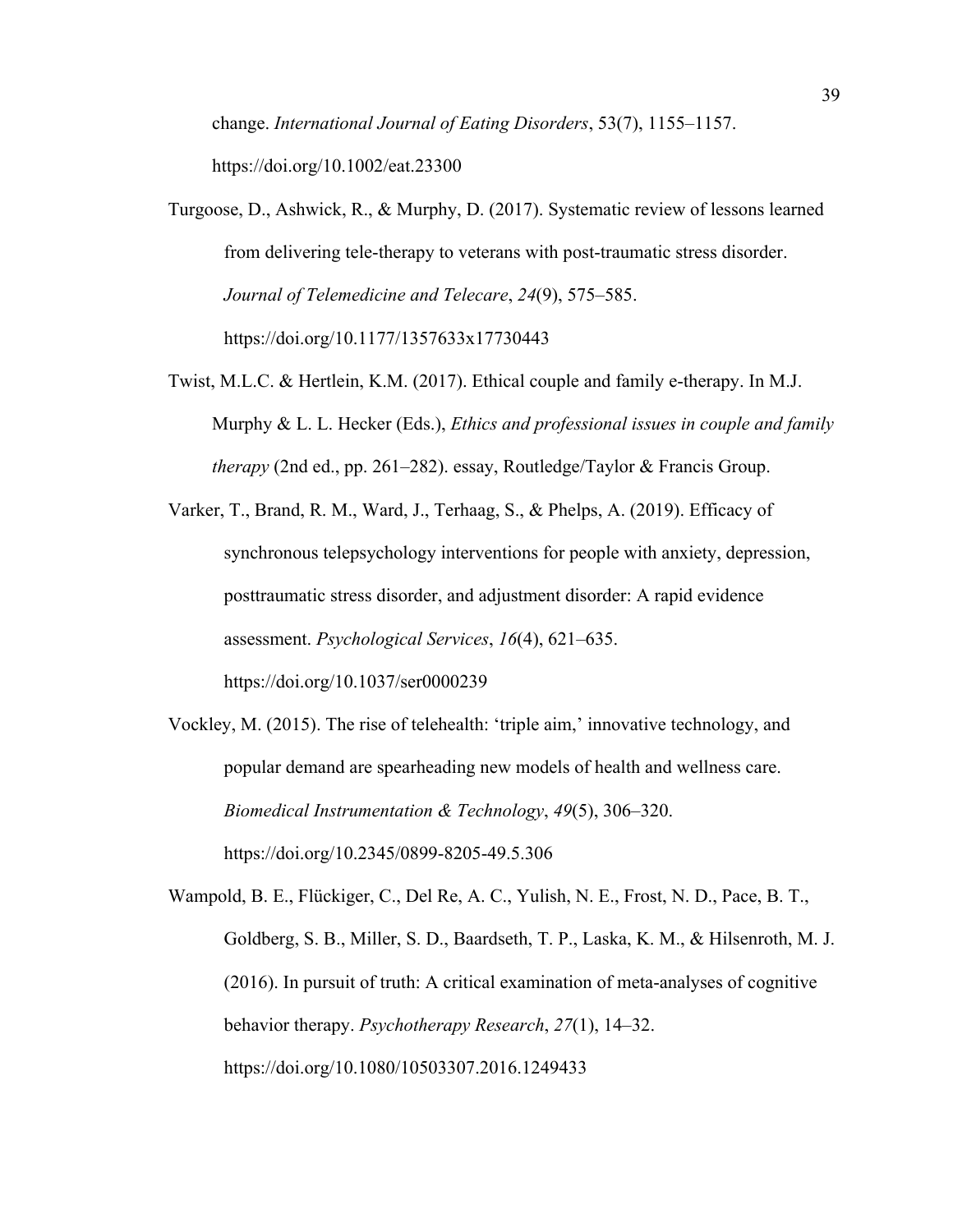- Wampold, B. E. (2019). *The basics of psychotherapy: An introduction to theory and Practice*. American Psychological Association.
- Wang, C., Pan, R., Wan, X., Tan, Y., Xu, L., McIntyre, R. S., … Ho, C. (2020). A longitudinal study on the mental health of general population during the COVID-19 epidemic in China. Brain, Behavior, and Immunity, 87, 40–48. https://doi.org/10.1016/j.bbi.2020.04.028

Wiederhold, B. K. (2020). Teletherapy: The new norm? *Cyberpsychology, Behavior, and Social Networking*, *23*(10), 655–656. https://doi.org/10.1089/cyber.2020.29196.editorial

Wierzbicki, M., & Pekarik, G. (1993). A meta-analysis of psychotherapy dropout. *Professional Psychology: Research and Practice*, *24*(2), 190–195. https://doi.org/10.1037/0735-7028.24.2.190

World Health Organization. (2020, October 5). COVID-19 disrupting mental health services in most countries, WHO survey. World Health Organization. https://www.who.int/news/item/05-10-2020-covid-19-disrupting-mental-healthservices-in-most-countries-who-survey.

- Wrape, E. R., & Mcginn, M. M. (2018). Clinical and ethical considerations for delivering couple and family therapy via telehealth. *Journal of Marital and Family Therapy*, *45*(2), 296–308. https://doi.org/10.1111/jmft.12319
- Xiao, H., Hayes, J. A., Castonguay, L. G., Mcaleavey, A. A., & Locke, B. D. (2017). Therapist effects and the impacts of therapy nonattendance. *Psychotherapy*, *54*(1), 58–65. https://doi.org/10.1037/pst0000103